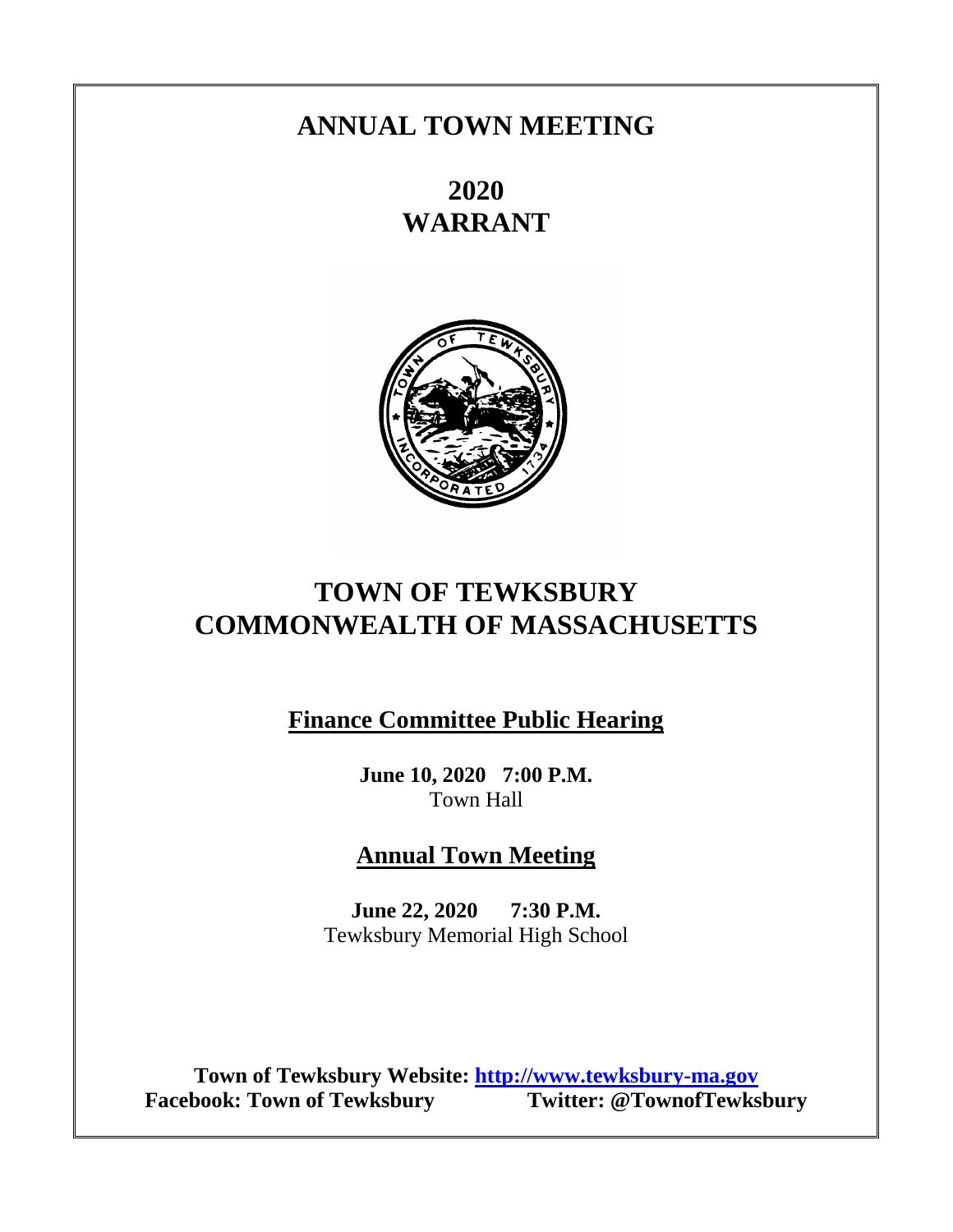# **TOWN MEETING GUIDELINES**

- \*\* Voters and Visitors shall have their identification ribbons conspicuously displayed.
- \*\* Visitors shall sit in the designated VISITORS SECTION unless they are assigned to a designated area.
- \*\* Standing at the doors or in the aisles inside the gymnasium or auditorium is prohibited.
- \*\* No one shall enter the gymnasium or auditorium while voting is in progress.
- \*\* Everyone shall be at a seat so as to allow the vote to be counted without hindrance.
- \*\* Collecting signatures upon petitions or nomination papers is prohibited in the building where the Town Meeting is being held.
- \*\* Food and beverages are not allowed in the gymnasium or auditorium by order of the School Committee.
- \*\* Smoking is not allowed in the School Building or on School Property.
- \*\* To prevent active interference with the conduct of the Town Meeting, any person taping, videotaping or using any other means of sonic reproduction is assigned to the designated Press Table or the side aisle perimeters of the gymnasium or auditorium.

# **This meeting is being held at a site which is physically accessible to persons with disabilities. For further information please call 978-640-4355.**

# **CART services need to be requested as early as possible, as CART providers often fill their schedule 2-3 months in advance. Other reasonable accommodations for disability related needs will be provided upon request.**

|           | <b>Annual Town Meeting</b>       | <b>Annual Town Meeting</b> | <b>Special Town Meeting</b> |
|-----------|----------------------------------|----------------------------|-----------------------------|
|           | <b>MONDAY</b>                    | WEDNESDAY                  | WEDNESDAY                   |
|           | June 22, 2020                    | June 24, 2020              | June 24, 2020               |
|           | $7:30$ P.M.                      | $7:30$ P.M.                | 7:00 P.M.                   |
|           | <b>Consent Calendar Articles</b> | Zoning Bylaw<br>٠          |                             |
|           | <b>Annual Budget</b>             | Amendments                 |                             |
| $\bullet$ | <b>Budget Related Articles</b>   |                            |                             |
| $\bullet$ | Personnel Bylaw                  |                            |                             |
|           | Amendments                       |                            |                             |
| $\bullet$ | Town Bylaw Amendments            |                            |                             |
|           | <b>General Articles</b>          |                            |                             |

For more information about Town Meeting: [http://www.tewksbury-ma.gov/pages/tewksburyma\\_clerk/annual](http://www.tewksbury-ma.gov/Pages/TewksburyMA_Clerk/annual)

**FACEBOOK:** Library: [www.facebook.com/TewksburyLib](http://www.facebook.com/TewksburyLib)

Tewksbury Farmers Market: [www.facebook.com/pages/Tewksbury-Farmers-Market/1503117429909936](http://www.facebook.com/pages/Tewksbury-Farmers-Market/1503117429909936) Town[: www.facebook.com/pages/Town-of-Tewksbury/393895750722817](http://www.facebook.com/pages/Town-of-Tewksbury/393895750722817)

**TWITTER:** Library: @TewksburyLib Police: @TewksburyPDTewksbury Farmers Market: @FarmerMkt Town: @TownofTewksbury **WEBSITE:** Library's Website[: www.tewksburypl.org/Pages/index](http://www.tewksburypl.org/Pages/index) Town's Website: www.tewksbury-ma.gov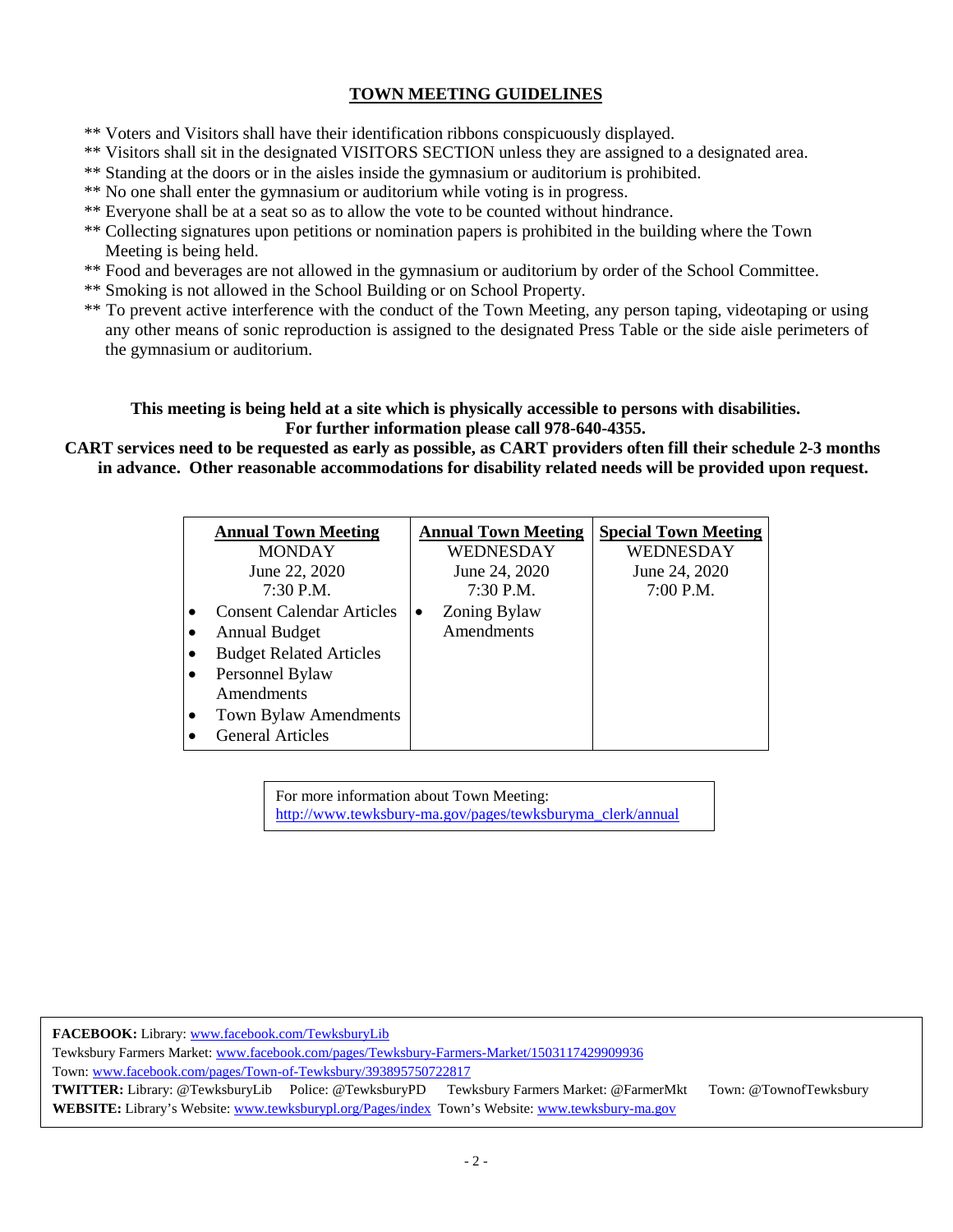Middlesex, s.s. To any of the Constables of the Town of Tewksbury, in said County:

In the name of the Commonwealth of Massachusetts you are hereby directed to notify and warn the inhabitants of the Town of Tewksbury, qualified to vote in Town affairs, to meet and assemble at Tewksbury Memorial High School, 320 Pleasant Street, in said Tewksbury on Monday, June 22, 2020 at 7:30 p.m. to act on the following articles:

# **SECTION 1**

# **ARTICLE 1**

To choose all necessary Town Officers, by ballot, One (1) member of the Board of Selectmen for three years; One (1) member of the School Committee for three years; One (1) member of the School Committee for one year; One (1) member of the Planning Board for five years; One (1) member of the Board of Health for three years; Two (2) members of the Board of Library Trustees for three years; One (1) member of the Housing Authority for five years and One (1) Moderator for three years..

|            |                                  | <b>SECTION 2</b>                                                                                                                                                  |
|------------|----------------------------------|-------------------------------------------------------------------------------------------------------------------------------------------------------------------|
| Article 2  | <b>Elected Official Salaries</b> | <b>Elected Official Salaries</b>                                                                                                                                  |
| Article 3  | <b>Consent Calendar</b>          | <b>Consent Calendar</b>                                                                                                                                           |
| Article 4  | <b>Budget Related</b>            | Fiscal Year 2021 Budget                                                                                                                                           |
| Article 5  | <b>Budget Related</b>            | Sewer Enterprise Budget                                                                                                                                           |
| Article 6  | <b>Budget Related</b>            | Water Enterprise Budget                                                                                                                                           |
| Article 7  | <b>Budget Related</b>            | Stormwater Enterprise Budget                                                                                                                                      |
| Article 8  | <b>Budget Related</b>            | Cable TV Enterprise Budget                                                                                                                                        |
| Article 9  | <b>Budget Related</b>            | Transfer \$95,000 from Water Enterprise Fund Retained Earnings for<br>Water System Improvements, Projects and Vehicles                                            |
| Article 10 | <b>Budget Related</b>            | Transfer \$55,000 from Sewer Enterprise Fund Retained Earnings for<br>Sewer Department Vehicle                                                                    |
| Article 11 | <b>Budget Related</b>            | Authorize the borrowing of \$1,500,000 within the Water Enterprise<br>Fund for Water System Improvements/Projects                                                 |
| Article 12 | <b>Budget Related</b>            | Transfer \$55,113.92 to reduce Town Exempt Debt Principal                                                                                                         |
| Article 13 | <b>Budget Related</b>            | Transfer \$52,500 from Overlay Surplus to fund the Senior and<br>Veterans' Tax Relief Work Program                                                                |
| Article 14 | <b>Budget Related</b>            | Fiscal Year 2021 Affordable Housing Trust Fund Allocation Plan                                                                                                    |
| Article 15 | <b>Budget Related</b>            | To Appropriate or Reserve from the Tewksbury Community<br><b>Preservation Fund Annual Revenues</b>                                                                |
| Article 16 | <b>Budget Related</b>            | To Appropriate and Transfer the Sum of \$40,000 from the<br>Tewksbury Community Preservation Open Space Reserve for<br>improvements Trails and Open Space Parcels |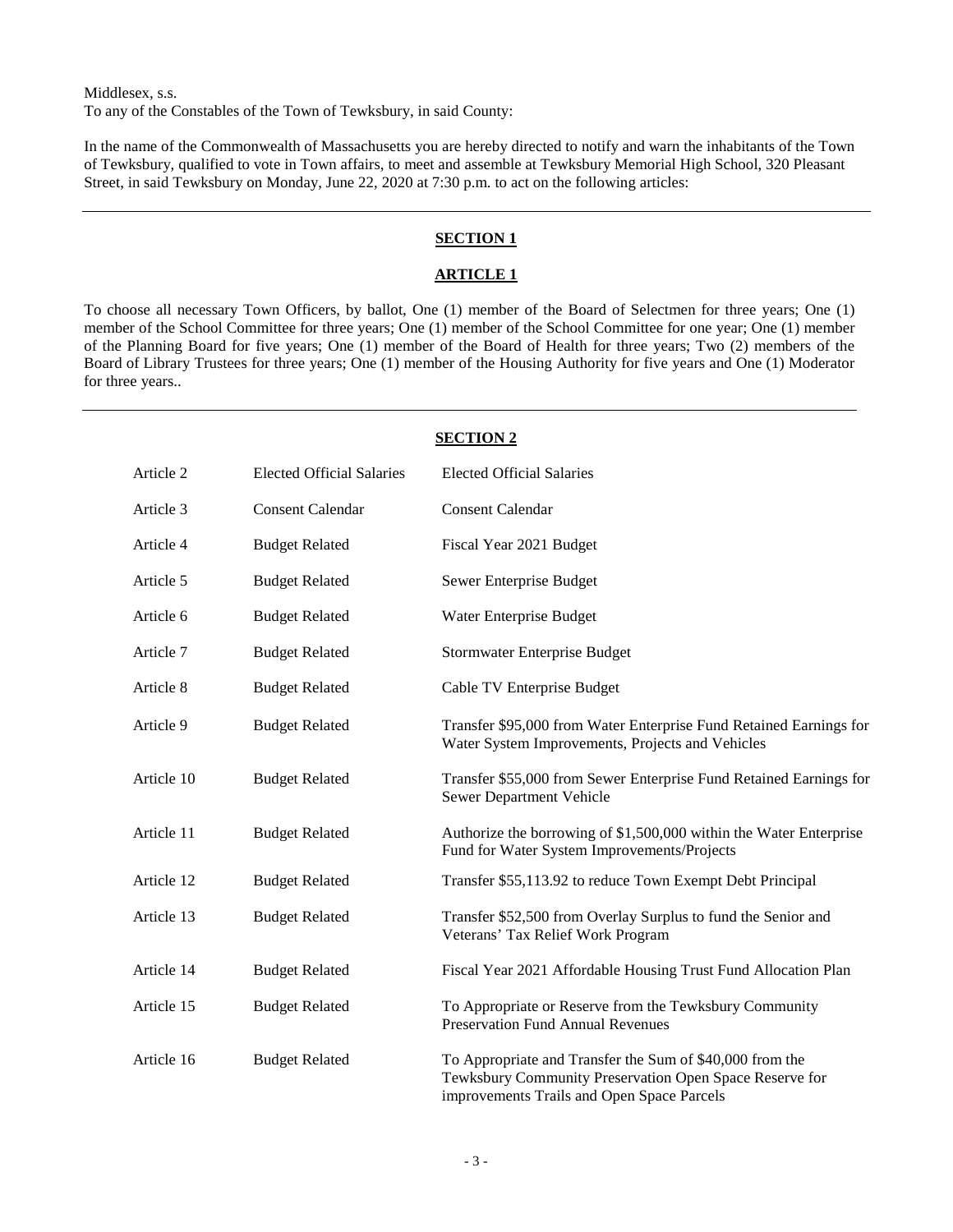| Article 17 | <b>Rescind Easement</b>              | Rescind drainage easement no longer needed.                                             |
|------------|--------------------------------------|-----------------------------------------------------------------------------------------|
| Article 18 | Land Sale                            | Authorize the Board of Selectmen to sell all or a portion of<br>certain parcels of land |
| Article 19 | General Bylaw                        | Amend Chapter 19 Tewksbury Stormwater General Bylaw                                     |
| Article 20 | Citizen Petition<br>Donation of Land | Donation of a Parcel to the Conservation Commission for<br><b>Conservation Purposes</b> |
| Article 21 | Citizen Petition                     | Filling vacancies on Town elected boards                                                |
| Article 22 | Citizen Resolution                   | Resolution regarding voting in elections                                                |
|            |                                      |                                                                                         |

#### **SECTION 2**

#### **ARTICLE 2**

To see if the Town will vote to fix the salaries of several elected officials for the Fiscal Year 2021.

|                         | <b>FY20</b>     | <b>FY21</b> |
|-------------------------|-----------------|-------------|
|                         | <b>Budgeted</b> | Requested   |
| BOARD OF HEALTH         |                 |             |
| Chairman                | 405             | 405         |
| Members $(4)$           | 315             | 315         |
| MODERATOR               | 450             | 450         |
| PLANNING BOARD          |                 |             |
| Chairman                | 1080            | 1080        |
| Members (4)             | 765             | 765         |
| <b>SCHOOL COMMITTEE</b> |                 |             |
| Chairman                | 2700            | 2700        |
| Members $(4)$           | 2250            | 2250        |
| <u>SELECTMEN</u>        |                 |             |
| Chairman                | 5400            | 5400        |
| Members (4)             | 4500            | 4500        |

Town Manager

**Executive Summary:** The purpose of the article is to fix the salaries of certain elected Town officials.

# **ARTICLE 3**

The Moderator will call out the number of the Articles, one by one. If a voter objects to any particular Article being included in the Consent Calendar, he/she shall say the word "HOLD" when the number is called. The Article is then removed from the Consent Calendar and restored to its original numbered place in the warrant, to be acted upon, debated and voted in the usual manner. After calling of the individual items in the Consent Calendar, the Moderator shall ask that the voters pass all the remaining items as a unit.

| <b>ARTICLE 3-23</b> | Accept the Annual Report           |
|---------------------|------------------------------------|
| <b>ARTICLE 3-24</b> | Lease/Purchase Agreements          |
| <b>ARTICLE 3-25</b> | Authorize Chapter 90 Funds         |
| <b>ARTICLE 3-26</b> | <b>Reauthorize Revolving Funds</b> |
|                     |                                    |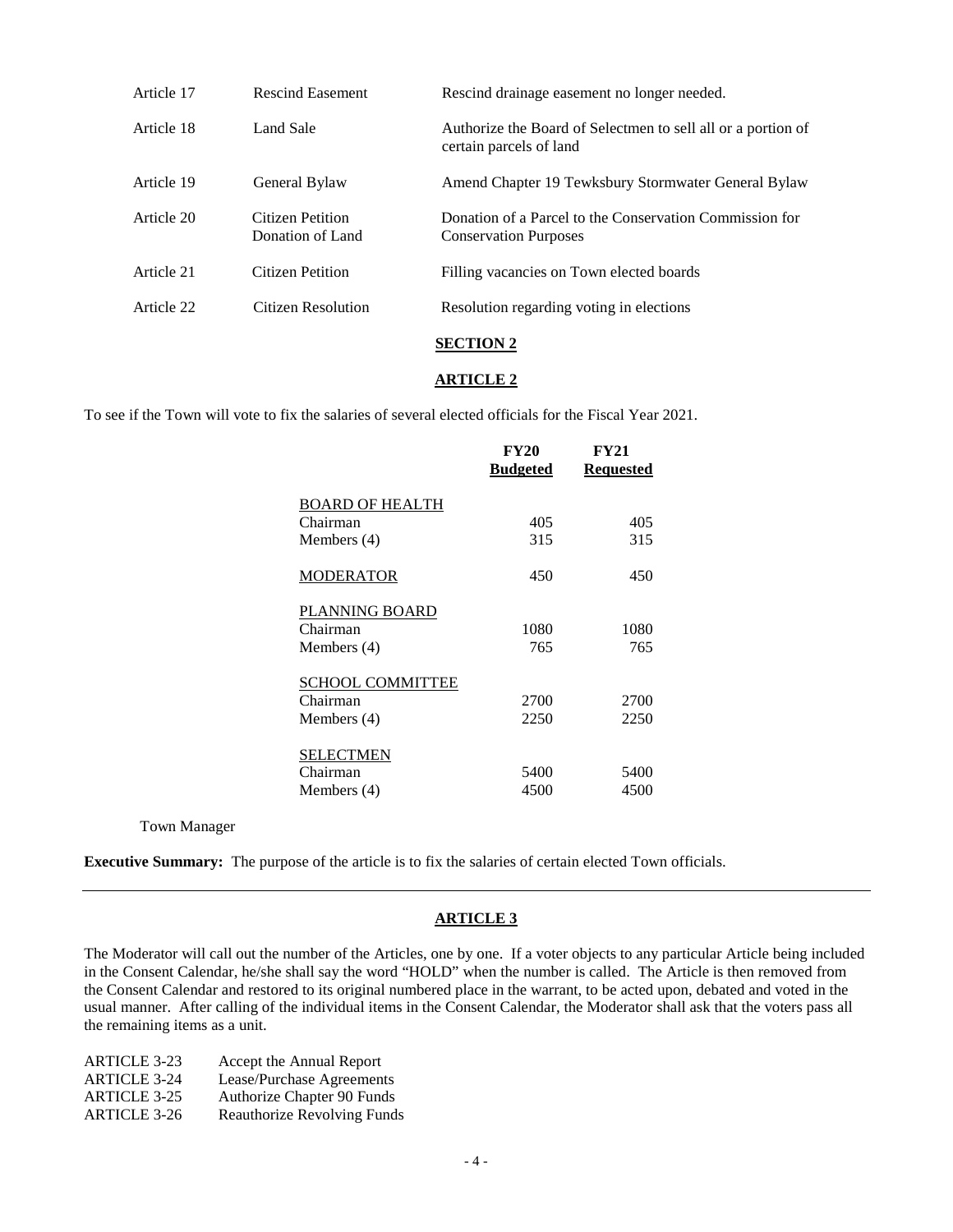# **ARTICLE 3-23**

To hear and act upon reports of the various Town Officers; or take any action relative thereto.

#### Town Manager

**Executive Summary:** The purpose of the article is to accept the report of various Town Officers; which are in the 2019 Town Report located on the Town's Website (http://www.tewksbury-ma.gov/board-of-selectmen/pages/annual-townreports).

# **ARTICLE 3-24**

To see if the Town will vote to authorize the Town Manager to enter into Lease/Purchase Agreements up to five (5) years to purchase equipment for Town Departments. Said contracts shall be subject to annual appropriations; or take any action relative thereto.

Town Manager

**Executive Summary:** This article is acted on annually and allows the Town Manager to lease/purchase equipment for various Town Departments subject to an annual appropriation.

# **ARTICLE 3-25**

To see if the Town will vote: (1) to appropriate a sum of money to survey, design and undertake repairs to roads and bridges and undertake repairs and installation of sidewalks under the provisions of Chapter 90 of the Massachusetts General Laws, and to obtain any material and/or services incidental thereto; (2) to authorize the Board of Selectmen to acquire easements in conjunction therewith by purchase, gift, lease, eminent domain, or otherwise; (3) in furtherance of the project(s) to authorize the Board of Selectmen to apply for, accept and expend any federal, state and/or private grants without further appropriation thereof; and (4) to determine whether said appropriation shall be raised by transfer from available funds or by borrowing; or take any action relative thereto.

Town Manager

**Executive Summary:** Each year the state indicates the amount it will allot to cities and towns for sidewalk and roadwork under Chapter 90. This article authorizes the Town to spend these funds.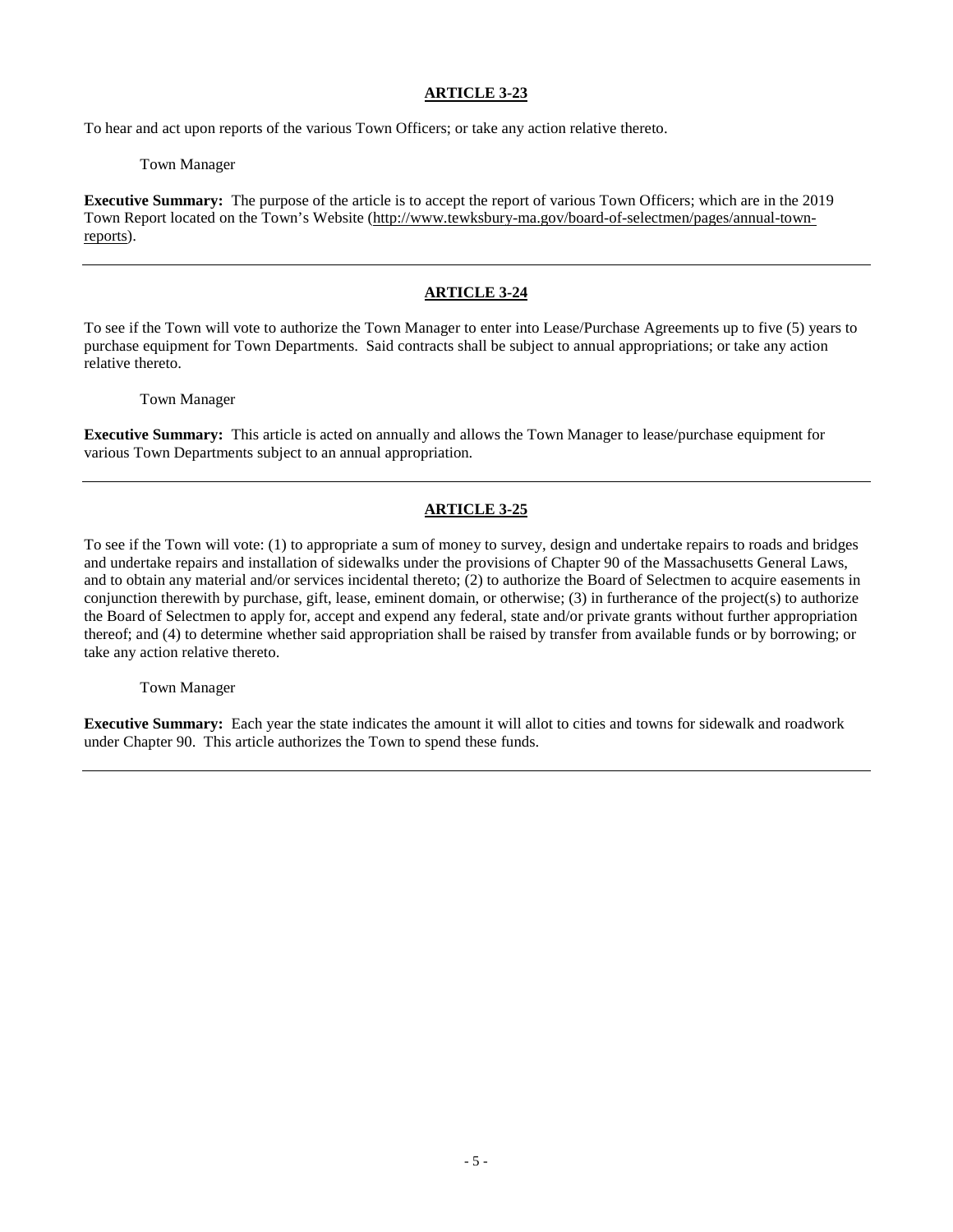## **ARTICLE 3-26**

To see if the Town will vote to authorize the expenditure caps under the provisions of Chapter 44 Section 53E½ of the Massachusetts General Laws; or take any action relative thereto.

# **TOWN OF TEWKSBURY**

#### **FY2021 REVOLVING FUNDS EXPENDITURE CAPS**

| <b>NAME</b>                                                                      | <b>DEPARTMENT</b>        | <b>PURPOSE</b>                                                                                                                         | <b>AUTHORIZATION</b>                     | <b>EXPENDITURE</b> |
|----------------------------------------------------------------------------------|--------------------------|----------------------------------------------------------------------------------------------------------------------------------------|------------------------------------------|--------------------|
| Council on Aging                                                                 | Council on Aging         | Trips and Activities                                                                                                                   | Director, COA                            | \$250,000          |
| Parks and Recreation                                                             | Parks and<br>Recreation  | <b>Summer Program/Activities</b>                                                                                                       | <b>Town Manager</b>                      | \$200,000          |
| <b>Board of Health</b>                                                           | Board of Health          | Vaccines and Public Health<br>Programs                                                                                                 | <b>Health Director</b>                   | \$10,000           |
| <b>Traffic Signage</b>                                                           | Dept. of Public<br>Works | Purchase, Manufacture and<br>Installation of Street and<br>Traffic Signage, Including<br><b>Pavement Markings</b>                      | Dept. of Public<br><b>Works Director</b> | \$10,000           |
| <b>GIS</b>                                                                       | Community<br>Development | Operate a Geographical<br><b>Assistant Town</b><br><b>Information System</b><br>Manager                                                |                                          | \$75,000           |
| <b>Records Preservation</b><br><b>Town Clerk</b>                                 |                          | Preservation and Safe<br><b>Town Clerk</b><br>Keeping of Historic Records                                                              |                                          | \$20,000           |
| Solid Waste, Recycling<br>and Household<br>Hazardous Waste                       | <b>Town Manager</b>      | Solid Waste, Recycling and<br>Household Hazardous<br><b>Town Manager</b><br>Waste Operations and<br>Programs                           |                                          | \$200,000          |
| <b>Hydrant Markers</b>                                                           | <b>Town Manager</b>      | Reimbursement of Damaged<br>Markers and Donations to<br><b>Install Markers</b>                                                         | <b>Town Manager</b>                      | \$20,000           |
| Energy Efficiency of<br>Town & School<br>Buildings, Equip. and<br>Infrastructure | <b>Town Manager</b>      | Rebates, Grants and<br>Donations Generated from<br><b>Energy Efficiency Projects</b><br>(Commonwealth, Public<br>Utilities and Others) | <b>Town Manager</b>                      | \$500,000          |

Town Manager

**Executive Summary:** This article authorizes the Fiscal Year 2021 expenditure caps on the Town's self-sufficient revolving fund accounts for the items listed above in the Town of Tewksbury. This article is in addition to the article which establishes the Revolving Funds through a General Bylaw in accordance with recent changes to Massachusetts General Laws Chapter 44 Section 53E½ by the Act to Modernize Municipal Finance and Government.

# **ARTICLE 4**

To see what sums the Town will raise and appropriate, transfer or otherwise provide, for its necessary and expedient purposes as designated hereafter, and to direct that these funds be expended only for such purposes under the direction of the respective boards, committees, commissions and officers for the fiscal year which begins July 1, 2020; or take any action relative thereto.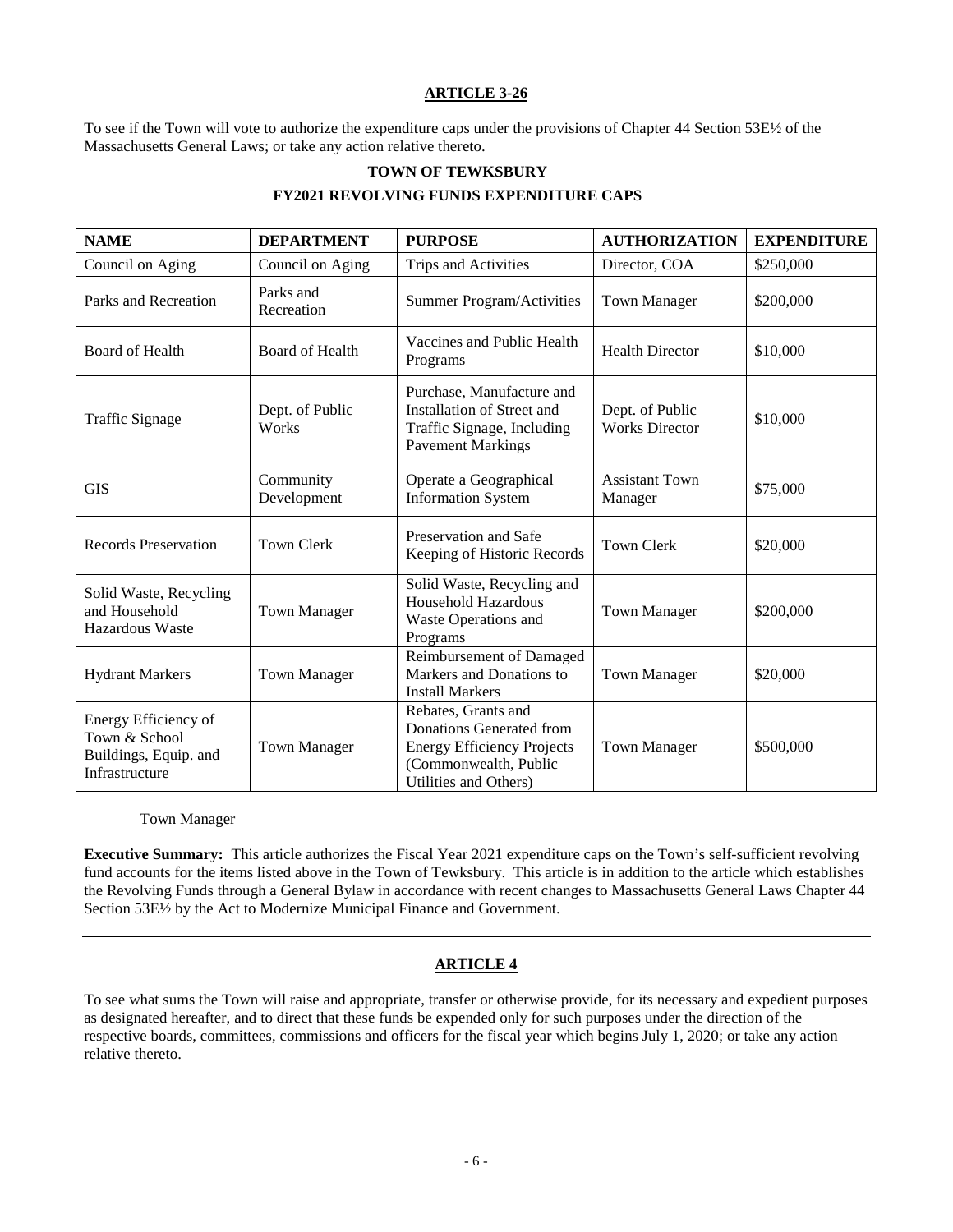| <b>General Fund Budget Classification</b>           | FY2019<br><b>EXPENDED</b> | <b>FY2020</b><br><b>BUDGETED</b> | FY2021<br><b>DEPT REQ</b> | FY2021<br><b>TM REC</b> | <b>BUDGET</b><br><b>INC/DEC</b> |
|-----------------------------------------------------|---------------------------|----------------------------------|---------------------------|-------------------------|---------------------------------|
| <b>General Government</b>                           |                           |                                  |                           |                         |                                 |
| Moderator                                           |                           |                                  |                           |                         |                                 |
| <b>Salaries</b>                                     | 450                       | 450                              | 450                       | 450                     |                                 |
| Operating                                           |                           | 75                               | 75                        | 75                      |                                 |
| Capital Outlay                                      |                           |                                  |                           |                         |                                 |
| <b>Total Moderator Budget</b>                       | 450                       | 525                              | 525                       | 525                     | $\overline{\phantom{a}}$        |
|                                                     |                           |                                  |                           |                         |                                 |
| Selectmen                                           |                           |                                  |                           |                         |                                 |
| <b>Salaries</b>                                     | 27,600                    | 28,440                           | 28,553                    | 28,553                  | 113                             |
| <i><b>Operating</b></i>                             | 143,636                   | 136,870                          | 137,238                   | 137,238                 | 368                             |
| Capital Outlay                                      |                           |                                  |                           |                         |                                 |
| <b>Total Selectmen Budget</b>                       | 171,237                   | 165,310                          | 165,791                   | 165,791                 | 481                             |
|                                                     |                           |                                  |                           |                         |                                 |
| <b>Town Manager</b>                                 |                           |                                  |                           |                         |                                 |
| <b>Salaries</b>                                     | 427,462                   | 462,248                          | 472,916                   | 472,946                 | 10,698                          |
| Water Enterprise Fund Allocation                    | (8, 457)                  | (9,668)                          | (9,886)                   | (9,886)                 | (218)                           |
| Sewer Enterprise Fund Allocation                    | (8, 457)                  | (9,668)                          | (9,886)                   | (9,886)                 | (218)                           |
| <b>Total Salaries Net of Allocations</b>            | 410,548                   | 442,912                          | 453,144                   | 453,174                 | 10,262                          |
| <i><b>Operating</b></i>                             | 58,234                    | 73,770                           | 73,770                    | 73,770                  |                                 |
| Capital Outlay                                      |                           |                                  |                           |                         |                                 |
| <b>Total Town Manager Budget</b>                    | 485,696                   | 536,018                          | 546,686                   | 546,716                 | 10,698                          |
| <b>Total Town Manager Budget Net Allocations</b>    | 468,782                   | 516,682                          | 526,914                   | 526,944                 | 10,262                          |
|                                                     |                           |                                  |                           |                         |                                 |
| <b>Finance Committee</b>                            |                           |                                  |                           |                         |                                 |
| <b>Salaries</b>                                     | 2,277                     | 2,515                            | 2,515                     | 2,515                   |                                 |
| <i><b>Operating</b></i>                             | 345                       | 679                              | 679                       | 679                     |                                 |
| Capital Outlay                                      |                           | ä,                               | ÷,                        |                         |                                 |
| Reserve Fund                                        |                           | 75,000                           | 75,000                    | 75,000                  |                                 |
| <b>Total Finance Committee Budget</b>               | 2,622                     | 78,194                           | 78,194                    | 78,194                  | $\overline{a}$                  |
|                                                     |                           |                                  |                           |                         |                                 |
| <b>Town Counsel</b>                                 |                           |                                  |                           |                         |                                 |
| <b>Operating</b>                                    | 155,112                   | 150,000                          | 150,000                   | 150,000                 |                                 |
| <b>Total Operating</b>                              | 155,112                   | 150,000                          | 150,000                   | 150,000                 | $\overline{\phantom{a}}$        |
| <b>Human Resources</b>                              |                           |                                  |                           |                         |                                 |
| <b>Salaries</b>                                     | 88,366                    | 94,273                           | 98,662                    | 98,662                  | 4,389                           |
| Water Enterprise Fund Allocation                    | (1, 137)                  | (1,252)                          | (1,294)                   | (1,294)                 | (42)                            |
| Sewer Enterprise Fund Allocation                    | (1, 137)                  | (1,252)                          | (1,294)                   | (1,294)                 | (42)                            |
| Total Salaries Net of Allocations                   | 86,092                    | 91,769                           | 96,074                    | 96,074                  | 4,305                           |
|                                                     |                           |                                  |                           |                         |                                 |
| <i><b>Operating</b></i>                             | 22,530                    | 25,940                           | 25,984                    | 25,984                  | 44                              |
| Water Enterprise Fund Allocation                    | (389)                     | (389)                            | (389)                     | (389)                   |                                 |
| Sewer Enterprise Fund Allocation                    | (389)                     | (389)                            | (389)                     | (389)                   |                                 |
| Total Operating Net of Allocations                  | 21,752                    | 25,162                           | 25,206                    | 25,206                  | 44                              |
| Capital Outlay                                      |                           |                                  |                           |                         |                                 |
| <b>Total Human Resources Budget</b>                 | 110,896                   | 120,213                          | 124,646                   | 124,646                 | 4,433                           |
| <b>Total Human Resources Budget Net Allocations</b> | 107,844                   | 116,931                          | 121,280                   | 121,280                 | 4,349                           |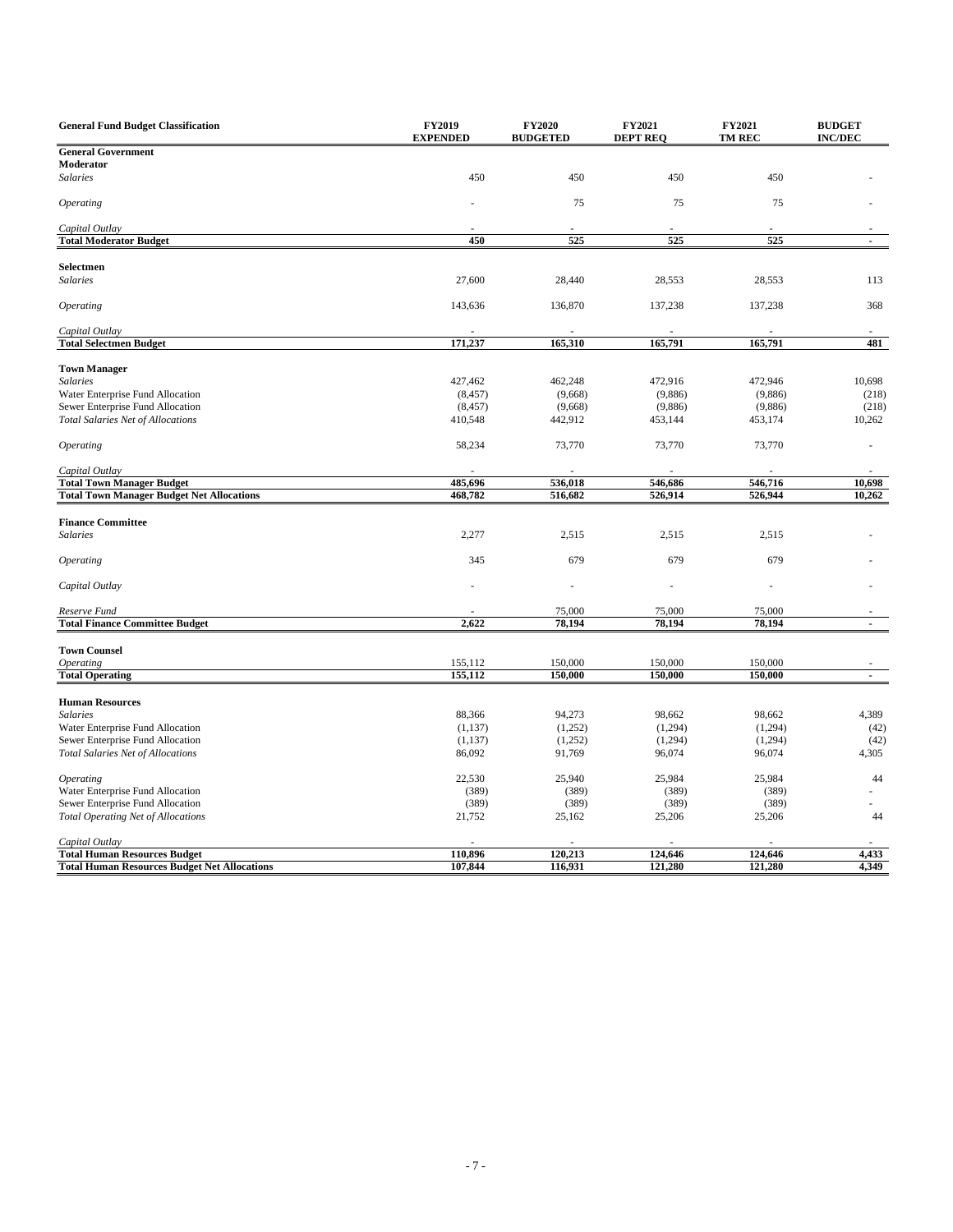| <b>General Fund Budget Classification</b>                 | FY2019<br><b>EXPENDED</b> | <b>FY2020</b><br><b>BUDGETED</b> | FY2021<br><b>DEPT REQ</b> | FY2021<br><b>TM REC</b> | <b>BUDGET</b><br><b>INC/DEC</b> |
|-----------------------------------------------------------|---------------------------|----------------------------------|---------------------------|-------------------------|---------------------------------|
|                                                           |                           |                                  |                           |                         |                                 |
| <b>Town Clerk</b><br><b>Salaries</b>                      | 235,681                   | 252,294                          | 261,398                   | 261,398                 | 9,104                           |
|                                                           |                           |                                  |                           |                         |                                 |
| Operating                                                 | 18,799                    | 22,416                           | 21,461                    | 21,461                  | (955)                           |
| Capital Outlay                                            |                           |                                  |                           |                         |                                 |
| <b>Total Town Clerk Budget</b>                            | 254,480                   | 274,710                          | 282,859                   | 282,859                 | 8,149                           |
| <b>Election</b>                                           |                           |                                  |                           |                         |                                 |
| <b>Salaries</b>                                           | 24,150                    | 19,300                           | 63,950                    | 63,950                  | 44,650                          |
|                                                           |                           |                                  |                           |                         |                                 |
| <i><b>Operating</b></i>                                   | 10,165                    | 9,050                            | 15,400                    | 15,400                  | 6,350                           |
| Capital Outlay                                            |                           |                                  |                           |                         |                                 |
| <b>Total Election Budget</b>                              | 34,315                    | 28,350                           | 79,350                    | 79,350                  | 51,000                          |
|                                                           |                           |                                  |                           |                         |                                 |
| <b>Board of Registrars</b><br>Salaries                    | 2,850                     | 2,850                            | 2,850                     | 2,850                   |                                 |
|                                                           |                           |                                  |                           |                         |                                 |
| Operating                                                 | 601                       | 700                              | 700                       | 700                     |                                 |
|                                                           |                           |                                  |                           |                         |                                 |
| Capital Outlay<br><b>Total Board of Registrars Budget</b> | 3,451                     | 3,550                            | 3,550                     | 3,550                   | $\blacksquare$                  |
|                                                           |                           |                                  |                           |                         |                                 |
| <b>Computer Services</b>                                  |                           |                                  |                           |                         |                                 |
| <b>Salaries</b>                                           | 102,439                   | 121,873                          | 123,678                   | 123,678                 | 1,805                           |
| Water Enterprise Fund Allocation                          | (1, 384)                  | (1, 466)                         | (1, 810)                  | (1, 810)                | (344)                           |
| Sewer Enterprise Fund Allocation                          | (1, 384)                  | (1, 466)                         | (1, 810)                  | (1, 810)                | (344)                           |
| <b>Total Salaries Net of Allocations</b>                  | 99,671                    | 118,941                          | 120,058                   | 120,058                 | 1,117                           |
| Operating                                                 | 83,729                    | 73,800                           | 108,066                   | 108,066                 | 34,266                          |
| Capital Outlay                                            | 8,940                     |                                  |                           |                         |                                 |
| <b>Total Computer Services Budget</b>                     | 195,108                   | 195,673                          | 231,744                   | 231,744                 | 36,071                          |
| <b>Total Computer Services Budget Net Allocations</b>     | 192,340                   | 192,741                          | 228,124                   | 228,124                 | 35,383                          |
| <b>Total General Government</b>                           | 1,413,367                 | 1,552,543                        | 1,663,344                 | 1,663,374               | 110,832                         |
| <b>Total General Government Net Allocations</b>           | 1,390,633                 | 1,526,993                        | 1,636,586                 | 1,636,616               | 109,624                         |
|                                                           |                           |                                  |                           |                         |                                 |
| <b>Finance Department</b>                                 |                           |                                  |                           |                         |                                 |
| <b>Accounting</b>                                         |                           |                                  |                           |                         |                                 |
| <b>Salaries</b>                                           | 245,199                   | 220,556                          | 219,916                   | 219,916                 | (640)                           |
| Water Enterprise Fund Allocation                          | (5,822)                   | (5, 159)                         | (5,498)                   | (5,498)                 | (339)                           |
| <b>Sewer Enterprise Fund Allocation</b>                   | (5,822)                   | (5, 159)                         | (5, 498)                  | (5, 498)                | (339)                           |
| Total Salaries Net of Allocations                         | 233,555                   | 210,238                          | 208,920                   | 208,920                 | (1,318)                         |
| <b>Operating</b>                                          | 170,254                   | 170,642                          | 176,325                   | 176,325                 | 5,683                           |
| Water Enterprise Fund Allocation                          | (4,329)                   | (4,266)                          | (4, 382)                  | (4,382)                 | (116)                           |
| Sewer Enterprise Fund Allocation                          | (4,329)                   | (4,266)                          | (4, 382)                  | (4, 382)                | (116)                           |
| <b>Total Operating Net of Allocations</b>                 | 161,596                   | 162,110                          | 167,561                   | 167,561                 | 5,451                           |
|                                                           |                           |                                  |                           |                         |                                 |
| Capital Outlay<br><b>Total Accounting Budget</b>          | 415,452                   | 391,198                          | 396,241                   | 396,241                 | 5,042                           |
| <b>Total Accounting Budget Net Allocations</b>            | 395,150                   | 372,348                          | 376,481                   | 376,481                 | 4,132                           |
|                                                           |                           |                                  |                           |                         |                                 |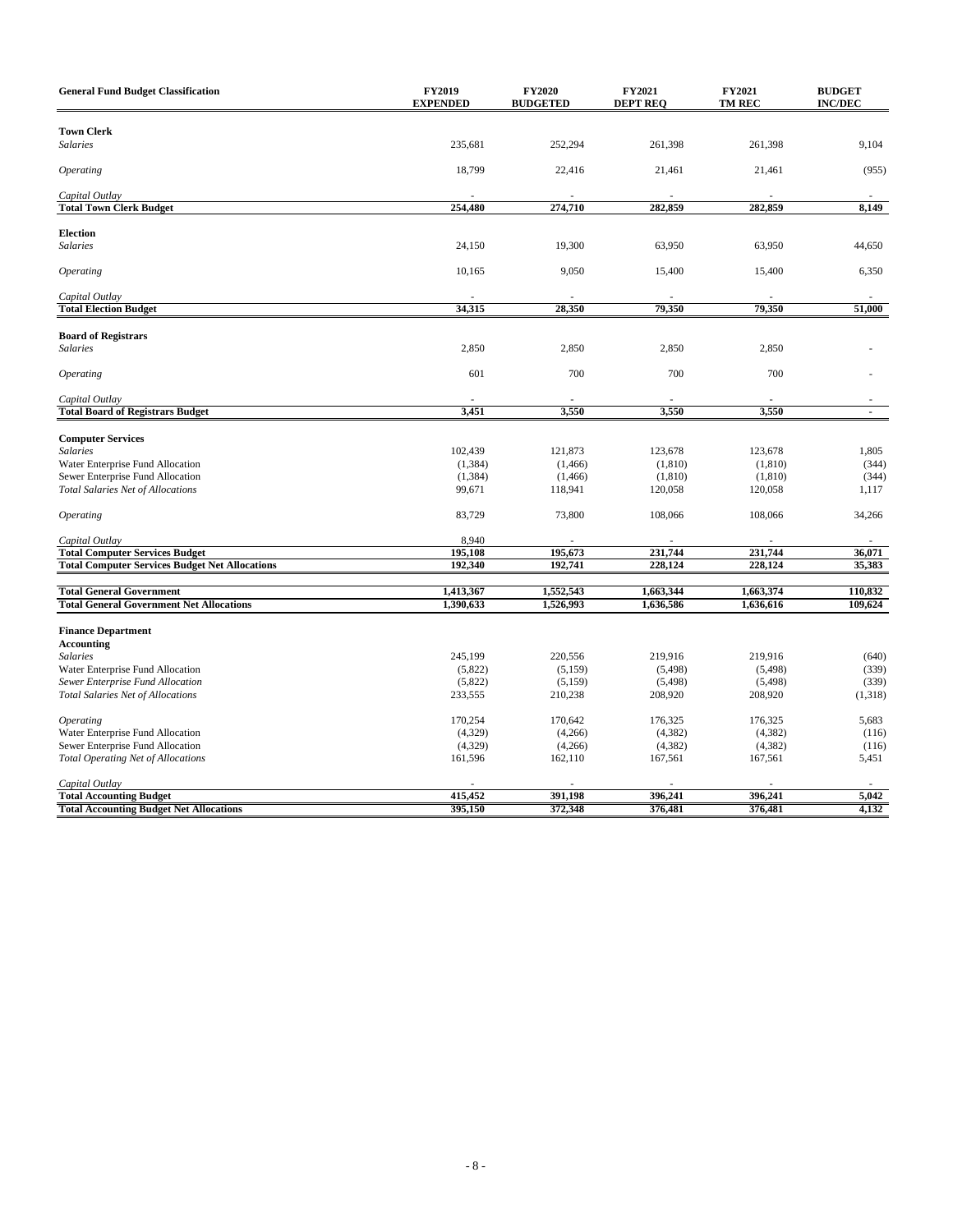| <b>General Fund Budget Classification</b>               | FY2019<br><b>EXPENDED</b> | <b>FY2020</b><br><b>BUDGETED</b> | FY2021<br><b>DEPT REQ</b> | FY2021<br><b>TM REC</b> | <b>BUDGET</b><br><b>INC/DEC</b> |
|---------------------------------------------------------|---------------------------|----------------------------------|---------------------------|-------------------------|---------------------------------|
|                                                         |                           |                                  |                           |                         |                                 |
| Assessor                                                | 232,245                   |                                  | 269,312                   | 269,315                 | 13,046                          |
| <b>Salaries</b>                                         |                           | 256,269                          |                           |                         |                                 |
| <b>Operating</b>                                        | 64,797                    | 51,110                           | 55,500                    | 55,500                  | 4,390                           |
| Capital Outlay                                          |                           |                                  |                           |                         |                                 |
| <b>Total Assessor Budget</b>                            | 297,041                   | 307,379                          | 324,812                   | 324,815                 | 17,436                          |
| <b>Treasurer/Collector</b>                              |                           |                                  |                           |                         |                                 |
| <b>Salaries</b>                                         | 380,635                   | 400,138                          | 400,946                   | 390,763                 | (9,375)                         |
| Water Enterprise Fund Allocation                        | (25, 869)                 | (27, 398)                        | (25, 244)                 | (25, 244)               | 2,154                           |
| Sewer Enterprise Fund Allocation                        | (25, 869)                 | (27, 398)                        | (25, 244)                 | (25, 244)               | 2,154                           |
| <b>Total Salaries Net of Allocations</b>                | 328,897                   | 345,342                          | 350,458                   | 340,275                 | (5,067)                         |
|                                                         |                           |                                  |                           |                         |                                 |
| <i><b>Operating</b></i>                                 | 78,805                    | 82,120                           | 82,240                    | 82,240                  | 120                             |
| Water Enterprise Fund Allocation                        | (7,950)                   | (8,212)                          | (8,224)                   | (8,224)                 | (12)                            |
| Sewer Enterprise Fund Allocation                        | (7,950)                   | (8,212)                          | (8,224)                   | (8,224)                 | (12)                            |
| <b>Total Operating Net of Allocations</b>               | 62,905                    | 65,696                           | 65,792                    | 65,792                  | 96                              |
| Capital Outlay                                          |                           |                                  |                           |                         |                                 |
| <b>Total Treasurer/Collector Budget</b>                 | 459,440                   | 482,258                          | 483,186                   | 473,003                 | (9,255)                         |
| <b>Total Treasurer/Collector Budget Net Allocations</b> | 391,802                   | 411,038                          | 416,250                   | 406,067                 | (4,971)                         |
|                                                         |                           |                                  |                           |                         |                                 |
| <b>Total Finance Department</b>                         | 1,171,934                 | 1,180,836                        | 1,204,238                 | 1,194,058               | 13,223                          |
| <b>Total Finance Department Net Allocations</b>         | 1,083,994                 | 1,090,766                        | 1,117,542                 | 1,107,362               | 16,597                          |
| <b>Community Services</b>                               |                           |                                  |                           |                         |                                 |
| <b>Cable Television</b>                                 |                           |                                  |                           |                         |                                 |
| <b>Salaries</b>                                         |                           |                                  |                           |                         |                                 |
| <b>Operating</b>                                        |                           |                                  |                           |                         |                                 |
|                                                         |                           |                                  |                           |                         |                                 |
| Capital Outlay<br><b>Total Cable Television Budget</b>  | $\blacksquare$            | $\blacksquare$                   | $\blacksquare$            | $\blacksquare$          | $\blacksquare$                  |
|                                                         |                           |                                  |                           |                         |                                 |
| <b>Veteran's Services</b>                               |                           |                                  |                           |                         |                                 |
| <b>Salaries</b>                                         | 72,285                    | 98,305                           | 103,955                   | 103,955                 | 5,651                           |
| <b>Operating</b>                                        | 287,281                   | 386,680                          | 387,450                   | 387,450                 | 770                             |
| Capital Outlay                                          | 11,326                    |                                  |                           |                         |                                 |
| <b>Total Veteran's Budget</b>                           | 370,892                   | 484,985                          | 491,405                   | 491,405                 | 6,421                           |
|                                                         |                           |                                  |                           |                         |                                 |
| <b>Community Events</b>                                 |                           |                                  |                           |                         |                                 |
| <b>Operating</b>                                        | 32,695                    | 38,100                           | 38,100                    | 38,100                  |                                 |
| Capital Outlay                                          |                           |                                  |                           |                         |                                 |
| <b>Total Community Events Budget</b>                    | 32,695                    | 38,100                           | 38,100                    | 38,100                  |                                 |
|                                                         |                           |                                  |                           |                         |                                 |
| <b>Total Community Services</b>                         | 403,587                   | 523,085                          | 529,505                   | 529,505                 | 6,421                           |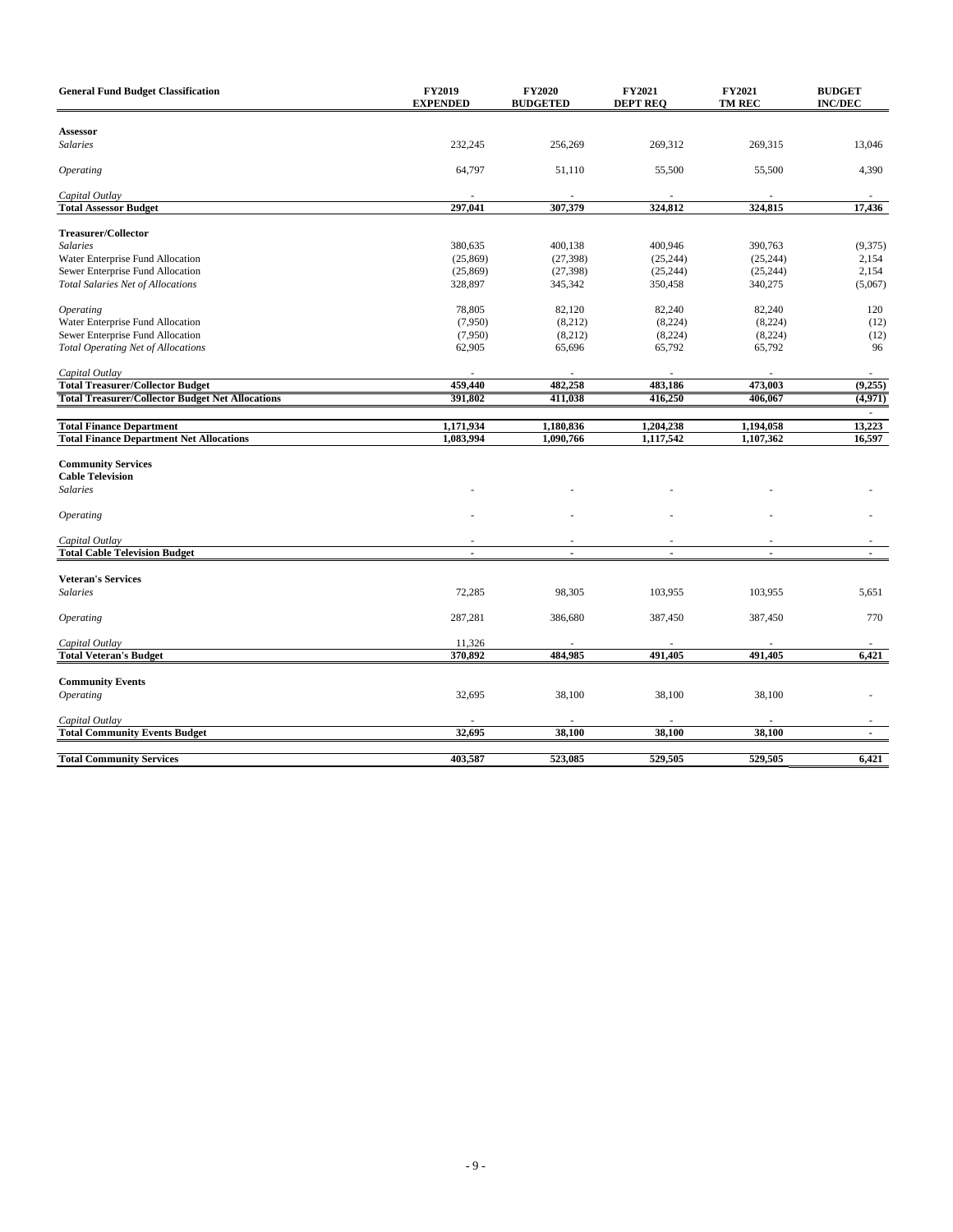| <b>General Fund Budget Classification</b>                         | FY2019<br><b>EXPENDED</b> | <b>FY2020</b><br><b>BUDGETED</b> | FY2021<br><b>DEPT REQ</b> | FY2021<br>TM REC | <b>BUDGET</b><br><b>INC/DEC</b> |
|-------------------------------------------------------------------|---------------------------|----------------------------------|---------------------------|------------------|---------------------------------|
| <b>Council on Aging</b>                                           |                           |                                  |                           |                  |                                 |
| <b>Salaries</b>                                                   | 260,776                   | 278,774                          | 291,852                   | 291,852          | 13,078                          |
| Operating                                                         | 137,839                   | 137,900                          | 146,833                   | 146,833          | 8,933                           |
|                                                                   |                           |                                  |                           |                  |                                 |
| Capital Outlay<br><b>Total Council on Aging Budget</b>            | 398,615                   | 416,674                          | 438,685                   | 438,685          | 22,011                          |
|                                                                   |                           |                                  |                           |                  |                                 |
| <b>Facilities</b><br><b>Town Facilities and Grounds</b>           |                           |                                  |                           |                  |                                 |
| <b>Salaries</b>                                                   | 264,343                   | 291,239                          | 308,455                   | 308,455          | 17,216                          |
| <i><b>Operating</b></i>                                           | 217,126                   | 167,476                          | 167,866                   | 167,866          | 390                             |
|                                                                   |                           |                                  |                           |                  |                                 |
| Capital Outlay<br><b>Total Town Facilities and Grounds Budget</b> | 65,229<br>546,698         | 458,715                          | 476,321                   | 476,321          | 17,606                          |
|                                                                   |                           |                                  |                           |                  |                                 |
| <b>Town Hall</b><br><b>Salaries</b>                               | 50,512                    | 54,257                           | 56,530                    | 56,530           | 2,273                           |
|                                                                   |                           |                                  |                           |                  |                                 |
| Operating                                                         | 206,810                   | 188,334                          | 188,334                   | 188,334          |                                 |
| Capital Outlay                                                    |                           |                                  |                           |                  |                                 |
| <b>Total Town Hall Budget</b>                                     | 257,322                   | 242,591                          | 244,864                   | 244,864          | 2,273                           |
| <b>Auxiliary Buildings</b>                                        |                           |                                  |                           |                  |                                 |
| <b>Operating</b>                                                  |                           |                                  |                           |                  |                                 |
|                                                                   |                           |                                  |                           |                  |                                 |
| Capital Outlay<br><b>Total Auxiliary Buildings Budget</b>         |                           |                                  |                           |                  |                                 |
|                                                                   |                           |                                  |                           |                  |                                 |
| <b>Cemeteries</b>                                                 |                           |                                  |                           |                  |                                 |
| <b>Operating</b>                                                  | 3,000                     |                                  |                           |                  |                                 |
| Capital Outlay                                                    |                           |                                  |                           |                  |                                 |
| <b>Total Cemeteries Budget</b>                                    | 3,000                     | ÷,                               | $\overline{a}$            | $\overline{a}$   | $\blacksquare$                  |
| <b>Total Facilities</b>                                           | 807,021                   | 701,306                          | 721,185                   | 721,185          | ÷.<br>19,879                    |
| Library                                                           |                           |                                  |                           |                  |                                 |
| Salaries                                                          | 912,955                   | 993,942                          | 1,030,979                 | 1,032,979        | 39,037                          |
|                                                                   |                           |                                  |                           |                  |                                 |
| Operating                                                         | 386,196                   | 392,591                          | 394,092                   | 392,092          | (499)                           |
| Capital Outlay                                                    | 988                       |                                  |                           |                  |                                 |
| <b>Total Library Budget</b>                                       | 1,300,139                 | 1,386,533                        | 1,425,071                 | 1,425,071        | 38,538                          |
| <b>Planning and Development</b>                                   |                           |                                  |                           |                  |                                 |
| <b>Planning (Community Development)</b><br><b>Salaries</b>        | 190,452                   | 198,652                          | 205,518                   | 205,518          | 6,867                           |
|                                                                   |                           |                                  |                           |                  |                                 |
| <b>Operating</b>                                                  | 65,004                    | 28,784                           | 27,707                    | 27,707           | (1,077)                         |
| Capital Outlay                                                    | 28,975                    |                                  |                           |                  |                                 |
| <b>Total Community Development Budget</b>                         | 284,431                   | 227,436                          | 233,225                   | 233,225          | 5,789                           |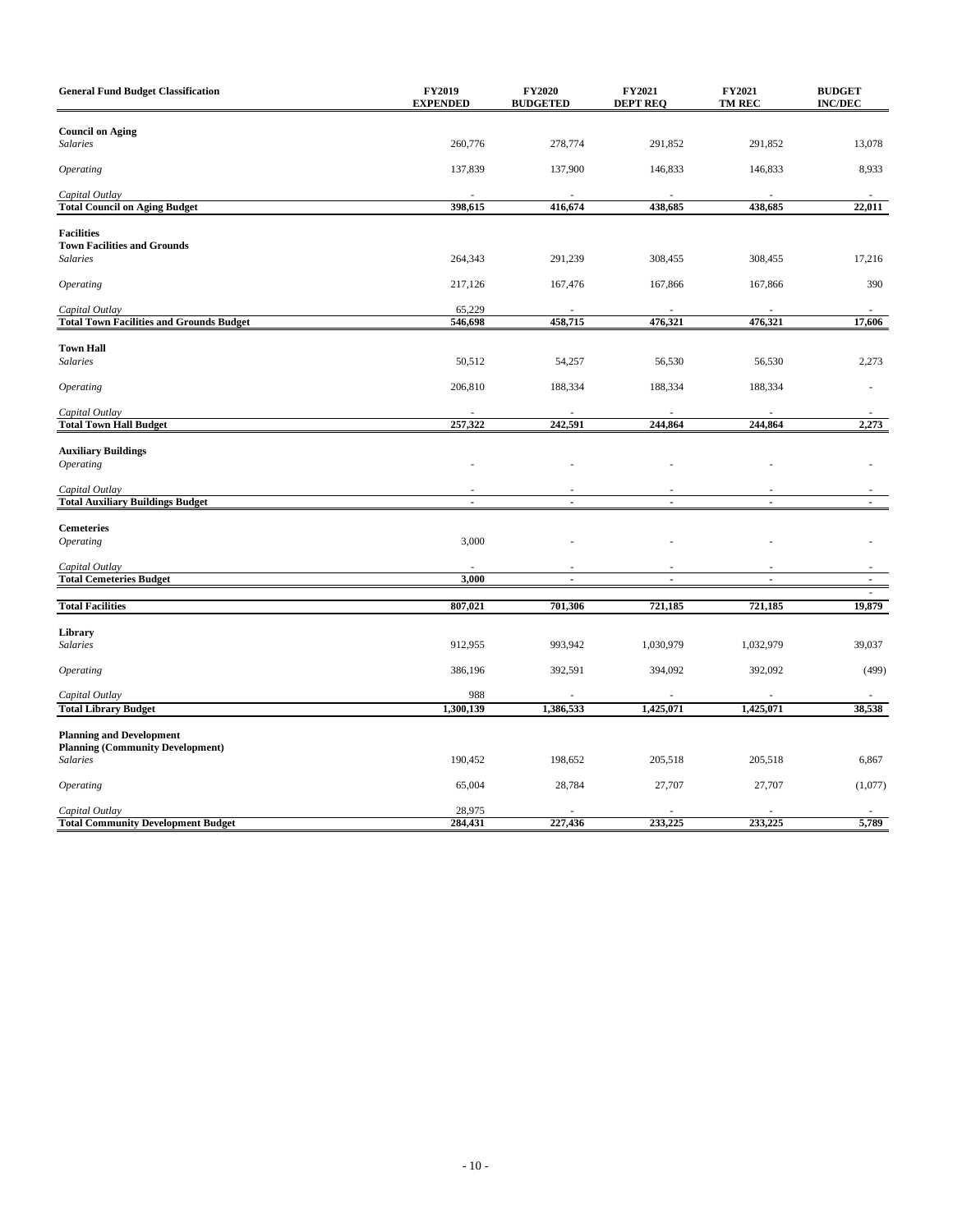| <b>General Fund Budget Classification</b> | FY2019<br><b>EXPENDED</b> | FY2020<br><b>BUDGETED</b> | FY2021<br><b>DEPT REQ</b> | FY2021<br>TM REC | <b>BUDGET</b><br><b>INC/DEC</b> |
|-------------------------------------------|---------------------------|---------------------------|---------------------------|------------------|---------------------------------|
| <b>Building Department</b>                |                           |                           |                           |                  |                                 |
| <b>Salaries</b>                           | 325,587                   | 343,318                   | 351,351                   | 351,351          | 8,033                           |
| <i><b>Operating</b></i>                   | 12,289                    | 12,354                    | 12,354                    | 12,354           |                                 |
| Capital Outlay                            |                           |                           |                           |                  |                                 |
| <b>Total Building Department Budget</b>   | 337,876                   | 355,672                   | 363,705                   | 363,705          | 8,033                           |
| <b>Board of Health</b>                    |                           |                           |                           |                  |                                 |
| <b>Salaries</b>                           | 252,604                   | 265,351                   | 278,259                   | 278,259          | 12,907                          |
| Operating                                 | 33,923                    | 18,000                    | 18,000                    | 18,000           |                                 |
| Capital Outlay                            |                           |                           |                           |                  |                                 |
| <b>Total Board of Health Budget</b>       | 286,527                   | 283,351                   | 296,259                   | 296,259          | 12,907                          |
| <b>Total Planning and Development</b>     | 908,834                   | 866,459                   | 893,189                   | 893,189          | 26,729                          |
| <b>Public Safety</b>                      |                           |                           |                           |                  |                                 |
| Police                                    |                           |                           |                           |                  |                                 |
| <b>Salaries</b>                           | 6,690,492                 | 7,032,325                 | 6,673,389                 | 6,673,389        | (358, 936)                      |
| Operating                                 | 691,377                   | 654,269                   | 806,793                   | 771,293          | 117,024                         |
| Capital Outlay                            | 377,721                   | 292,700                   | 347,884                   | 345,384          | 52,684                          |
| <b>Total Police Budget</b>                | 7,759,590                 | 7,979,294                 | 7,828,066                 | 7,790,066        | (189, 228)                      |
| Fire                                      |                           |                           |                           |                  |                                 |
| <b>Salaries</b>                           | 5,275,516                 | 5,402,538                 | 5,431,490                 | 5,431,490        | 28,952                          |
| Operating                                 | 418,491                   | 398,168                   | 388,653                   | 388,653          | (9,515)                         |
| Capital Outlay                            |                           |                           |                           |                  |                                 |
| <b>Total Fire Budget</b>                  | 5,694,007                 | 5,800,706                 | 5,820,143                 | 5,820,143        | 19,437                          |
| <b>Emergency Management</b>               |                           |                           |                           |                  |                                 |
| <b>Salaries</b>                           |                           | 4,637                     | 4,637                     | 4,637            |                                 |
| <b>Operating</b>                          | 35,902                    | 28,890                    | 2,175                     | 2,175            | (26,715)                        |
| Capital Outlay                            |                           |                           |                           |                  |                                 |
| <b>Total Emergency Mgt. Budget</b>        | 35,902                    | 33,527                    | 6,812                     | 6,812            | (26, 715)                       |
| <b>Parking Clerk</b>                      |                           |                           |                           |                  |                                 |
| <b>Salaries</b>                           | 4,000                     | 4,000                     | 4,000                     | 4,000            |                                 |
| <b>Operating</b>                          | 1,200                     | 1,200                     | 1,200                     | 1,200            |                                 |
| Capital Outlay                            |                           |                           |                           |                  |                                 |
| <b>Total Parking Clerk Budget</b>         | 5,200                     | 5,200                     | 5,200                     | 5,200            | $\blacksquare$                  |
| <b>Total Public Safety Budget</b>         | 13,494,699                | 13,818,727                | 13,660,221                | 13,622,221       | (196, 507)                      |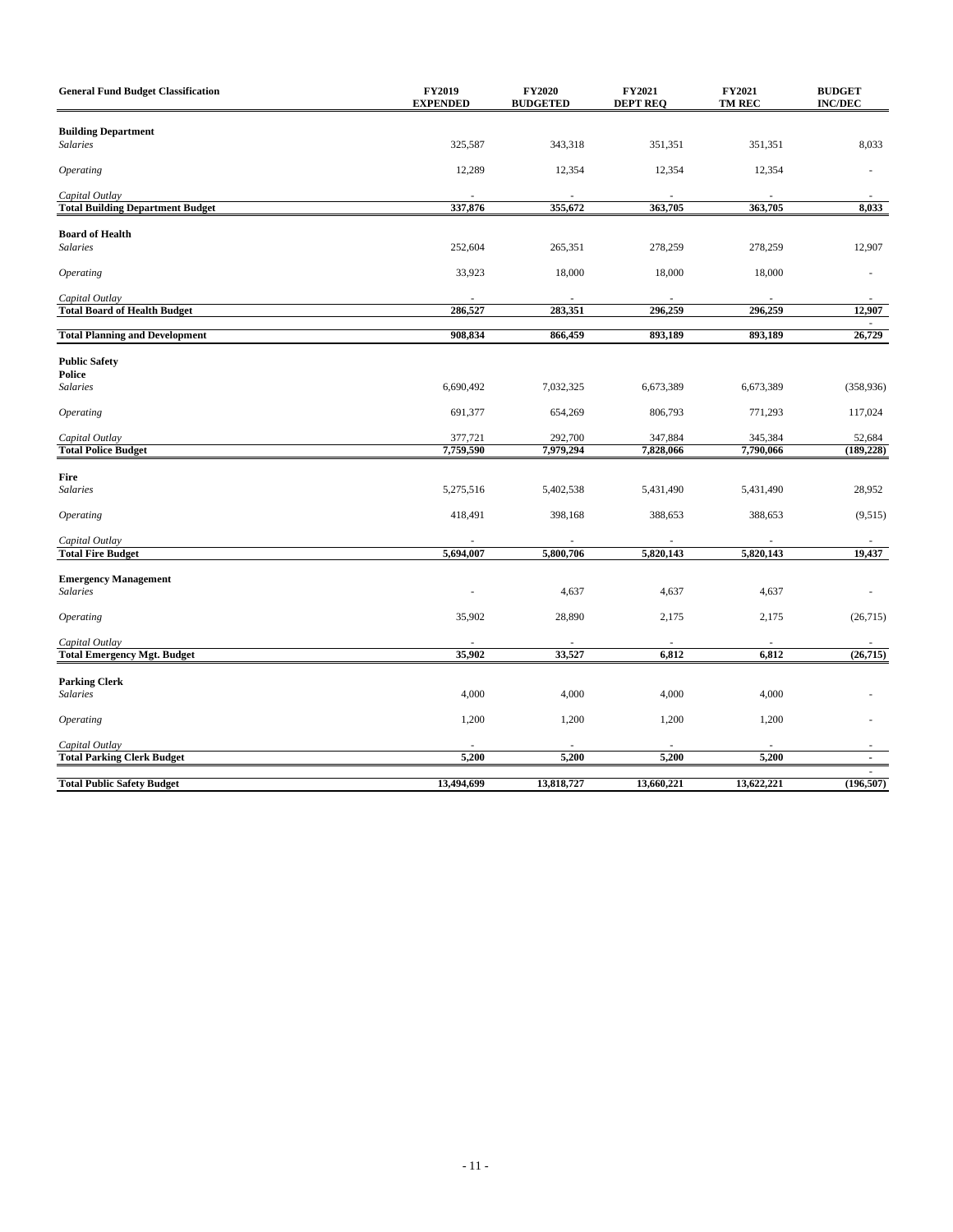| <b>School Departments</b><br><b>Tewksbury</b><br>Salaries<br>32,224,455<br>34,501,227<br>35,245,995<br>35.245.995<br>744,768<br>15,608,135<br>13,738,382<br>14,537,730<br>14,537,730<br>799,348<br>Operating<br>850,000<br>Capital Outlay<br>660,074<br>948,877<br>850,000<br>(98, 877)<br><b>Total School Operating Budget</b><br>48,492,664<br>49,188,486<br>50,633,725<br>50,633,725<br>1,445,239<br>Offsets<br><b>Net School Operating Budget</b><br>48,492,664<br>49,188,486<br>50,633,725<br>50,633,725<br>1,445,239<br><b>Fixed Costs</b><br>Health<br>7,577,198<br>8,173,438<br>(45,740)<br>8,219,178<br>8,173,438<br>1,391,282<br>1,480,098<br>1,533,339<br>1,533,339<br>53,241<br>Retirement<br>Medicare<br>479,398<br>506,000<br>517,385<br>517,385<br>11,385<br>Unemployment<br>56,362<br>75,000<br>75,000<br>75,000<br>Insurance<br>223,671<br>239,792<br>254,179<br>254,179<br>14,387<br>830<br>Principal<br>Long Term Interest<br>17<br>Short Term Interest<br>9,728,757<br><b>Total Fixed Costs</b><br>10,520,068<br>10,553,341<br>10,553,341<br>33,273<br><b>Town Tewksbury School Budget</b><br>58,221,421<br>59,708,554<br>61,187,066<br>1,478,512<br>61,187,066<br><b>Exempt School Debt Principal</b><br>2,106,185<br>4,697,375<br>4,692,965<br>4,692,965<br>(4, 410)<br><b>Exempt School Exempt Interest</b><br>876,517<br>2,899,667<br>2,791,992<br>2,791,992<br>(107, 675)<br><b>Shawsheen Regional Vocational School</b><br>6,201,732<br>6,593,936<br>6,924,597<br>6,924,597<br>330,661<br><b>Essex North Shore Agricultural and Tech. School District</b><br>124,159<br>129,125<br>128,982<br>128,982<br>(143)<br>67,530,013<br>74,028,658<br>75,725,602<br>75,725,602<br>1,696,944<br><b>Total School Departments</b><br><b>Department of Public Works</b><br><b>DPW</b> Administration<br>379,622<br><b>Salaries</b><br>410,103<br>410,993<br>411,593<br>1,490<br>Water Enterprise Fund Allocation<br>(64,796)<br>(66, 578)<br>(1,782)<br>(61, 137)<br>(66, 578)<br>Sewer Enterprise Fund Allocation<br>(64,796)<br>(66, 578)<br>(1,782)<br>(61, 137)<br>(66, 578)<br>257,348<br>280,511<br>277,837<br>278,437<br>(2,074)<br><b>Total Salaries Net of Allocations</b><br>207,013<br>147,475<br>145,125<br><i><b>Operating</b></i><br>145,125<br>(2,350)<br>Water Enterprise Fund Allocation<br>(30, 524)<br>(36,931)<br>(36, 281)<br>(36, 281)<br>650<br>Sewer Enterprise Fund Allocation<br>(36,931)<br>(36, 281)<br>650<br>(30, 524)<br>(36, 281)<br><b>Total Operating Net of Allocations</b><br>145,965<br>73,613<br>72,563<br>72,563<br>(1,050)<br>45,000<br>11,000<br>(11,000)<br>Capital Outlay<br><b>Total DPW Administration Budget</b><br>568,578<br>556,118<br>556,718<br>631,636<br>(11, 860)<br><b>Total DPW Administration Budget Net Allocations</b><br>448,314<br>365,124<br>350,400<br>351,000<br>(14, 124)<br><b>DPW Engineering</b><br>458,402<br>482,827<br>504,078<br>504,078<br>21,251<br>Salaries<br>Water Enterprise Fund Allocation<br>(154, 348)<br>(166, 973)<br>(164, 074)<br>(164, 074)<br>2,899<br>Sewer Enterprise Fund Allocation<br>(146, 192)<br>(157, 406)<br>(161, 357)<br>(161, 357)<br>(3,951)<br>Total Salaries Net of Allocations<br>157,862<br>158,448<br>178,646<br>178,646<br>20,198<br>43,006<br>36,924<br>36,927<br><b>Operating</b><br>36,927<br>3<br>Water Enterprise Fund Allocation<br>(1)<br>(15, 404)<br>(15,508)<br>(15,509)<br>(15,509)<br>Sewer Enterprise Fund Allocation<br>(12, 470)<br>(12, 554)<br>(12, 555)<br>(12, 555)<br>(1)<br><b>Total Operating Net of Allocations</b><br>15,132<br>8,862<br>8,863<br>8,863<br>1<br>Capital Outlay<br>519,751<br>541,005<br><b>Total DPW Engineering Budget</b><br>501,407<br>541,005<br>21,254<br>20,199<br><b>Total DPW Engineering Budget Net Allocations</b><br>172,993<br>167,310<br>187,509<br>187,509 | <b>General Fund Budget Classification</b> | <b>FY2019</b><br><b>EXPENDED</b> | <b>FY2020</b><br><b>BUDGETED</b> | FY2021<br><b>DEPT REQ</b> | <b>FY2021</b><br><b>TM REC</b> | <b>BUDGET</b><br><b>INC/DEC</b> |
|--------------------------------------------------------------------------------------------------------------------------------------------------------------------------------------------------------------------------------------------------------------------------------------------------------------------------------------------------------------------------------------------------------------------------------------------------------------------------------------------------------------------------------------------------------------------------------------------------------------------------------------------------------------------------------------------------------------------------------------------------------------------------------------------------------------------------------------------------------------------------------------------------------------------------------------------------------------------------------------------------------------------------------------------------------------------------------------------------------------------------------------------------------------------------------------------------------------------------------------------------------------------------------------------------------------------------------------------------------------------------------------------------------------------------------------------------------------------------------------------------------------------------------------------------------------------------------------------------------------------------------------------------------------------------------------------------------------------------------------------------------------------------------------------------------------------------------------------------------------------------------------------------------------------------------------------------------------------------------------------------------------------------------------------------------------------------------------------------------------------------------------------------------------------------------------------------------------------------------------------------------------------------------------------------------------------------------------------------------------------------------------------------------------------------------------------------------------------------------------------------------------------------------------------------------------------------------------------------------------------------------------------------------------------------------------------------------------------------------------------------------------------------------------------------------------------------------------------------------------------------------------------------------------------------------------------------------------------------------------------------------------------------------------------------------------------------------------------------------------------------------------------------------------------------------------------------------------------------------------------------------------------------------------------------------------------------------------------------------------------------------------------------------------------------------------------------------------------------------------------------------------------------------------------------------------------------------------------------------------------------------------------------------------------------------------------------------------------------------------------------------------------------------------------------------------------------------------------|-------------------------------------------|----------------------------------|----------------------------------|---------------------------|--------------------------------|---------------------------------|
|                                                                                                                                                                                                                                                                                                                                                                                                                                                                                                                                                                                                                                                                                                                                                                                                                                                                                                                                                                                                                                                                                                                                                                                                                                                                                                                                                                                                                                                                                                                                                                                                                                                                                                                                                                                                                                                                                                                                                                                                                                                                                                                                                                                                                                                                                                                                                                                                                                                                                                                                                                                                                                                                                                                                                                                                                                                                                                                                                                                                                                                                                                                                                                                                                                                                                                                                                                                                                                                                                                                                                                                                                                                                                                                                                                                                                                            |                                           |                                  |                                  |                           |                                |                                 |
|                                                                                                                                                                                                                                                                                                                                                                                                                                                                                                                                                                                                                                                                                                                                                                                                                                                                                                                                                                                                                                                                                                                                                                                                                                                                                                                                                                                                                                                                                                                                                                                                                                                                                                                                                                                                                                                                                                                                                                                                                                                                                                                                                                                                                                                                                                                                                                                                                                                                                                                                                                                                                                                                                                                                                                                                                                                                                                                                                                                                                                                                                                                                                                                                                                                                                                                                                                                                                                                                                                                                                                                                                                                                                                                                                                                                                                            |                                           |                                  |                                  |                           |                                |                                 |
|                                                                                                                                                                                                                                                                                                                                                                                                                                                                                                                                                                                                                                                                                                                                                                                                                                                                                                                                                                                                                                                                                                                                                                                                                                                                                                                                                                                                                                                                                                                                                                                                                                                                                                                                                                                                                                                                                                                                                                                                                                                                                                                                                                                                                                                                                                                                                                                                                                                                                                                                                                                                                                                                                                                                                                                                                                                                                                                                                                                                                                                                                                                                                                                                                                                                                                                                                                                                                                                                                                                                                                                                                                                                                                                                                                                                                                            |                                           |                                  |                                  |                           |                                |                                 |
|                                                                                                                                                                                                                                                                                                                                                                                                                                                                                                                                                                                                                                                                                                                                                                                                                                                                                                                                                                                                                                                                                                                                                                                                                                                                                                                                                                                                                                                                                                                                                                                                                                                                                                                                                                                                                                                                                                                                                                                                                                                                                                                                                                                                                                                                                                                                                                                                                                                                                                                                                                                                                                                                                                                                                                                                                                                                                                                                                                                                                                                                                                                                                                                                                                                                                                                                                                                                                                                                                                                                                                                                                                                                                                                                                                                                                                            |                                           |                                  |                                  |                           |                                |                                 |
|                                                                                                                                                                                                                                                                                                                                                                                                                                                                                                                                                                                                                                                                                                                                                                                                                                                                                                                                                                                                                                                                                                                                                                                                                                                                                                                                                                                                                                                                                                                                                                                                                                                                                                                                                                                                                                                                                                                                                                                                                                                                                                                                                                                                                                                                                                                                                                                                                                                                                                                                                                                                                                                                                                                                                                                                                                                                                                                                                                                                                                                                                                                                                                                                                                                                                                                                                                                                                                                                                                                                                                                                                                                                                                                                                                                                                                            |                                           |                                  |                                  |                           |                                |                                 |
|                                                                                                                                                                                                                                                                                                                                                                                                                                                                                                                                                                                                                                                                                                                                                                                                                                                                                                                                                                                                                                                                                                                                                                                                                                                                                                                                                                                                                                                                                                                                                                                                                                                                                                                                                                                                                                                                                                                                                                                                                                                                                                                                                                                                                                                                                                                                                                                                                                                                                                                                                                                                                                                                                                                                                                                                                                                                                                                                                                                                                                                                                                                                                                                                                                                                                                                                                                                                                                                                                                                                                                                                                                                                                                                                                                                                                                            |                                           |                                  |                                  |                           |                                |                                 |
|                                                                                                                                                                                                                                                                                                                                                                                                                                                                                                                                                                                                                                                                                                                                                                                                                                                                                                                                                                                                                                                                                                                                                                                                                                                                                                                                                                                                                                                                                                                                                                                                                                                                                                                                                                                                                                                                                                                                                                                                                                                                                                                                                                                                                                                                                                                                                                                                                                                                                                                                                                                                                                                                                                                                                                                                                                                                                                                                                                                                                                                                                                                                                                                                                                                                                                                                                                                                                                                                                                                                                                                                                                                                                                                                                                                                                                            |                                           |                                  |                                  |                           |                                |                                 |
|                                                                                                                                                                                                                                                                                                                                                                                                                                                                                                                                                                                                                                                                                                                                                                                                                                                                                                                                                                                                                                                                                                                                                                                                                                                                                                                                                                                                                                                                                                                                                                                                                                                                                                                                                                                                                                                                                                                                                                                                                                                                                                                                                                                                                                                                                                                                                                                                                                                                                                                                                                                                                                                                                                                                                                                                                                                                                                                                                                                                                                                                                                                                                                                                                                                                                                                                                                                                                                                                                                                                                                                                                                                                                                                                                                                                                                            |                                           |                                  |                                  |                           |                                |                                 |
|                                                                                                                                                                                                                                                                                                                                                                                                                                                                                                                                                                                                                                                                                                                                                                                                                                                                                                                                                                                                                                                                                                                                                                                                                                                                                                                                                                                                                                                                                                                                                                                                                                                                                                                                                                                                                                                                                                                                                                                                                                                                                                                                                                                                                                                                                                                                                                                                                                                                                                                                                                                                                                                                                                                                                                                                                                                                                                                                                                                                                                                                                                                                                                                                                                                                                                                                                                                                                                                                                                                                                                                                                                                                                                                                                                                                                                            |                                           |                                  |                                  |                           |                                |                                 |
|                                                                                                                                                                                                                                                                                                                                                                                                                                                                                                                                                                                                                                                                                                                                                                                                                                                                                                                                                                                                                                                                                                                                                                                                                                                                                                                                                                                                                                                                                                                                                                                                                                                                                                                                                                                                                                                                                                                                                                                                                                                                                                                                                                                                                                                                                                                                                                                                                                                                                                                                                                                                                                                                                                                                                                                                                                                                                                                                                                                                                                                                                                                                                                                                                                                                                                                                                                                                                                                                                                                                                                                                                                                                                                                                                                                                                                            |                                           |                                  |                                  |                           |                                |                                 |
|                                                                                                                                                                                                                                                                                                                                                                                                                                                                                                                                                                                                                                                                                                                                                                                                                                                                                                                                                                                                                                                                                                                                                                                                                                                                                                                                                                                                                                                                                                                                                                                                                                                                                                                                                                                                                                                                                                                                                                                                                                                                                                                                                                                                                                                                                                                                                                                                                                                                                                                                                                                                                                                                                                                                                                                                                                                                                                                                                                                                                                                                                                                                                                                                                                                                                                                                                                                                                                                                                                                                                                                                                                                                                                                                                                                                                                            |                                           |                                  |                                  |                           |                                |                                 |
|                                                                                                                                                                                                                                                                                                                                                                                                                                                                                                                                                                                                                                                                                                                                                                                                                                                                                                                                                                                                                                                                                                                                                                                                                                                                                                                                                                                                                                                                                                                                                                                                                                                                                                                                                                                                                                                                                                                                                                                                                                                                                                                                                                                                                                                                                                                                                                                                                                                                                                                                                                                                                                                                                                                                                                                                                                                                                                                                                                                                                                                                                                                                                                                                                                                                                                                                                                                                                                                                                                                                                                                                                                                                                                                                                                                                                                            |                                           |                                  |                                  |                           |                                |                                 |
|                                                                                                                                                                                                                                                                                                                                                                                                                                                                                                                                                                                                                                                                                                                                                                                                                                                                                                                                                                                                                                                                                                                                                                                                                                                                                                                                                                                                                                                                                                                                                                                                                                                                                                                                                                                                                                                                                                                                                                                                                                                                                                                                                                                                                                                                                                                                                                                                                                                                                                                                                                                                                                                                                                                                                                                                                                                                                                                                                                                                                                                                                                                                                                                                                                                                                                                                                                                                                                                                                                                                                                                                                                                                                                                                                                                                                                            |                                           |                                  |                                  |                           |                                |                                 |
|                                                                                                                                                                                                                                                                                                                                                                                                                                                                                                                                                                                                                                                                                                                                                                                                                                                                                                                                                                                                                                                                                                                                                                                                                                                                                                                                                                                                                                                                                                                                                                                                                                                                                                                                                                                                                                                                                                                                                                                                                                                                                                                                                                                                                                                                                                                                                                                                                                                                                                                                                                                                                                                                                                                                                                                                                                                                                                                                                                                                                                                                                                                                                                                                                                                                                                                                                                                                                                                                                                                                                                                                                                                                                                                                                                                                                                            |                                           |                                  |                                  |                           |                                |                                 |
|                                                                                                                                                                                                                                                                                                                                                                                                                                                                                                                                                                                                                                                                                                                                                                                                                                                                                                                                                                                                                                                                                                                                                                                                                                                                                                                                                                                                                                                                                                                                                                                                                                                                                                                                                                                                                                                                                                                                                                                                                                                                                                                                                                                                                                                                                                                                                                                                                                                                                                                                                                                                                                                                                                                                                                                                                                                                                                                                                                                                                                                                                                                                                                                                                                                                                                                                                                                                                                                                                                                                                                                                                                                                                                                                                                                                                                            |                                           |                                  |                                  |                           |                                |                                 |
|                                                                                                                                                                                                                                                                                                                                                                                                                                                                                                                                                                                                                                                                                                                                                                                                                                                                                                                                                                                                                                                                                                                                                                                                                                                                                                                                                                                                                                                                                                                                                                                                                                                                                                                                                                                                                                                                                                                                                                                                                                                                                                                                                                                                                                                                                                                                                                                                                                                                                                                                                                                                                                                                                                                                                                                                                                                                                                                                                                                                                                                                                                                                                                                                                                                                                                                                                                                                                                                                                                                                                                                                                                                                                                                                                                                                                                            |                                           |                                  |                                  |                           |                                |                                 |
|                                                                                                                                                                                                                                                                                                                                                                                                                                                                                                                                                                                                                                                                                                                                                                                                                                                                                                                                                                                                                                                                                                                                                                                                                                                                                                                                                                                                                                                                                                                                                                                                                                                                                                                                                                                                                                                                                                                                                                                                                                                                                                                                                                                                                                                                                                                                                                                                                                                                                                                                                                                                                                                                                                                                                                                                                                                                                                                                                                                                                                                                                                                                                                                                                                                                                                                                                                                                                                                                                                                                                                                                                                                                                                                                                                                                                                            |                                           |                                  |                                  |                           |                                |                                 |
|                                                                                                                                                                                                                                                                                                                                                                                                                                                                                                                                                                                                                                                                                                                                                                                                                                                                                                                                                                                                                                                                                                                                                                                                                                                                                                                                                                                                                                                                                                                                                                                                                                                                                                                                                                                                                                                                                                                                                                                                                                                                                                                                                                                                                                                                                                                                                                                                                                                                                                                                                                                                                                                                                                                                                                                                                                                                                                                                                                                                                                                                                                                                                                                                                                                                                                                                                                                                                                                                                                                                                                                                                                                                                                                                                                                                                                            |                                           |                                  |                                  |                           |                                |                                 |
|                                                                                                                                                                                                                                                                                                                                                                                                                                                                                                                                                                                                                                                                                                                                                                                                                                                                                                                                                                                                                                                                                                                                                                                                                                                                                                                                                                                                                                                                                                                                                                                                                                                                                                                                                                                                                                                                                                                                                                                                                                                                                                                                                                                                                                                                                                                                                                                                                                                                                                                                                                                                                                                                                                                                                                                                                                                                                                                                                                                                                                                                                                                                                                                                                                                                                                                                                                                                                                                                                                                                                                                                                                                                                                                                                                                                                                            |                                           |                                  |                                  |                           |                                |                                 |
|                                                                                                                                                                                                                                                                                                                                                                                                                                                                                                                                                                                                                                                                                                                                                                                                                                                                                                                                                                                                                                                                                                                                                                                                                                                                                                                                                                                                                                                                                                                                                                                                                                                                                                                                                                                                                                                                                                                                                                                                                                                                                                                                                                                                                                                                                                                                                                                                                                                                                                                                                                                                                                                                                                                                                                                                                                                                                                                                                                                                                                                                                                                                                                                                                                                                                                                                                                                                                                                                                                                                                                                                                                                                                                                                                                                                                                            |                                           |                                  |                                  |                           |                                |                                 |
|                                                                                                                                                                                                                                                                                                                                                                                                                                                                                                                                                                                                                                                                                                                                                                                                                                                                                                                                                                                                                                                                                                                                                                                                                                                                                                                                                                                                                                                                                                                                                                                                                                                                                                                                                                                                                                                                                                                                                                                                                                                                                                                                                                                                                                                                                                                                                                                                                                                                                                                                                                                                                                                                                                                                                                                                                                                                                                                                                                                                                                                                                                                                                                                                                                                                                                                                                                                                                                                                                                                                                                                                                                                                                                                                                                                                                                            |                                           |                                  |                                  |                           |                                |                                 |
|                                                                                                                                                                                                                                                                                                                                                                                                                                                                                                                                                                                                                                                                                                                                                                                                                                                                                                                                                                                                                                                                                                                                                                                                                                                                                                                                                                                                                                                                                                                                                                                                                                                                                                                                                                                                                                                                                                                                                                                                                                                                                                                                                                                                                                                                                                                                                                                                                                                                                                                                                                                                                                                                                                                                                                                                                                                                                                                                                                                                                                                                                                                                                                                                                                                                                                                                                                                                                                                                                                                                                                                                                                                                                                                                                                                                                                            |                                           |                                  |                                  |                           |                                |                                 |
|                                                                                                                                                                                                                                                                                                                                                                                                                                                                                                                                                                                                                                                                                                                                                                                                                                                                                                                                                                                                                                                                                                                                                                                                                                                                                                                                                                                                                                                                                                                                                                                                                                                                                                                                                                                                                                                                                                                                                                                                                                                                                                                                                                                                                                                                                                                                                                                                                                                                                                                                                                                                                                                                                                                                                                                                                                                                                                                                                                                                                                                                                                                                                                                                                                                                                                                                                                                                                                                                                                                                                                                                                                                                                                                                                                                                                                            |                                           |                                  |                                  |                           |                                |                                 |
|                                                                                                                                                                                                                                                                                                                                                                                                                                                                                                                                                                                                                                                                                                                                                                                                                                                                                                                                                                                                                                                                                                                                                                                                                                                                                                                                                                                                                                                                                                                                                                                                                                                                                                                                                                                                                                                                                                                                                                                                                                                                                                                                                                                                                                                                                                                                                                                                                                                                                                                                                                                                                                                                                                                                                                                                                                                                                                                                                                                                                                                                                                                                                                                                                                                                                                                                                                                                                                                                                                                                                                                                                                                                                                                                                                                                                                            |                                           |                                  |                                  |                           |                                |                                 |
|                                                                                                                                                                                                                                                                                                                                                                                                                                                                                                                                                                                                                                                                                                                                                                                                                                                                                                                                                                                                                                                                                                                                                                                                                                                                                                                                                                                                                                                                                                                                                                                                                                                                                                                                                                                                                                                                                                                                                                                                                                                                                                                                                                                                                                                                                                                                                                                                                                                                                                                                                                                                                                                                                                                                                                                                                                                                                                                                                                                                                                                                                                                                                                                                                                                                                                                                                                                                                                                                                                                                                                                                                                                                                                                                                                                                                                            |                                           |                                  |                                  |                           |                                |                                 |
|                                                                                                                                                                                                                                                                                                                                                                                                                                                                                                                                                                                                                                                                                                                                                                                                                                                                                                                                                                                                                                                                                                                                                                                                                                                                                                                                                                                                                                                                                                                                                                                                                                                                                                                                                                                                                                                                                                                                                                                                                                                                                                                                                                                                                                                                                                                                                                                                                                                                                                                                                                                                                                                                                                                                                                                                                                                                                                                                                                                                                                                                                                                                                                                                                                                                                                                                                                                                                                                                                                                                                                                                                                                                                                                                                                                                                                            |                                           |                                  |                                  |                           |                                |                                 |
|                                                                                                                                                                                                                                                                                                                                                                                                                                                                                                                                                                                                                                                                                                                                                                                                                                                                                                                                                                                                                                                                                                                                                                                                                                                                                                                                                                                                                                                                                                                                                                                                                                                                                                                                                                                                                                                                                                                                                                                                                                                                                                                                                                                                                                                                                                                                                                                                                                                                                                                                                                                                                                                                                                                                                                                                                                                                                                                                                                                                                                                                                                                                                                                                                                                                                                                                                                                                                                                                                                                                                                                                                                                                                                                                                                                                                                            |                                           |                                  |                                  |                           |                                |                                 |
|                                                                                                                                                                                                                                                                                                                                                                                                                                                                                                                                                                                                                                                                                                                                                                                                                                                                                                                                                                                                                                                                                                                                                                                                                                                                                                                                                                                                                                                                                                                                                                                                                                                                                                                                                                                                                                                                                                                                                                                                                                                                                                                                                                                                                                                                                                                                                                                                                                                                                                                                                                                                                                                                                                                                                                                                                                                                                                                                                                                                                                                                                                                                                                                                                                                                                                                                                                                                                                                                                                                                                                                                                                                                                                                                                                                                                                            |                                           |                                  |                                  |                           |                                |                                 |
|                                                                                                                                                                                                                                                                                                                                                                                                                                                                                                                                                                                                                                                                                                                                                                                                                                                                                                                                                                                                                                                                                                                                                                                                                                                                                                                                                                                                                                                                                                                                                                                                                                                                                                                                                                                                                                                                                                                                                                                                                                                                                                                                                                                                                                                                                                                                                                                                                                                                                                                                                                                                                                                                                                                                                                                                                                                                                                                                                                                                                                                                                                                                                                                                                                                                                                                                                                                                                                                                                                                                                                                                                                                                                                                                                                                                                                            |                                           |                                  |                                  |                           |                                |                                 |
|                                                                                                                                                                                                                                                                                                                                                                                                                                                                                                                                                                                                                                                                                                                                                                                                                                                                                                                                                                                                                                                                                                                                                                                                                                                                                                                                                                                                                                                                                                                                                                                                                                                                                                                                                                                                                                                                                                                                                                                                                                                                                                                                                                                                                                                                                                                                                                                                                                                                                                                                                                                                                                                                                                                                                                                                                                                                                                                                                                                                                                                                                                                                                                                                                                                                                                                                                                                                                                                                                                                                                                                                                                                                                                                                                                                                                                            |                                           |                                  |                                  |                           |                                |                                 |
|                                                                                                                                                                                                                                                                                                                                                                                                                                                                                                                                                                                                                                                                                                                                                                                                                                                                                                                                                                                                                                                                                                                                                                                                                                                                                                                                                                                                                                                                                                                                                                                                                                                                                                                                                                                                                                                                                                                                                                                                                                                                                                                                                                                                                                                                                                                                                                                                                                                                                                                                                                                                                                                                                                                                                                                                                                                                                                                                                                                                                                                                                                                                                                                                                                                                                                                                                                                                                                                                                                                                                                                                                                                                                                                                                                                                                                            |                                           |                                  |                                  |                           |                                |                                 |
|                                                                                                                                                                                                                                                                                                                                                                                                                                                                                                                                                                                                                                                                                                                                                                                                                                                                                                                                                                                                                                                                                                                                                                                                                                                                                                                                                                                                                                                                                                                                                                                                                                                                                                                                                                                                                                                                                                                                                                                                                                                                                                                                                                                                                                                                                                                                                                                                                                                                                                                                                                                                                                                                                                                                                                                                                                                                                                                                                                                                                                                                                                                                                                                                                                                                                                                                                                                                                                                                                                                                                                                                                                                                                                                                                                                                                                            |                                           |                                  |                                  |                           |                                |                                 |
|                                                                                                                                                                                                                                                                                                                                                                                                                                                                                                                                                                                                                                                                                                                                                                                                                                                                                                                                                                                                                                                                                                                                                                                                                                                                                                                                                                                                                                                                                                                                                                                                                                                                                                                                                                                                                                                                                                                                                                                                                                                                                                                                                                                                                                                                                                                                                                                                                                                                                                                                                                                                                                                                                                                                                                                                                                                                                                                                                                                                                                                                                                                                                                                                                                                                                                                                                                                                                                                                                                                                                                                                                                                                                                                                                                                                                                            |                                           |                                  |                                  |                           |                                |                                 |
|                                                                                                                                                                                                                                                                                                                                                                                                                                                                                                                                                                                                                                                                                                                                                                                                                                                                                                                                                                                                                                                                                                                                                                                                                                                                                                                                                                                                                                                                                                                                                                                                                                                                                                                                                                                                                                                                                                                                                                                                                                                                                                                                                                                                                                                                                                                                                                                                                                                                                                                                                                                                                                                                                                                                                                                                                                                                                                                                                                                                                                                                                                                                                                                                                                                                                                                                                                                                                                                                                                                                                                                                                                                                                                                                                                                                                                            |                                           |                                  |                                  |                           |                                |                                 |
|                                                                                                                                                                                                                                                                                                                                                                                                                                                                                                                                                                                                                                                                                                                                                                                                                                                                                                                                                                                                                                                                                                                                                                                                                                                                                                                                                                                                                                                                                                                                                                                                                                                                                                                                                                                                                                                                                                                                                                                                                                                                                                                                                                                                                                                                                                                                                                                                                                                                                                                                                                                                                                                                                                                                                                                                                                                                                                                                                                                                                                                                                                                                                                                                                                                                                                                                                                                                                                                                                                                                                                                                                                                                                                                                                                                                                                            |                                           |                                  |                                  |                           |                                |                                 |
|                                                                                                                                                                                                                                                                                                                                                                                                                                                                                                                                                                                                                                                                                                                                                                                                                                                                                                                                                                                                                                                                                                                                                                                                                                                                                                                                                                                                                                                                                                                                                                                                                                                                                                                                                                                                                                                                                                                                                                                                                                                                                                                                                                                                                                                                                                                                                                                                                                                                                                                                                                                                                                                                                                                                                                                                                                                                                                                                                                                                                                                                                                                                                                                                                                                                                                                                                                                                                                                                                                                                                                                                                                                                                                                                                                                                                                            |                                           |                                  |                                  |                           |                                |                                 |
|                                                                                                                                                                                                                                                                                                                                                                                                                                                                                                                                                                                                                                                                                                                                                                                                                                                                                                                                                                                                                                                                                                                                                                                                                                                                                                                                                                                                                                                                                                                                                                                                                                                                                                                                                                                                                                                                                                                                                                                                                                                                                                                                                                                                                                                                                                                                                                                                                                                                                                                                                                                                                                                                                                                                                                                                                                                                                                                                                                                                                                                                                                                                                                                                                                                                                                                                                                                                                                                                                                                                                                                                                                                                                                                                                                                                                                            |                                           |                                  |                                  |                           |                                |                                 |
|                                                                                                                                                                                                                                                                                                                                                                                                                                                                                                                                                                                                                                                                                                                                                                                                                                                                                                                                                                                                                                                                                                                                                                                                                                                                                                                                                                                                                                                                                                                                                                                                                                                                                                                                                                                                                                                                                                                                                                                                                                                                                                                                                                                                                                                                                                                                                                                                                                                                                                                                                                                                                                                                                                                                                                                                                                                                                                                                                                                                                                                                                                                                                                                                                                                                                                                                                                                                                                                                                                                                                                                                                                                                                                                                                                                                                                            |                                           |                                  |                                  |                           |                                |                                 |
|                                                                                                                                                                                                                                                                                                                                                                                                                                                                                                                                                                                                                                                                                                                                                                                                                                                                                                                                                                                                                                                                                                                                                                                                                                                                                                                                                                                                                                                                                                                                                                                                                                                                                                                                                                                                                                                                                                                                                                                                                                                                                                                                                                                                                                                                                                                                                                                                                                                                                                                                                                                                                                                                                                                                                                                                                                                                                                                                                                                                                                                                                                                                                                                                                                                                                                                                                                                                                                                                                                                                                                                                                                                                                                                                                                                                                                            |                                           |                                  |                                  |                           |                                |                                 |
|                                                                                                                                                                                                                                                                                                                                                                                                                                                                                                                                                                                                                                                                                                                                                                                                                                                                                                                                                                                                                                                                                                                                                                                                                                                                                                                                                                                                                                                                                                                                                                                                                                                                                                                                                                                                                                                                                                                                                                                                                                                                                                                                                                                                                                                                                                                                                                                                                                                                                                                                                                                                                                                                                                                                                                                                                                                                                                                                                                                                                                                                                                                                                                                                                                                                                                                                                                                                                                                                                                                                                                                                                                                                                                                                                                                                                                            |                                           |                                  |                                  |                           |                                |                                 |
|                                                                                                                                                                                                                                                                                                                                                                                                                                                                                                                                                                                                                                                                                                                                                                                                                                                                                                                                                                                                                                                                                                                                                                                                                                                                                                                                                                                                                                                                                                                                                                                                                                                                                                                                                                                                                                                                                                                                                                                                                                                                                                                                                                                                                                                                                                                                                                                                                                                                                                                                                                                                                                                                                                                                                                                                                                                                                                                                                                                                                                                                                                                                                                                                                                                                                                                                                                                                                                                                                                                                                                                                                                                                                                                                                                                                                                            |                                           |                                  |                                  |                           |                                |                                 |
|                                                                                                                                                                                                                                                                                                                                                                                                                                                                                                                                                                                                                                                                                                                                                                                                                                                                                                                                                                                                                                                                                                                                                                                                                                                                                                                                                                                                                                                                                                                                                                                                                                                                                                                                                                                                                                                                                                                                                                                                                                                                                                                                                                                                                                                                                                                                                                                                                                                                                                                                                                                                                                                                                                                                                                                                                                                                                                                                                                                                                                                                                                                                                                                                                                                                                                                                                                                                                                                                                                                                                                                                                                                                                                                                                                                                                                            |                                           |                                  |                                  |                           |                                |                                 |
|                                                                                                                                                                                                                                                                                                                                                                                                                                                                                                                                                                                                                                                                                                                                                                                                                                                                                                                                                                                                                                                                                                                                                                                                                                                                                                                                                                                                                                                                                                                                                                                                                                                                                                                                                                                                                                                                                                                                                                                                                                                                                                                                                                                                                                                                                                                                                                                                                                                                                                                                                                                                                                                                                                                                                                                                                                                                                                                                                                                                                                                                                                                                                                                                                                                                                                                                                                                                                                                                                                                                                                                                                                                                                                                                                                                                                                            |                                           |                                  |                                  |                           |                                |                                 |
|                                                                                                                                                                                                                                                                                                                                                                                                                                                                                                                                                                                                                                                                                                                                                                                                                                                                                                                                                                                                                                                                                                                                                                                                                                                                                                                                                                                                                                                                                                                                                                                                                                                                                                                                                                                                                                                                                                                                                                                                                                                                                                                                                                                                                                                                                                                                                                                                                                                                                                                                                                                                                                                                                                                                                                                                                                                                                                                                                                                                                                                                                                                                                                                                                                                                                                                                                                                                                                                                                                                                                                                                                                                                                                                                                                                                                                            |                                           |                                  |                                  |                           |                                |                                 |
|                                                                                                                                                                                                                                                                                                                                                                                                                                                                                                                                                                                                                                                                                                                                                                                                                                                                                                                                                                                                                                                                                                                                                                                                                                                                                                                                                                                                                                                                                                                                                                                                                                                                                                                                                                                                                                                                                                                                                                                                                                                                                                                                                                                                                                                                                                                                                                                                                                                                                                                                                                                                                                                                                                                                                                                                                                                                                                                                                                                                                                                                                                                                                                                                                                                                                                                                                                                                                                                                                                                                                                                                                                                                                                                                                                                                                                            |                                           |                                  |                                  |                           |                                |                                 |
|                                                                                                                                                                                                                                                                                                                                                                                                                                                                                                                                                                                                                                                                                                                                                                                                                                                                                                                                                                                                                                                                                                                                                                                                                                                                                                                                                                                                                                                                                                                                                                                                                                                                                                                                                                                                                                                                                                                                                                                                                                                                                                                                                                                                                                                                                                                                                                                                                                                                                                                                                                                                                                                                                                                                                                                                                                                                                                                                                                                                                                                                                                                                                                                                                                                                                                                                                                                                                                                                                                                                                                                                                                                                                                                                                                                                                                            |                                           |                                  |                                  |                           |                                |                                 |
|                                                                                                                                                                                                                                                                                                                                                                                                                                                                                                                                                                                                                                                                                                                                                                                                                                                                                                                                                                                                                                                                                                                                                                                                                                                                                                                                                                                                                                                                                                                                                                                                                                                                                                                                                                                                                                                                                                                                                                                                                                                                                                                                                                                                                                                                                                                                                                                                                                                                                                                                                                                                                                                                                                                                                                                                                                                                                                                                                                                                                                                                                                                                                                                                                                                                                                                                                                                                                                                                                                                                                                                                                                                                                                                                                                                                                                            |                                           |                                  |                                  |                           |                                |                                 |
|                                                                                                                                                                                                                                                                                                                                                                                                                                                                                                                                                                                                                                                                                                                                                                                                                                                                                                                                                                                                                                                                                                                                                                                                                                                                                                                                                                                                                                                                                                                                                                                                                                                                                                                                                                                                                                                                                                                                                                                                                                                                                                                                                                                                                                                                                                                                                                                                                                                                                                                                                                                                                                                                                                                                                                                                                                                                                                                                                                                                                                                                                                                                                                                                                                                                                                                                                                                                                                                                                                                                                                                                                                                                                                                                                                                                                                            |                                           |                                  |                                  |                           |                                |                                 |
|                                                                                                                                                                                                                                                                                                                                                                                                                                                                                                                                                                                                                                                                                                                                                                                                                                                                                                                                                                                                                                                                                                                                                                                                                                                                                                                                                                                                                                                                                                                                                                                                                                                                                                                                                                                                                                                                                                                                                                                                                                                                                                                                                                                                                                                                                                                                                                                                                                                                                                                                                                                                                                                                                                                                                                                                                                                                                                                                                                                                                                                                                                                                                                                                                                                                                                                                                                                                                                                                                                                                                                                                                                                                                                                                                                                                                                            |                                           |                                  |                                  |                           |                                |                                 |
|                                                                                                                                                                                                                                                                                                                                                                                                                                                                                                                                                                                                                                                                                                                                                                                                                                                                                                                                                                                                                                                                                                                                                                                                                                                                                                                                                                                                                                                                                                                                                                                                                                                                                                                                                                                                                                                                                                                                                                                                                                                                                                                                                                                                                                                                                                                                                                                                                                                                                                                                                                                                                                                                                                                                                                                                                                                                                                                                                                                                                                                                                                                                                                                                                                                                                                                                                                                                                                                                                                                                                                                                                                                                                                                                                                                                                                            |                                           |                                  |                                  |                           |                                |                                 |
|                                                                                                                                                                                                                                                                                                                                                                                                                                                                                                                                                                                                                                                                                                                                                                                                                                                                                                                                                                                                                                                                                                                                                                                                                                                                                                                                                                                                                                                                                                                                                                                                                                                                                                                                                                                                                                                                                                                                                                                                                                                                                                                                                                                                                                                                                                                                                                                                                                                                                                                                                                                                                                                                                                                                                                                                                                                                                                                                                                                                                                                                                                                                                                                                                                                                                                                                                                                                                                                                                                                                                                                                                                                                                                                                                                                                                                            |                                           |                                  |                                  |                           |                                |                                 |
|                                                                                                                                                                                                                                                                                                                                                                                                                                                                                                                                                                                                                                                                                                                                                                                                                                                                                                                                                                                                                                                                                                                                                                                                                                                                                                                                                                                                                                                                                                                                                                                                                                                                                                                                                                                                                                                                                                                                                                                                                                                                                                                                                                                                                                                                                                                                                                                                                                                                                                                                                                                                                                                                                                                                                                                                                                                                                                                                                                                                                                                                                                                                                                                                                                                                                                                                                                                                                                                                                                                                                                                                                                                                                                                                                                                                                                            |                                           |                                  |                                  |                           |                                |                                 |
|                                                                                                                                                                                                                                                                                                                                                                                                                                                                                                                                                                                                                                                                                                                                                                                                                                                                                                                                                                                                                                                                                                                                                                                                                                                                                                                                                                                                                                                                                                                                                                                                                                                                                                                                                                                                                                                                                                                                                                                                                                                                                                                                                                                                                                                                                                                                                                                                                                                                                                                                                                                                                                                                                                                                                                                                                                                                                                                                                                                                                                                                                                                                                                                                                                                                                                                                                                                                                                                                                                                                                                                                                                                                                                                                                                                                                                            |                                           |                                  |                                  |                           |                                |                                 |
|                                                                                                                                                                                                                                                                                                                                                                                                                                                                                                                                                                                                                                                                                                                                                                                                                                                                                                                                                                                                                                                                                                                                                                                                                                                                                                                                                                                                                                                                                                                                                                                                                                                                                                                                                                                                                                                                                                                                                                                                                                                                                                                                                                                                                                                                                                                                                                                                                                                                                                                                                                                                                                                                                                                                                                                                                                                                                                                                                                                                                                                                                                                                                                                                                                                                                                                                                                                                                                                                                                                                                                                                                                                                                                                                                                                                                                            |                                           |                                  |                                  |                           |                                |                                 |
|                                                                                                                                                                                                                                                                                                                                                                                                                                                                                                                                                                                                                                                                                                                                                                                                                                                                                                                                                                                                                                                                                                                                                                                                                                                                                                                                                                                                                                                                                                                                                                                                                                                                                                                                                                                                                                                                                                                                                                                                                                                                                                                                                                                                                                                                                                                                                                                                                                                                                                                                                                                                                                                                                                                                                                                                                                                                                                                                                                                                                                                                                                                                                                                                                                                                                                                                                                                                                                                                                                                                                                                                                                                                                                                                                                                                                                            |                                           |                                  |                                  |                           |                                |                                 |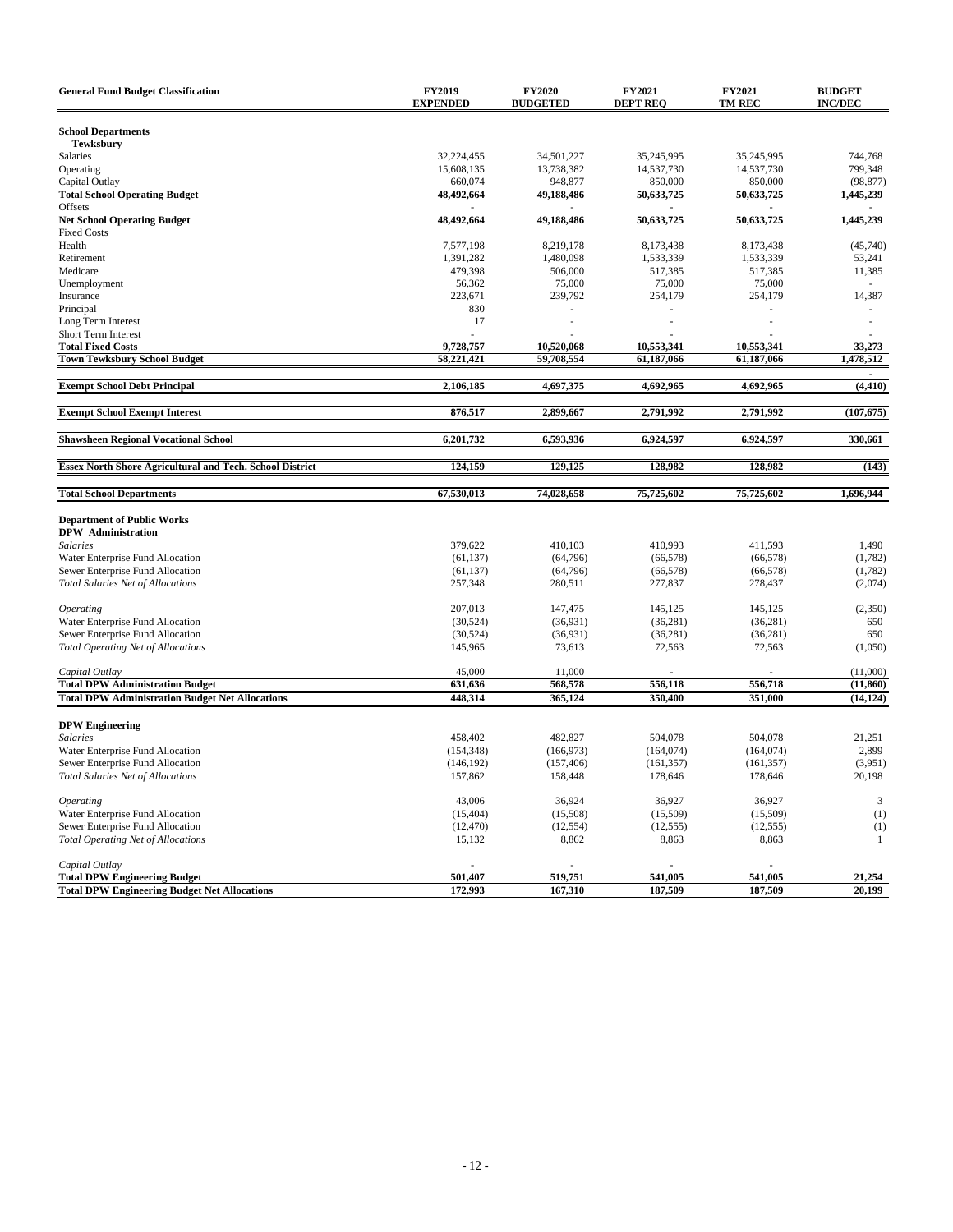| <b>General Fund Budget Classification</b>            | <b>FY2019</b><br><b>EXPENDED</b> | <b>FY2020</b><br><b>BUDGETED</b> | <b>FY2021</b><br><b>DEPT REQ</b> | FY2021<br><b>TM REC</b> | <b>BUDGET</b><br><b>INC/DEC</b> |
|------------------------------------------------------|----------------------------------|----------------------------------|----------------------------------|-------------------------|---------------------------------|
| <b>DPW Highway</b>                                   |                                  |                                  |                                  |                         |                                 |
| <b>Salaries</b>                                      | 734,939                          | 844,946                          | 886,411                          | 886,411                 | 41,465                          |
|                                                      |                                  |                                  |                                  |                         |                                 |
| <i><b>Operating</b></i>                              | 520,237                          | 343,330                          | 351,080                          | 351,080                 | 7,750                           |
| Capital Outlay                                       |                                  |                                  |                                  |                         |                                 |
| <b>Total DPW Highway Budget</b>                      | 1,255,175                        | 1,188,276                        | 1,237,491                        | 1,237,491               | 49,215                          |
| <b>DPW Forestry</b>                                  |                                  |                                  |                                  |                         |                                 |
| <b>Salaries</b>                                      |                                  |                                  |                                  |                         |                                 |
|                                                      |                                  |                                  |                                  |                         |                                 |
| Operating                                            | 89,934                           | 84,785                           | 86,255                           | 86,255                  | 1,470                           |
| Capital Outlay                                       |                                  |                                  |                                  |                         |                                 |
| <b>Total DPW Forestry Budget</b>                     | 89,934                           | 84,785                           | 86,255                           | 86,255                  | 1,470                           |
|                                                      |                                  |                                  |                                  |                         |                                 |
| <b>DPW Fleet Maintenance</b>                         |                                  |                                  |                                  |                         |                                 |
| <b>Salaries</b>                                      | 285,356                          | 303,906                          | 317,015                          | 317,015                 |                                 |
| Water Enterprise Fund Allocation                     | (36, 262)                        | (50, 503)                        | (52, 121)                        | (52, 121)               |                                 |
| Sewer Enterprise Fund Allocation                     | (36, 262)                        | (50, 503)                        | (52, 121)                        | (52, 121)               |                                 |
| <b>Total Salaries Net of Allocations</b>             | 212,832                          | 202,900                          | 212,773                          | 212,773                 |                                 |
| <i><b>Operating</b></i>                              | 517,555                          | 512,775                          | 513,395                          | 513,395                 | 620                             |
| Water Enterprise Fund Allocation                     | (46,940)                         | (52, 624)                        | (53, 479)                        | (53, 479)               | (855)                           |
| Sewer Enterprise Fund Allocation                     | (46,940)                         | (52, 624)                        | (53, 479)                        | (53, 479)               | (855)                           |
| <b>Total Operating Net of Allocations</b>            | 423,675                          | 407,527                          | 406,437                          | 406,437                 | (1,090)                         |
|                                                      |                                  |                                  |                                  |                         |                                 |
| Capital Outlay                                       | 39,650                           | 9,000                            | 24,000                           | 24,000                  | 15,000                          |
| <b>Total DPW Fleet Maint, Budget</b>                 | 842,561                          | 825,681                          | 854,410                          | 854,410                 | 15,620                          |
| <b>Total DPW Fleet Maint, Budget Net Allocations</b> | 676,157                          | 619,427                          | 643,210                          | 643,210                 | 14,765                          |
| <b>DPW Snow and Ice</b>                              |                                  |                                  |                                  |                         |                                 |
| <b>Salaries</b>                                      | 210,864                          | 95,000                           | 95,000                           | 95,000                  |                                 |
|                                                      |                                  |                                  |                                  |                         |                                 |
| <i><b>Operating</b></i>                              | 603,664                          | 161,000                          | 161,000                          | 161,000                 |                                 |
| Capital Outlay                                       | 60,565                           |                                  |                                  |                         |                                 |
| <b>Total DPW Snow and Ice Budget</b>                 | 875,094                          | 256,000                          | 256,000                          | 256,000                 | $\blacksquare$                  |
|                                                      |                                  |                                  |                                  |                         |                                 |
| <b>Street Lighting</b>                               |                                  |                                  |                                  |                         |                                 |
| <b>Operating</b>                                     | 265,457                          | 180,000                          | 180,000                          | 180,000                 |                                 |
| <b>Total Street Lighting Budget</b>                  | 265,457                          | 180,000                          | 180,000                          | 180,000                 | $\blacksquare$                  |
| <b>Solid Waste</b>                                   |                                  |                                  |                                  |                         |                                 |
| Operating                                            | 2,393,291                        | 2,455,195                        | 2,539,013                        | 2,539,013               | 83,817                          |
| <b>Total Solid Waste Budget</b>                      | 2,393,291                        | 2,455,195                        | 2,539,013                        | 2,539,013               | 83,817                          |
|                                                      |                                  |                                  |                                  |                         |                                 |
| <b>Total DPW Budget</b>                              | 6,854,554                        | 6,078,267                        | 6,250,291                        | 6,250,891               | 159,515                         |
| <b>Total DPW Budget Net Allocations</b>              | 6,176,414                        | 5,316,118                        | 5,479,878                        | 5,480,478               | 155,342                         |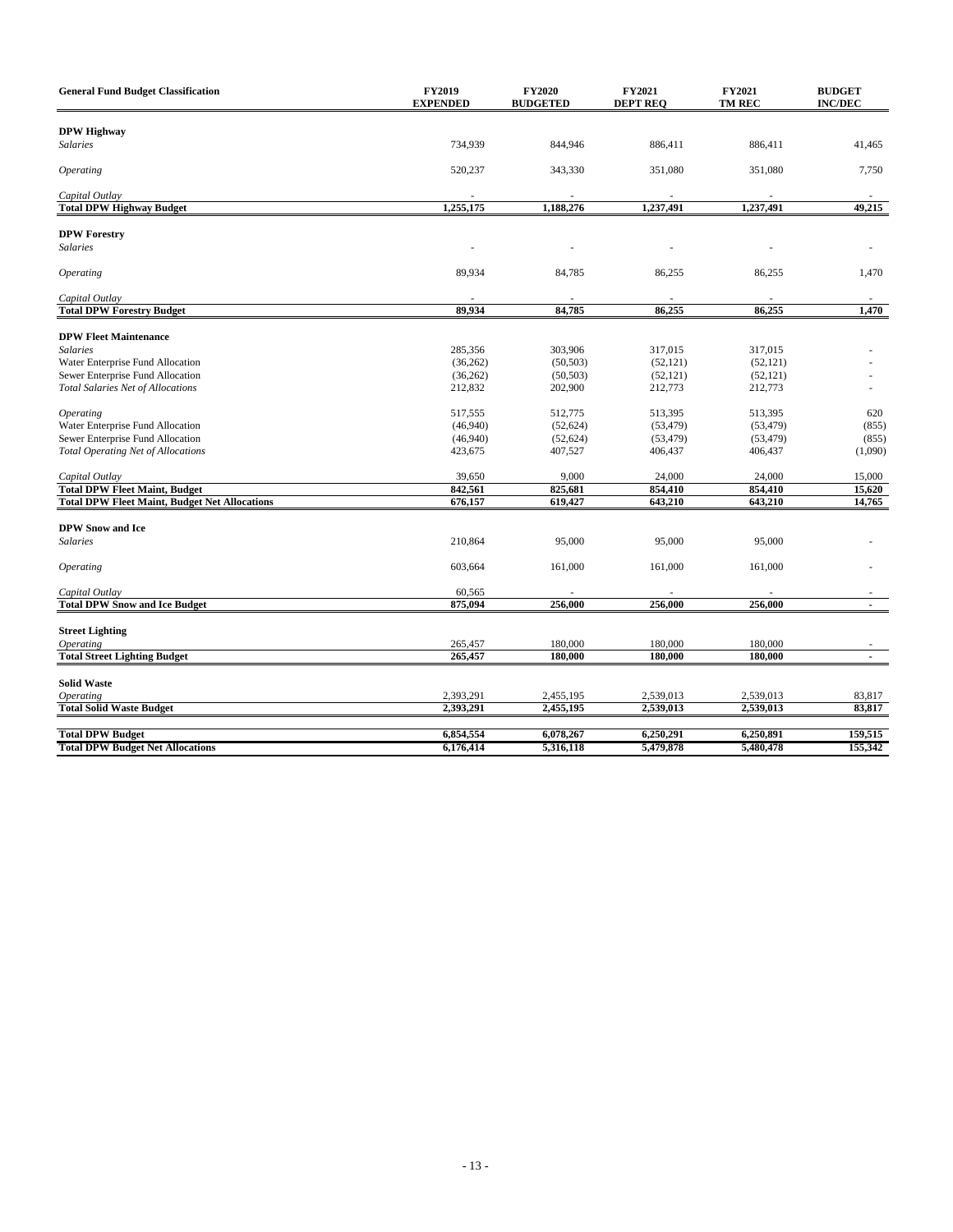| <b>General Fund Budget Classification</b>                     | <b>FY2019</b><br><b>EXPENDED</b> | <b>FY2020</b><br><b>BUDGETED</b> | FY2021<br><b>DEPT REO</b> | FY2021<br><b>TM REC</b>  | <b>BUDGET</b><br><b>INC/DEC</b> |
|---------------------------------------------------------------|----------------------------------|----------------------------------|---------------------------|--------------------------|---------------------------------|
| Unclassified                                                  |                                  |                                  |                           |                          |                                 |
| Non-Exempt Principal Maturing Debt                            | 265,900                          | 244,415                          | 1,015,000                 | 1,015,000                | 770,585                         |
| Non Exempt Interest-Maturing Debt                             | 121,242                          | 111,520                          | 667,106                   | 667,106                  | 555,586                         |
| <b>Interest-Temporary Loans</b>                               |                                  | $\overline{a}$                   | $\overline{\phantom{a}}$  |                          |                                 |
| <b>Exempt Principal Maturing Debt</b>                         | 3,572,370                        | 3,760,630                        | 3,635,280                 | 3,635,280                | (125, 350)                      |
| <b>Exempt Interest-Maturing Debt</b>                          | 2,534,154                        | 1,641,512                        | 1,478,924                 | 1,478,924                | (162, 588)                      |
| Middlesex Retirement Assmt.                                   | 6,580,426                        | 7,065,138                        | 7,264,629                 | 7,264,629                | 199,491                         |
| Water Enterprise Fund Allocation                              | (355,202)                        | (435, 658)                       | (453,004)                 | (453,004)                | (17, 346)                       |
| Sewer Enterprise Fund Allocation                              | (79, 196)                        | (64,048)                         | (69,209)                  | (69,209)                 | (5,161)                         |
| Cable Enterprise Fund Allocation                              |                                  |                                  | (11,940)                  | (11,940)                 | (11,940)                        |
| <b>Total Retirement</b>                                       | 6,146,028                        | 6,565,432                        | 6,730,476                 | 6,730,476                | 165,044                         |
| Occupational Injury Reserve                                   | 125,000                          | 125,000                          | 125,000                   | 125,000                  |                                 |
| <b>Unemployment Compensation</b>                              | 1,749                            | 5,000                            | 5,000                     | 5,000                    |                                 |
| Group Insurance                                               | 4,638,638                        | 4,881,551                        | 4,995,385                 | 4,995,385                | 113,834                         |
| Water Enterprise Fund Allocation                              | (289, 330)                       | (352,093)                        | (330, 668)                | (330, 668)               | 21.425                          |
| Sewer Enterprise Fund Allocation                              | (112, 723)                       | (131, 469)                       | (138,669)                 | (138,669)                | (7,200)                         |
| Cable Enterprise Fund Allocation                              | ä,                               | (15, 443)                        | (15, 443)                 | (15, 443)                |                                 |
| <b>Total Group Insurance</b>                                  | 4,236,585                        | 4,382,546                        | 4,510,605                 | 4,510,605                | 128,059                         |
| Medicare Tax                                                  | 303.174                          | 278,000                          | 284,498                   | 284,498                  | 6,498                           |
| Water Enterprise Fund Allocation                              | (19, 381)                        | (20, 252)                        | (19,764)                  | (19,764)                 | 488                             |
| Sewer Enterprise Fund Allocation                              | (4,931)                          | (5,925)                          | (6,009)                   | (6,009)                  | (84)                            |
| Cable Enterprise Fund Allocation                              |                                  | (2,069)                          | (2, 382)                  | (2,382)                  | (313)                           |
| <b>Total Medicare Tax</b>                                     | 278,862                          | 249,754                          | 256,343                   | 256,343                  | 6,589                           |
| Other-Post Employment Benefits                                | 650,000                          | 650,000                          | 650,000                   | 650,000                  |                                 |
| Property and Liability Insurance                              | 335,752                          | 469,430                          | 500,540                   | 500,540                  | 31,110                          |
| Water Enterprise Fund Allocation                              | (64, 845)                        | (66, 757)                        | (70, 762)                 | (70, 762)                | (4,005)                         |
| Sewer Enterprise Fund Allocation                              | (13,705)                         | (12,991)                         | (13,770)                  | (13,770)                 | (779)                           |
| Total Property and Liability                                  | 257,202                          | 389,682                          | 416,008                   | 416,008                  | 26,326                          |
| North Middlesex Regional Emergency Communications Center      |                                  | ä,                               | 490,809                   | 490,809                  | 490,809                         |
| <b>Total Unclassified Budget</b>                              | 19,128,405                       | 19,232,196                       | 21,112,171                | 21,112,171               | 1,879,976                       |
| <b>Total Unclassified Budget Net Allocations</b>              | 18,189,092                       | 18,125,491                       | 19,980,551                | 19,980,551               | 1,855,061                       |
| <b>Total Budget Before Transfers, Allocations and Offsets</b> | 113,411,166                      | 119,785,283                      | 123,623,503               | 123,575,953              | 3,790,670                       |
| <b>Total Budget Before Transfers Net Allocations/Offsets</b>  | 111,683,039                      | 117,800,809                      | 121,608,016               | 121,560,466              | 3,759,657                       |
| <b>Transfers</b>                                              |                                  |                                  |                           |                          |                                 |
| To the Sewer Enterprise Fund                                  | 36,208                           | 14,749                           |                           |                          | (14, 749)                       |
| To the Water Enterprise Fund                                  |                                  |                                  |                           |                          |                                 |
| Special Revenue                                               |                                  |                                  |                           |                          |                                 |
| <b>Town Trust Funds</b>                                       |                                  |                                  |                           |                          |                                 |
| <b>Total Transfers</b>                                        | 36,208                           | 14,749                           | $\sim$                    | $\overline{\phantom{a}}$ | (14, 749)                       |
| <b>ATM General Fund Budget</b>                                | 111,719,247                      | 117,815,558                      | 121,608,016               | 121.560.466              | 3,744,908                       |

# **Town Manager**

**Executive Summary**: The purpose of the article is to fund various department budgets for Fiscal Year 2021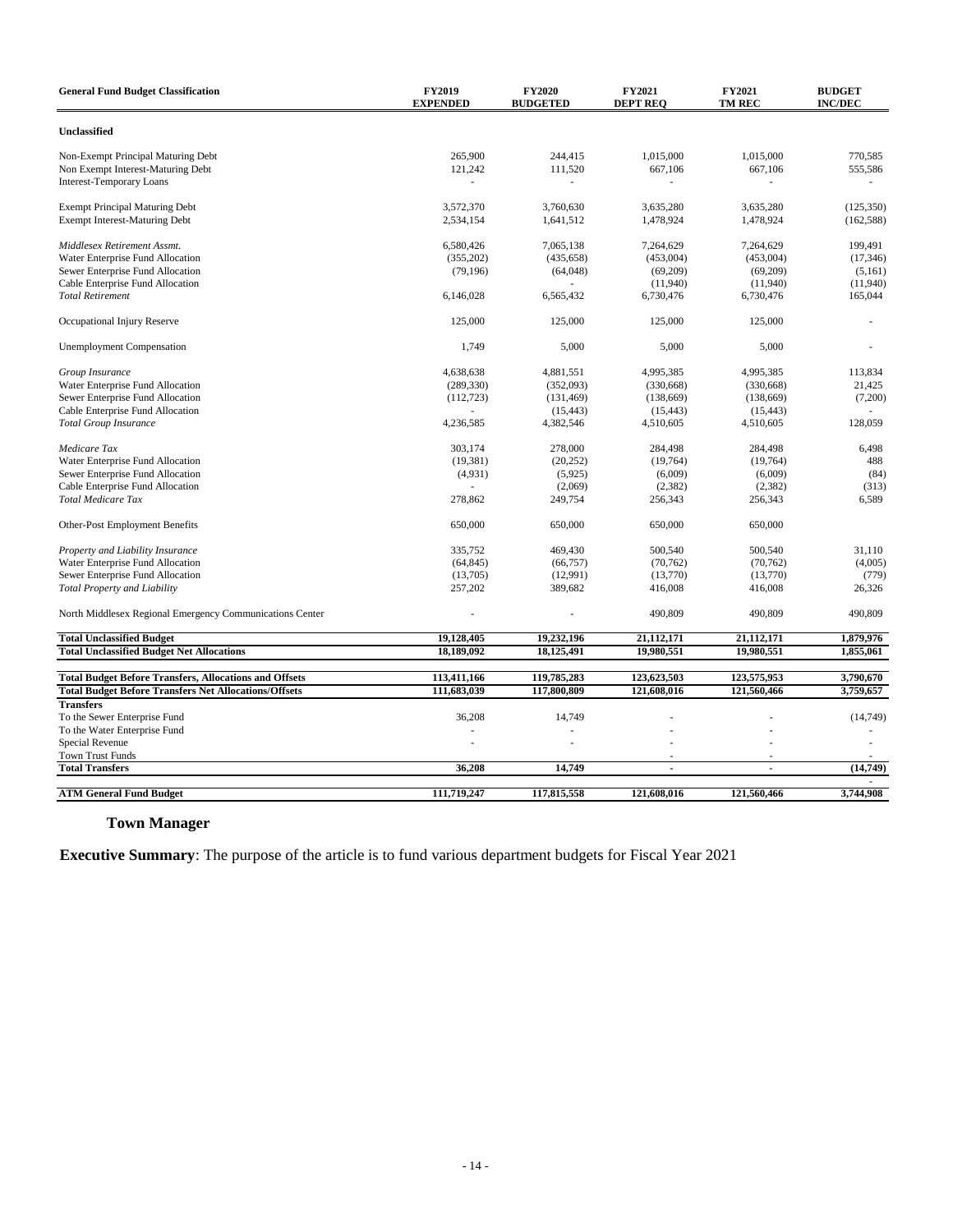To see if the Town will vote to raise and appropriate and transfer from available funds a sum of \$6,623,932 to be expended by the Town Manager to operate the Sewer Enterprise Fund; or take any other action relative thereto.

|                                  | <b>TOWN OF TEWKSBURY</b>         |                           |                         |                          |
|----------------------------------|----------------------------------|---------------------------|-------------------------|--------------------------|
|                                  | <b>SEWER ENTERPRISE FUND</b>     |                           |                         |                          |
|                                  | FISCAL YEAR 2021 PROPOSED BUDGET |                           |                         |                          |
| <b>Direct Expenses</b>           | FY19 Expended                    | FY <sub>20</sub> Approved | <b>FY21 Recommended</b> | Inc(Dec)                 |
| Salaries                         | 345,305                          | 379,170                   | 388,866                 | 9,697                    |
| Expenses                         | 370,220                          | 404,520                   | 401,752                 | (2,768)                  |
| Capital Outlay                   |                                  |                           |                         |                          |
| Lowell Sewer                     | 1,103,398                        | 1,303,100                 | 1,350,000               | 46,900                   |
| <b>Reserve Fund</b>              |                                  | 60,000                    | 60,000                  |                          |
| Occupational Health              | 10.000                           | 10,000                    | 10,000                  | $\overline{\phantom{a}}$ |
| Other Post Employment Benefits   | 38,785                           | 38,785                    | 38,785                  | ÷,                       |
| Debt                             | 3,047,364                        | 3,860,931                 | 3,707,774               | (153, 157)               |
| Subtotal                         | 4,915,072                        | 6,056,506                 | 5,957,177               | (99,328)                 |
| <b>Indirect Expenses</b>         |                                  |                           |                         |                          |
| <b>Town Manager</b>              | 8,457                            | 9,668                     | 9,886                   | 218                      |
| Accounting                       | 10,151                           | 9,425                     | 9,880                   | 455                      |
| <b>Computer Services</b>         | 1,384                            | 1,466                     | 1,810                   | 344                      |
| Treasurer/Collector              | 33,819                           | 35,610                    | 33,468                  | (2,142)                  |
| <b>Administrative Services</b>   | 1,526                            | 1,641                     | 1,683                   | 42                       |
| Dept. of Public Works            | 333,525                          | 374,814                   | 382,371                 | 7,557                    |
| Group Insurance                  | 112,723                          | 131,469                   | 138,669                 | 7,200                    |
| Retirement                       | 79,196                           | 64,048                    | 69,209                  | 5,161                    |
| Medicare                         | 4,931                            | 5,925                     | 6,009                   | 84                       |
| Property and Liability Insurance | 13,705                           | 12,991                    | 13,770                  | 779                      |
| Subtotal                         | 599,417                          | 647,057                   | 666,755                 | 19,698                   |
|                                  |                                  |                           |                         |                          |
| <b>Capital Expenditures</b>      | $\overline{\phantom{0}}$         | $\overline{\phantom{0}}$  | $\blacksquare$          | $\overline{a}$           |
| <b>Total Appropriation</b>       | 5,514,489                        | 6,703,563                 | 6,623,932               | (79, 630)                |
|                                  |                                  |                           |                         |                          |
| <b>Projected Sewer Revenue</b>   | FY19 Collected                   | FY20 Projected            | <b>FY21 Projected</b>   | Inc(Dec)                 |
| <b>User Fees</b>                 | 5,199,867                        | 5,272,159                 | 5,473,304               | 201,145                  |
| All Sewer Liens/Interest/Fees    | 300,000                          | 250,000                   | 250,000                 |                          |
| <b>Connection Fees</b>           | 125,726                          | 125,566                   | 100,000                 | (25,566)                 |
| All Other                        | 25,000                           | 25,000                    | 25,000                  |                          |
| <b>Retained Earnings</b>         | 253,224                          | 1,026,790                 | 795,439                 | (231, 352)               |
| Transfer From General Fund       | 36,208                           | 14,749                    |                         | (14, 749)                |
| <b>Total Revenue</b>             | 5,940,024                        | 6,714,265                 | 6,643,742               | (70, 522)                |
| <b>Operating Deficit/Surplus</b> | 425,535                          | 10,702                    | 19,810                  | 9,108                    |

Town Manager

**Executive Summary**: The purpose of this article is to fund the Sewer Enterprise Fund for Fiscal Year 2021.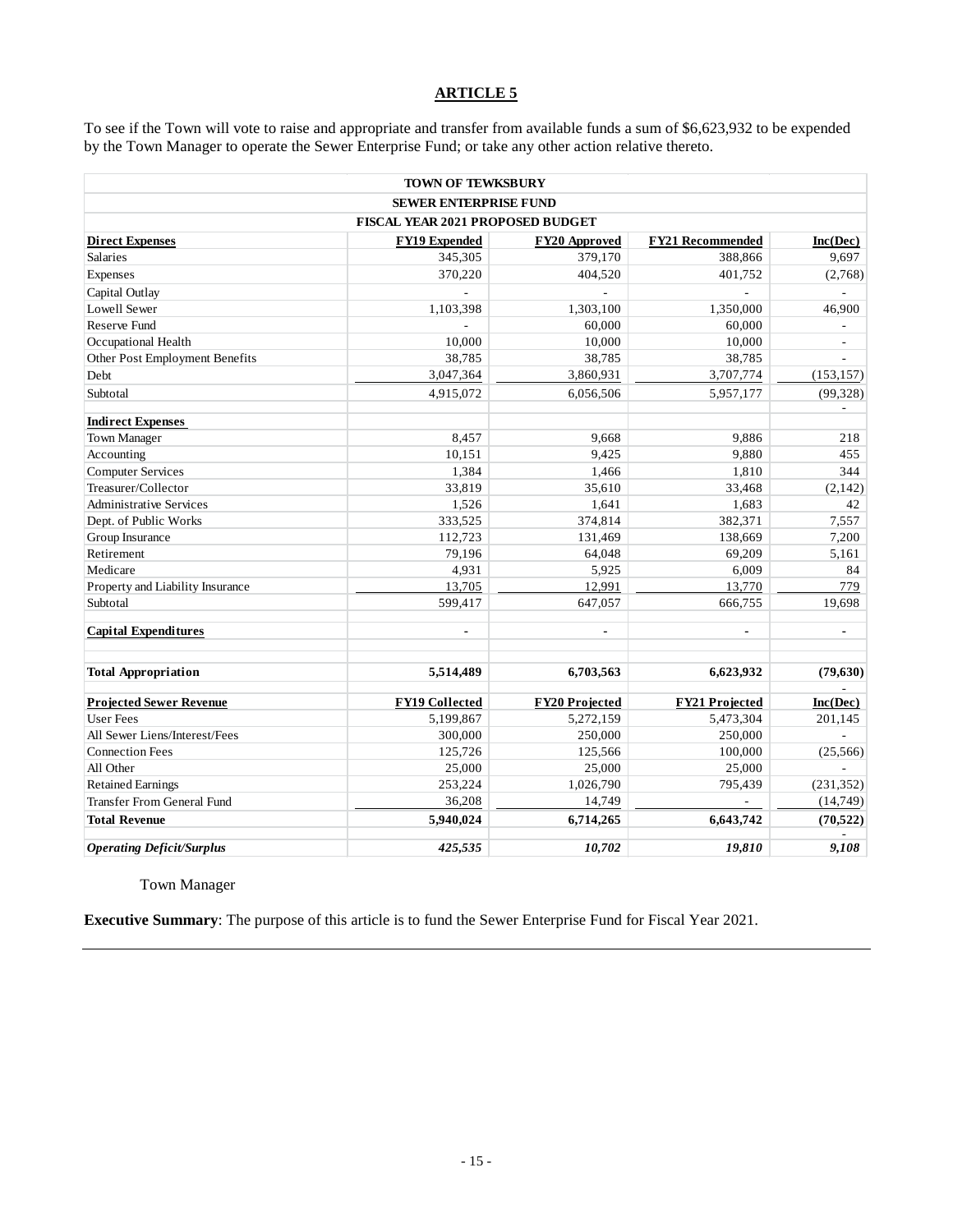To see if the Town will vote to raise and appropriate a sum of \$7,346,811 to be expended by the Town Manager to operate the Water Enterprise Fund; or take any action relative thereto.

|                                  | <b>TOWN OF TEWKSBURY</b>                |                       |                         |                          |
|----------------------------------|-----------------------------------------|-----------------------|-------------------------|--------------------------|
|                                  | <b>WATER ENTERPRISE FUND</b>            |                       |                         |                          |
|                                  | <b>FISCAL YEAR 2021 PROPOSED BUDGET</b> |                       |                         |                          |
| <b>Direct Expenses</b>           | <b>FY19 Expended</b>                    | FY20 Approved         | <b>FY21 Recommended</b> | Inc(Dec)                 |
| <b>Salaries</b>                  | 1,428,651                               | 1,518,171             | 1,660,863               | 142,692                  |
| Expenses                         | 1,713,923                               | 1,594,929             | 1,581,039               | (13,890)                 |
| Capital Outlay                   | 31,249                                  |                       |                         |                          |
| <b>Reserve Fund</b>              |                                         | 25,000                | 25,000                  |                          |
| Occupational Health              |                                         | 20,000                | 20,000                  | $\overline{\phantom{a}}$ |
| Other Post Employment Benefits   |                                         | 163,947               | 163,947                 |                          |
| Debt                             | 2,578,515                               | 2,520,696             | 2,576,995               | 56,299                   |
| Subtotal                         | 5,752,338                               | 5,842,744             | 6,027,844               | 185,101                  |
| <b>Indirect Expenses</b>         |                                         |                       |                         |                          |
| <b>Town Manager</b>              | 8,457                                   | 9,668                 | 9,886                   | 218                      |
| Accounting                       | 10,151                                  | 9.425                 | 9,880                   | 455                      |
| <b>Computer Services</b>         | 1,384                                   | 1,466                 | 1,810                   | 344                      |
| Treasurer/Collector              | 33,819                                  | 35,610                | 33,468                  | (2,142)                  |
| <b>Administrative Services</b>   | 1,526                                   | 1,641                 | 1,683                   | 42                       |
| Dept. of Public Works            | 344,615                                 | 387,335               | 388,042                 | 707                      |
| Group Insurance                  | 289,330                                 | 352,093               | 330,668                 | (21, 425)                |
| Retirement                       | 355,202                                 | 435,658               | 453,004                 | 17,346                   |
| Medicare                         | 19,381                                  | 20,252                | 19,764                  | (488)                    |
| Property and Liability           | 64,845                                  | 66,757                | 70,762                  | 4,005                    |
| Subtotal                         | 1,128,710                               | 1,319,905             | 1,318,967               | (938)                    |
| <b>Capital Expenditures</b>      |                                         |                       |                         |                          |
| <b>Total Appropriation</b>       | 6,881,048                               | 7,162,649             | 7,346,811               | 184,163                  |
| <b>Projected Water Revenue</b>   | <b>FY19 Collected</b>                   | <b>FY20 Projected</b> | <b>FY21 Projected</b>   | Inc(Dec)                 |
| <b>User Fees</b>                 | 7,366,076                               | 6,841,522             | 6,939,511               | 97,989                   |
| <b>Water Liens</b>               | 416,861                                 | 400,000               | 400,000                 |                          |
| All Other Fees                   | 147,159                                 | 100,000               | 100,000                 |                          |
| <b>Total Revenue</b>             | 7,930,095                               | 7,341,522             | 7,439,511               | 97,989                   |
| <b>Operating Deficit/Surplus</b> | 1.049.047                               | 178,873               | 92,700                  | (86, 174)                |

Town Manager

**Executive Summary**: The purpose of this article is to fund the Water Enterprise Fund for Fiscal Year 2021.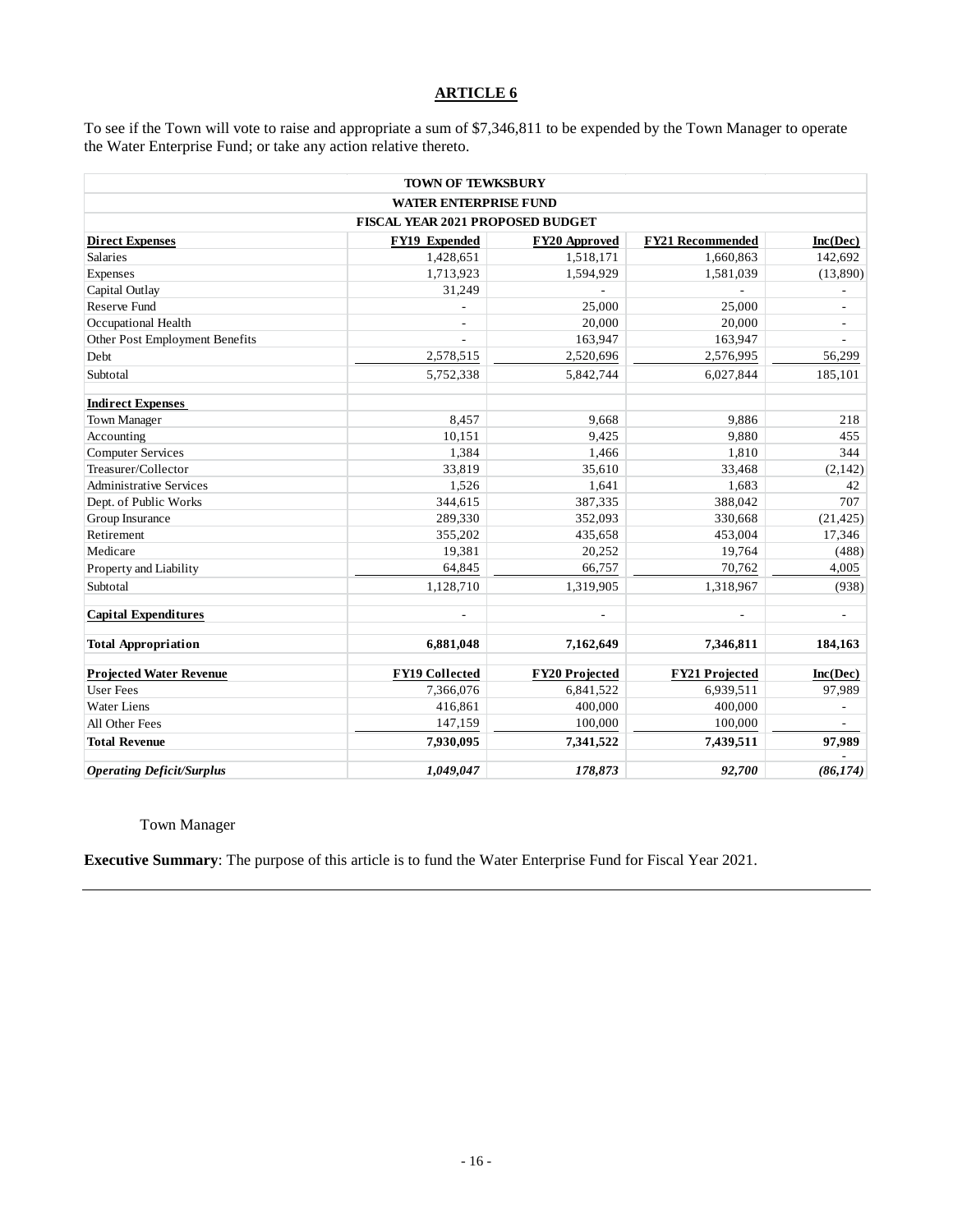To see if the Town will vote to raise and appropriate a sum of \$1,162,940 to be expended by the Town Manager to operate the Stormwater Enterprise Fund; or take any action relative thereto.

|                                     | <b>TOWN OF TEWKSBURY</b>                |                          |                         |           |
|-------------------------------------|-----------------------------------------|--------------------------|-------------------------|-----------|
|                                     | <b>STORMWATER ENTERPRISE FUND</b>       |                          |                         |           |
|                                     | <b>FISCAL YEAR 2021 PROPOSED BUDGET</b> |                          |                         |           |
| <b>Direct Expenses</b>              | <b>FY19 Expended</b>                    | <b>FY20 Approved</b>     | <b>FY21 Recommended</b> | Inc(Dec)  |
| <b>Salaries</b>                     | ٠                                       |                          |                         |           |
| Expenses                            | $\overline{\phantom{a}}$                | ۰                        | 637,940                 | 637,940   |
| Capital Outlay                      | $\overline{\phantom{a}}$                | ۰                        | ۰                       |           |
| Reserve Fund                        | ۰                                       | ٠                        | 25,000                  | 25,000    |
| Subtotal                            | ۰                                       | ۰                        | 662,940                 | 662,940   |
| <b>Indirect Expenses</b>            |                                         |                          |                         |           |
| Subtotal                            | ٠                                       | ۰                        | ٠                       |           |
| <b>Capital Expenditures</b>         | ٠                                       | ۰                        | 500,000                 | 500,000   |
| <b>Total Appropriation</b>          | ٠                                       | $\overline{\phantom{0}}$ | 1,162,940               | 1,162,940 |
| <b>Projected Stormwater Revenue</b> | <b>FY19 Collected</b>                   | <b>FY20 Projected</b>    | <b>FY21 Projected</b>   | Inc(Dec)  |
| User Fees                           |                                         |                          | 1,190,700               | 1,190,700 |
| <b>Total Revenue</b>                | $\blacksquare$                          | $\blacksquare$           | 1,190,700               | 1,190,700 |
| <b>Operating Deficit/Surplus</b>    | $\blacksquare$                          | $\overline{\phantom{0}}$ | 27,760                  | 27,760    |

Town Manager

**Executive Summary**: The purpose of this article is to fund the Stormwater Enterprise Fund for Fiscal Year 2021.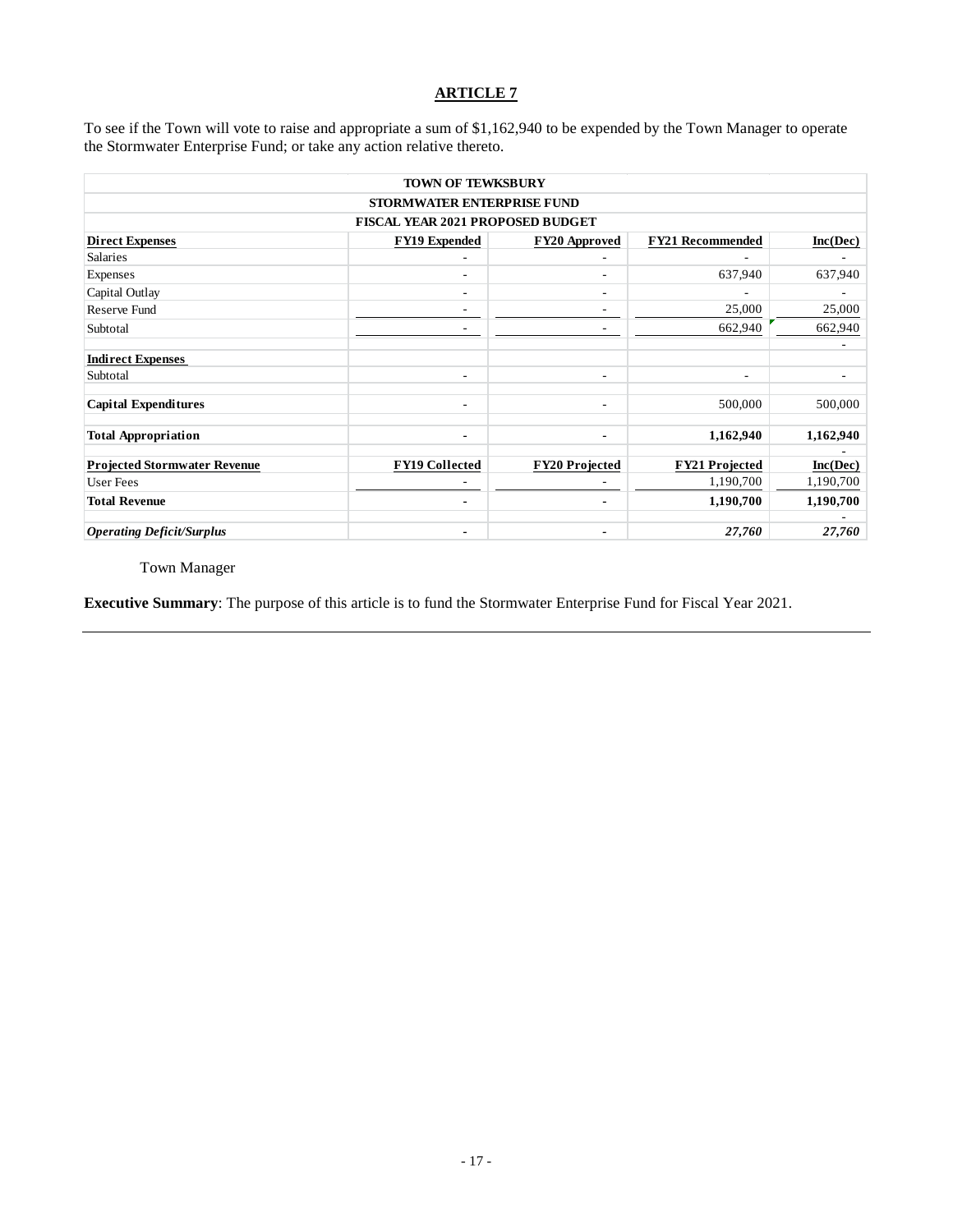To see if the Town will vote to raise and appropriate a sum of \$392,219 to be expended by the Town Manager to operate the Cable TV Enterprise Fund; or take any action relative thereto.

|                                   |                          | <b>TOWN OF TEWKSBURY</b>         |                          |                          |
|-----------------------------------|--------------------------|----------------------------------|--------------------------|--------------------------|
|                                   |                          | <b>CABLE TV ENTERPRISE FUND</b>  |                          |                          |
|                                   |                          | FISCAL YEAR 2021 PROPOSED BUDGET |                          |                          |
| <b>Direct Expenses</b>            | <b>FY19 Expended</b>     | <b>FY20 Approved</b>             | <b>FY21 Recommended</b>  | Inc(Dec)                 |
| <b>Salaries</b>                   | 80,816                   | 156,307                          | 169,616                  | 13,309                   |
| Expenses                          | 369,341                  | 61,300                           | 79,800                   | 18,500                   |
| Capital Outlay                    | $\overline{\phantom{a}}$ | 90.000                           | 54,151                   | (35, 849)                |
| <b>Reserve Fund</b>               | $\overline{\phantom{a}}$ |                                  | 50,000                   |                          |
| Occupational Health               |                          |                                  | 3,000                    | 3,000                    |
| Other Post Employment Benefits    |                          |                                  | 6,200                    | 6,200                    |
| Debt                              | $\overline{\phantom{a}}$ |                                  | $\overline{\phantom{a}}$ | $\overline{\phantom{a}}$ |
| Subtotal                          | 450,157                  | 307,607                          | 362,767                  | 55,160                   |
| <b>Indirect Expenses</b>          |                          |                                  |                          |                          |
| Subtotal                          | $\overline{\phantom{a}}$ |                                  | 29,452                   | 29,452                   |
| <b>Capital Expenses</b>           |                          |                                  |                          |                          |
| <b>Total Appropriation</b>        | 450,157                  | 307,607                          | 392,219                  | 84,612                   |
| <b>Projected Cable TV Revenue</b> | <b>FY19 Collected</b>    | <b>FY20 Projected</b>            | <b>FY21 Projected</b>    | Inc(Dec)                 |
| Cable Franchise Fees              | 766,556                  | 600,000                          | 600,000                  |                          |
| All Other Fees                    |                          |                                  |                          |                          |
| <b>Total Revenue</b>              | 766,556                  | 600,000                          | 600,000                  |                          |
| <b>Operating Deficit/Surplus</b>  | 316,399                  | 292,393                          | 207,781                  | (84, 612)                |

Town Manager

**Executive Summary**: The purpose of this article is to fund the Cable TV Enterprise Fund for Fiscal Year 2021.

# **ARTICLE 9**

To see if the Town will vote to transfer the sum of \$95,000 from Water Enterprise Fund Retained Earnings to be expended by the Town Manager for various purposes; or take any action relative thereto.

| Replace F-550 dump w/plow package                      | 55,000 |
|--------------------------------------------------------|--------|
| Risk and Resiliency Assessment/Emergency Response Plan | 40,000 |
| <b>Total</b>                                           | 95,000 |

Town Manager

**Executive Summary:** This article allows the Town to utilize funds from Water Retained Earnings for Capital Equipment and Improvements.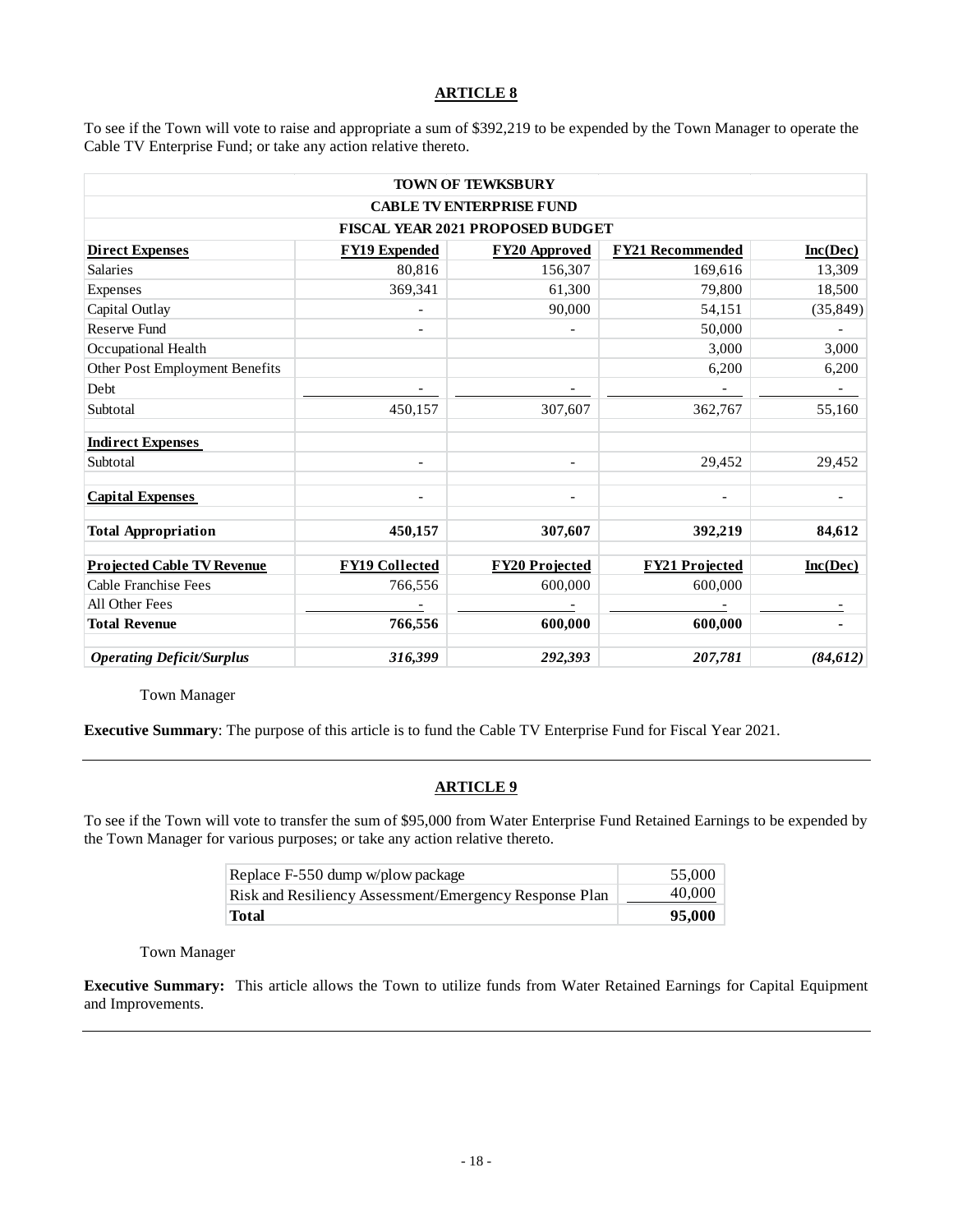To see if the Town will vote to transfer the sum of \$55,000 from Sewer Enterprise Fund Retained Earnings to be expended by the Town Manager for various purposes; or take any action relative thereto.

| Replace F-550 dump w/plow package | 55,000 |
|-----------------------------------|--------|
|-----------------------------------|--------|

Town Manager

**Executive Summary:** This article allows the Town to utilize funds from Sewer Retained Earnings for Capital Equipment and Improvements.

# **ARTICLE 11**

To see if the Town will vote to appropriate the sum of \$1,500,000 to be expended by the Town Manager for the cost of installing and replacing waterlines in the Town, and including the payment of all costs incidental and related thereto and to determine whether such amount should be raised by taxation, by transfer from available funds, by borrowing or by any combination of the foregoing, and, if by borrowing, the Town Treasurer, with the approval of the Selectmen, is hereby authorized to borrow said sum under and pursuant to Chapter 44 Section 8(5) of the Massachusetts General Laws, or pursuant to any other enabling authority, and to issue bonds or notes of the Town therefore; or take any action relative thereto. Any premium received by the Town upon the sale of any bonds or notes approved by this vote, less any such premium applied to the payment of the costs of issuance of such bonds or notes, may be applied to the payment of costs approved by this vote in accordance with Chapter 44, Section 20 of the General Laws, thereby reducing the amount authorized to be borrowed to pay such costs by a like amount.

**Motion:** That the Town hereby appropriates the sum of \$1,500,000, for the cost of installing and replacing waterlines in the Town, and for the payment of all costs incidental and related thereto, and that to meet this appropriation the Town Treasurer, with the approval of the Selectmen, is hereby authorized to borrow said sum under and pursuant to Chapter 44 Section 8(5) of the Massachusetts General Laws, or pursuant to any other enabling authority, and to issue bonds or notes of the Town therefore. Any premium received by the Town upon the sale of any bonds or notes approved by this vote, less any such premium applied to the payment of the costs of issuance of such bonds or notes, may be applied to the payment of costs approved by this vote in accordance with Chapter 44, Section 20 of the General Laws, thereby reducing the amount authorized to be borrowed to pay such costs by a like amount.

#### Town Manager

**Executive Summary**: This article authorizes the Town to borrow funds for the cost to install and replace waterlines in the Town.

# **ARTICLE 12**

To see if the Town will vote to transfer from Bond Premiums the sum of \$55,113.92 to reduce Town Exempt Debt Principal; or take any action relative thereto.

Town Manager

**Executive Summary:** This article transfers funds available from Bond Premiums to reduce the amount of Exempt Debt Service Principal.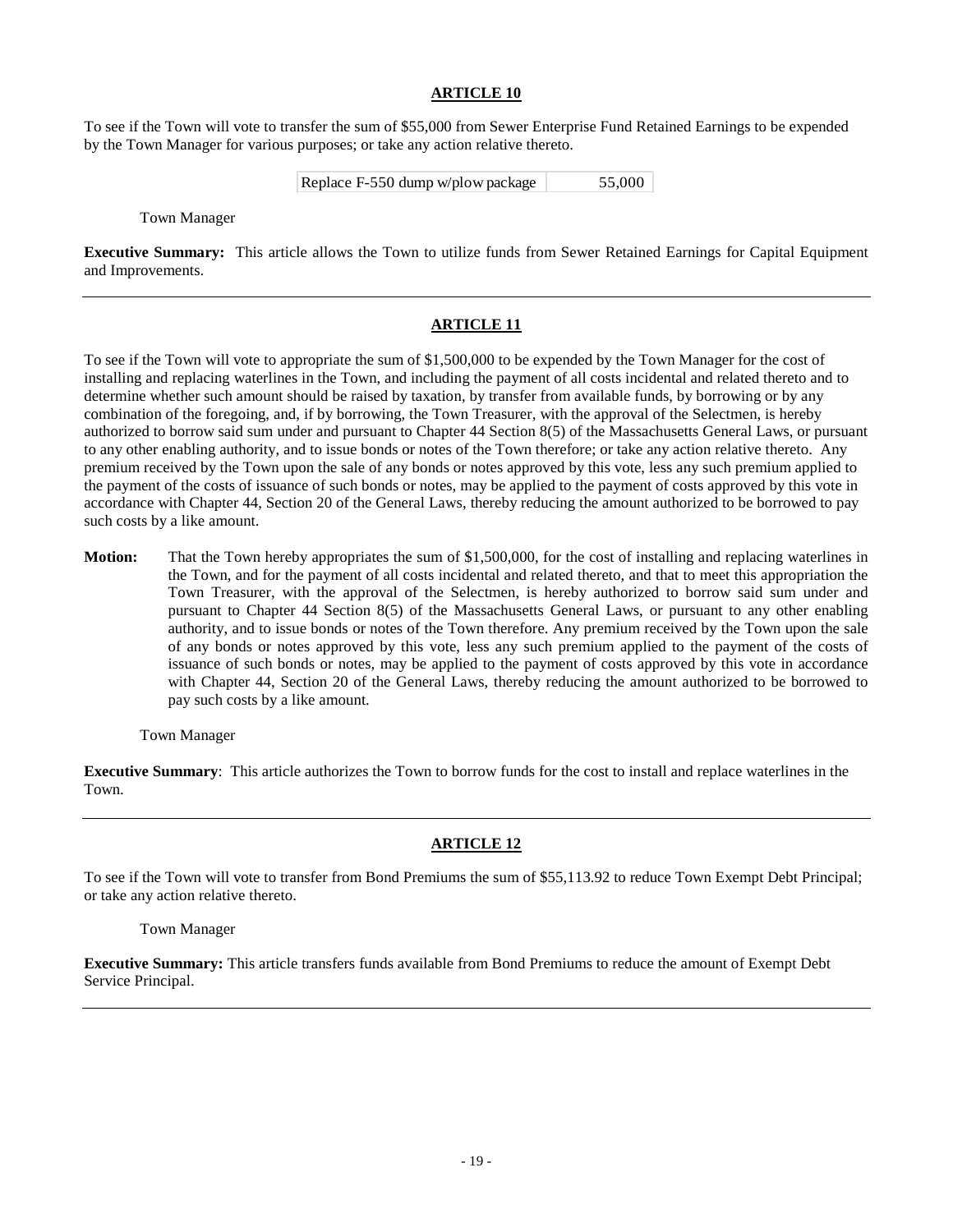To see if the Town will vote to transfer the sum of \$52,500 to be expended by the Town Manager from Overlay Surplus to fund a Senior Tax Relief Work Program and a Veterans Tax Relief Work Program; or take any action relative thereto.

Town Manager

**Executive Summary:** This article allows the Town to utilize funds considered surplus from Assessors Overlay Reserve to fund a Senior Tax Relief Work Program and Veterans Tax Relief Work Program that allows eligible Senior Citizens and Veterans of the Town to work for Town and School offices and receive a reduction in their property tax bill.

# **ARTICLE 14**

To see if the Town will vote to approve the FY 2021 Affordable Housing Trust Fund Allocation Plan as follows:

| <b>ALLOCATION PLAN</b><br><b>Starting Balance:</b> | for FY 2021<br>\$4,992,486 |
|----------------------------------------------------|----------------------------|
| <b>Total Available Funds FY21</b>                  | \$4,992,486                |
| <b>Expenses</b>                                    |                            |
| Creation of New Units/ Buy Down of Existing Units  | \$4,992,486                |
| <b>Total Projected Expenses for FY21</b>           | \$4,992,486                |

or take any action relative thereto.

Town Manager

**Executive Summary:** According to Chapter 105 of the Acts of 2003, the Tewksbury Affordable Housing Trust Fund is to have an allocation submitted to and approved at the Annual Town Meeting. The 2021 allocation plan meets the expenditure requirements of the Special Act.

# **ARTICLE 15**

To see if the Town will vote to appropriate or reserve from the Community Preservation Fund annual revenues in the amounts recommended by the Community Preservation Committee for committee administrative expenses, community preservation projects and other expenses in Fiscal Year 2021, with each item to be considered a separate appropriation:

| Appropriations:              |              |
|------------------------------|--------------|
| <b>Administrative Costs</b>  | \$54,437.20  |
| Reserves:                    |              |
| Open Space                   | \$108,874.41 |
| <b>Community Housing</b>     | \$108,874.41 |
| <b>Historic Preservation</b> |              |
| FY2020 Budgeted Reserve      | \$816,000.00 |
|                              |              |

or take any action relative thereto.

Community Preservation Committee

**Executive Summary:** Massachusetts General Law, Chapter 44B requires that the Town appropriate for spending, or reserve for future spending, from the fund balance at least 10% for open space, 10% for historic preservation, and 10% for community housing. FY2021 Historic 10% Reserve will be achieved with the Town Hall Rehabilitation Bond payment. The total CPA Estimated FY2021 revenue is \$1,076,456.66.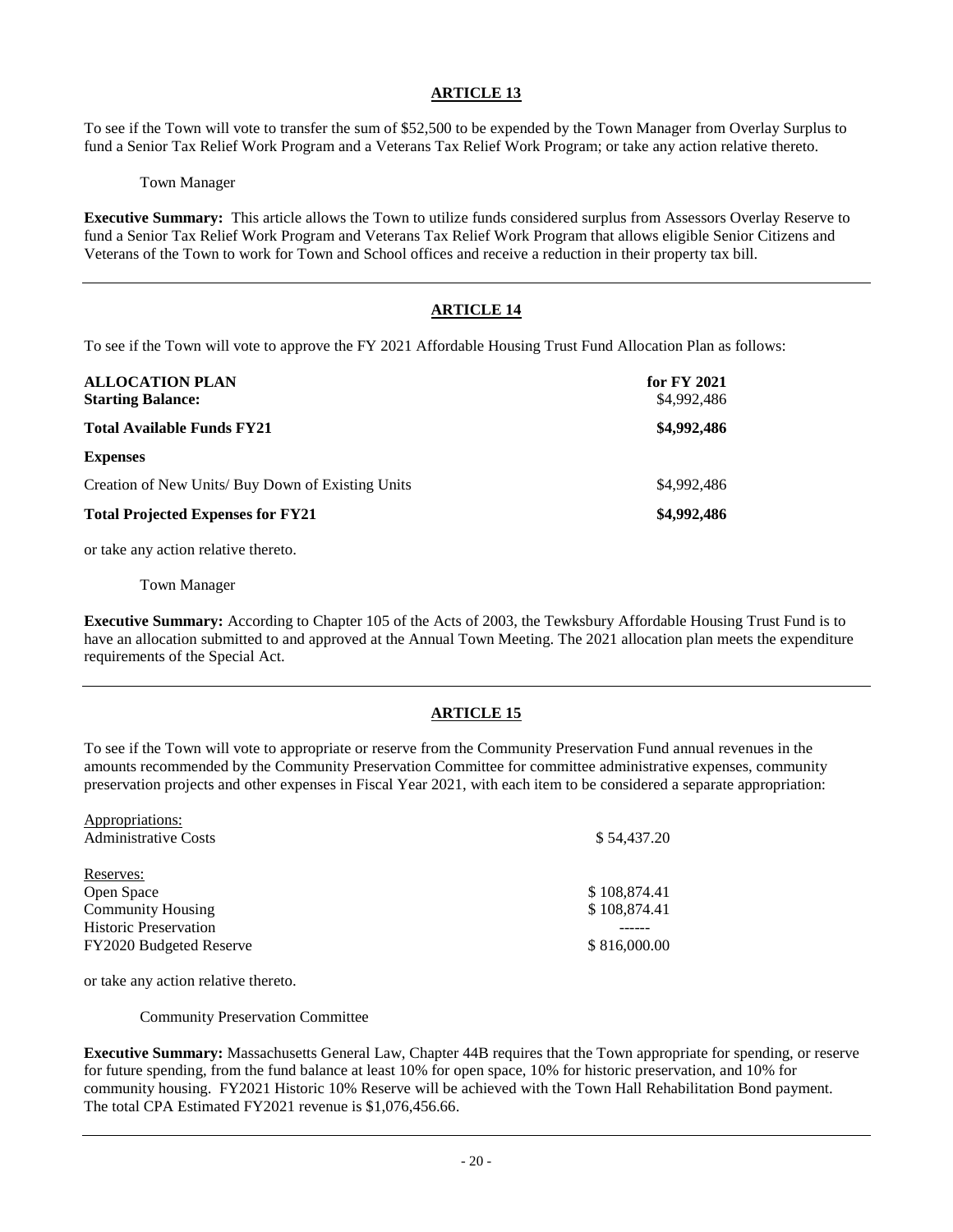To see if the Town will vote to appropriate the sum of \$40,000 from the Community Preservation Fund Open Space Reserve for the purpose improving and expanding the existing trail network with the Town and access to existing open space and trail networks within the Town pursuant to Massachusetts General Laws, Chapter 44B or any other enabling authority, said funds to be expended under the direction of the Community Preservation Committee; or to take any other action thereon.

Community Preservation Committee

**Executive Summary:** This funding will allow for the improvements of trails and access to trails and open space parcels.

# **ARTICLE 17**

To see if the Town will vote to terminate an existing easement from PSI Atlantic Tewksbury LLC. The easement is shown on a plan entitled "As-Built Plan Cubesmart Self-Storage Facility 395 Woburn Street Tewksbury & Lowell, MA" dated May 8, 2019, revised August 15, 2019, prepared by Hayner/Swanson, Inc., 3 Congress Street Nashua, NH; or take any action relative thereto. A copy of the plans may be viewed at the Department of Public Works, Engineering Division 999 Whipple Road, Tewksbury, MA 01876, and the Town Clerk's Office, Town Hall, 1009 Main Street, Tewksbury, MA 01876.

Town Manager

**Executive Summary**: PSI Atlantic Tewksbury LLC provided the Town a drainage easement across their land at 395 Woburn Street that is no longer needed and should be terminated.

# **ARTICLE 18**

To see if the Town will vote to authorize the Board of Selectmen to sell all or a portion of the following parcels of land; or take any action relative thereto.

|                          | <b>Assessors</b>     |         |                    | <b>Current</b>        |
|--------------------------|----------------------|---------|--------------------|-----------------------|
| <b>Address</b>           | <b>Map and Block</b> | Acreage | <b>Square Feet</b> | <b>Assessed Value</b> |
| Maryland Road            | 81/202               | 0.07    | 3,049              | \$<br>3,100.00        |
| <b>Hillman Street</b>    | 49/14                | 0.07    | 3,049              | \$<br>300.00          |
| Hillman Street           | 49/15                | 0.04    | 1,742              | \$<br>100.00          |
| <b>Portland Street</b>   | 49/16                | 0.04    | 1,742              | \$<br>300.00          |
| <b>Portland Street</b>   | 49/17                | 0.04    | 1,742              | \$<br>300.00          |
| <b>Portland Street</b>   | 49/21                | 0.04    | 1,742              | \$<br>100.00          |
| <b>Portland Street</b>   | 48/61                | 0.07    | 3.049              | \$<br>300.00          |
| <b>Washington Street</b> | 49/27                | 0.07    | 3,049              | \$<br>300.00          |
| <b>Washington Street</b> | 48/68                | 0.07    | 3,049              | \$<br>300.00          |
| <b>Rockland Street</b>   | 34/26                | 0.13    | 5,663              | \$<br>400.00          |
| Woodside Terrrace        | 85/71                | 0.26    | 11,326             | \$<br>35,300.00       |

Town Manager

**Executive Summary**: This article would allow for the sale of these parcels of land in accordance with the Town Bylaw.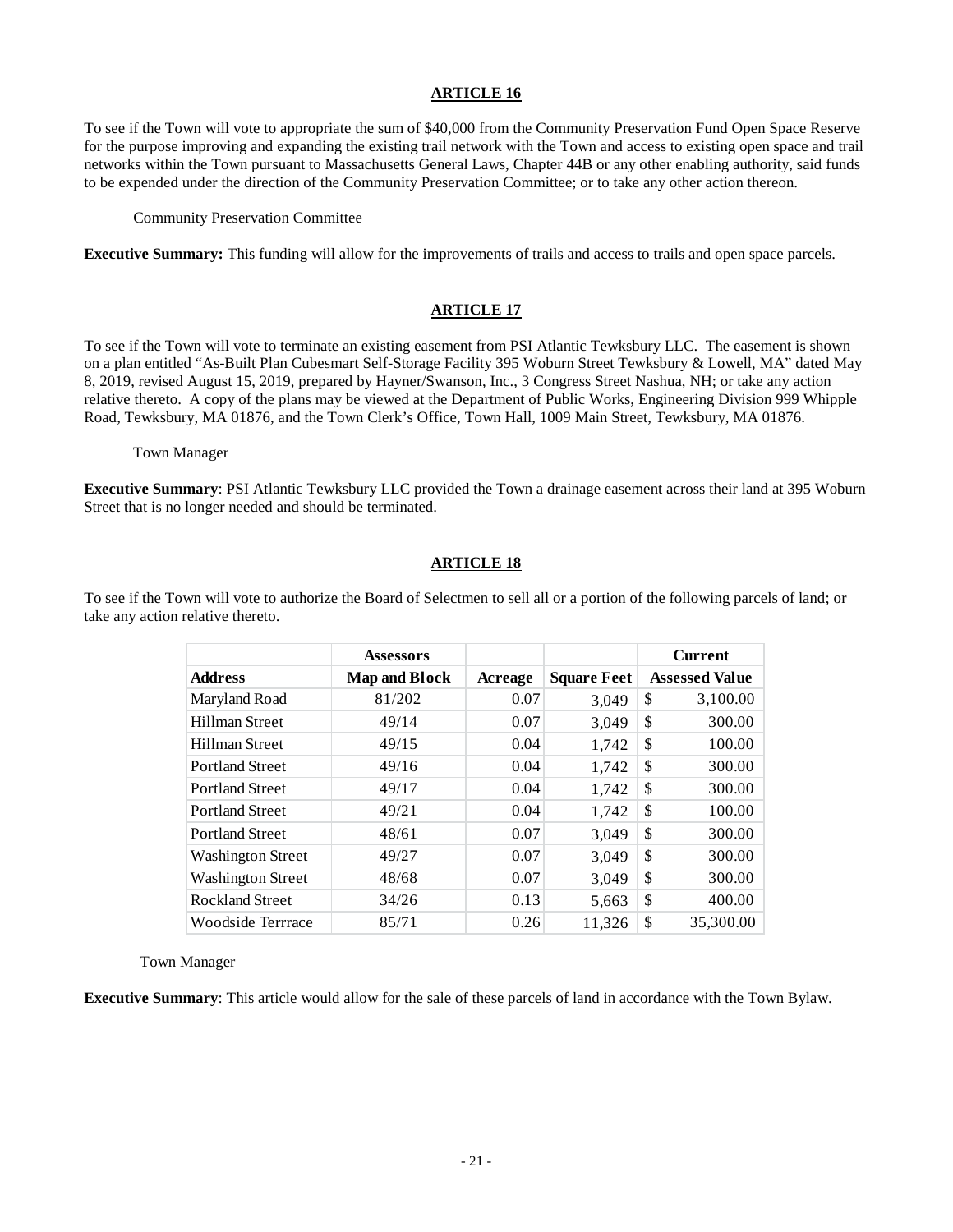To see if the Town will vote to amend the Tewksbury General Bylaws by amending the Town's Stormwater Bylaw – Chapter 19 with additions redlined and deletions appearing as strikeouts. Modification of the bylaw is necessary to comply with the EPA Stormwater Permit; or take any action relative thereto.

#### **Chapter 19**

#### **Stormwater Management & Erosion Control**

#### **Sections:**

| 19.010 | Purpose                                 |
|--------|-----------------------------------------|
| 19.020 | Definitions                             |
| 19.030 | Authority                               |
| 19.40  | Applicability                           |
| 19.41  | <b>Regulated Activities</b>             |
| 19.42  | <b>Exempt Activities</b>                |
| 19.43  | Activities Allowed to Request Exemption |
| 19.050 | Administration                          |
| 19.060 | Permits and Procedures                  |
| 19.070 | Fees                                    |
| 19.080 | Surety                                  |
| 19.090 | Waivers                                 |
| 19.100 | Inspections                             |
| 19.110 | Enforcement                             |
| 19.120 | Stormwater Management Plan              |
| 19.130 | <b>Operation and Maintenance Plans</b>  |
| 19.140 | Severability                            |
|        |                                         |

#### **19.010 Purpose**

- A. Increased volumes of stormwater, contaminated stormwater runoff from impervious surfaces, and soil erosion and sedimentation are major causes of:
	- 1. impairment of water quality and decreased flow in lakes, ponds, streams, rivers, wetlands and groundwater;
	- 2. decreased flow in lakes, ponds, streams, rivers, wetlands and groundwater;
	- 3. contamination of drinking water supplies;
	- 4. erosion of stream channels;
	- 5. alteration or destruction of aquatic and wildlife habitat;
	- 6. flooding;
	- 7. overloading or clogging of municipal catch basins and storm drainage systems; and
	- 8. flooding and erosion on abutting properties.

The United States Environmental Protection Agency (EPA) has identified sedimentation from land disturbance activities and polluted stormwater runoff from land development and redevelopment as major sources of water pollution, impacting drinking water supplies, natural habitats, and recreational resources. Regulation of activities that result in the disturbance of land and the creation of stormwater runoff is necessary for the protection of the Town of Tewksbury water bodies and groundwater resources, to safeguard the health, safety, and welfare of the general public and protect the natural resources of the Town.

In addition, this bylaw establishes stormwater management standards for the final conditions that result from development and redevelopment projects to minimize adverse impacts offsite and downstream which would be borne by abutters, townspeople and the general public.

#### B. The **objectives** of this Bylaw are to:

- 1. protect water resources;
- 2. require practices that eliminate soil erosion and sedimentation;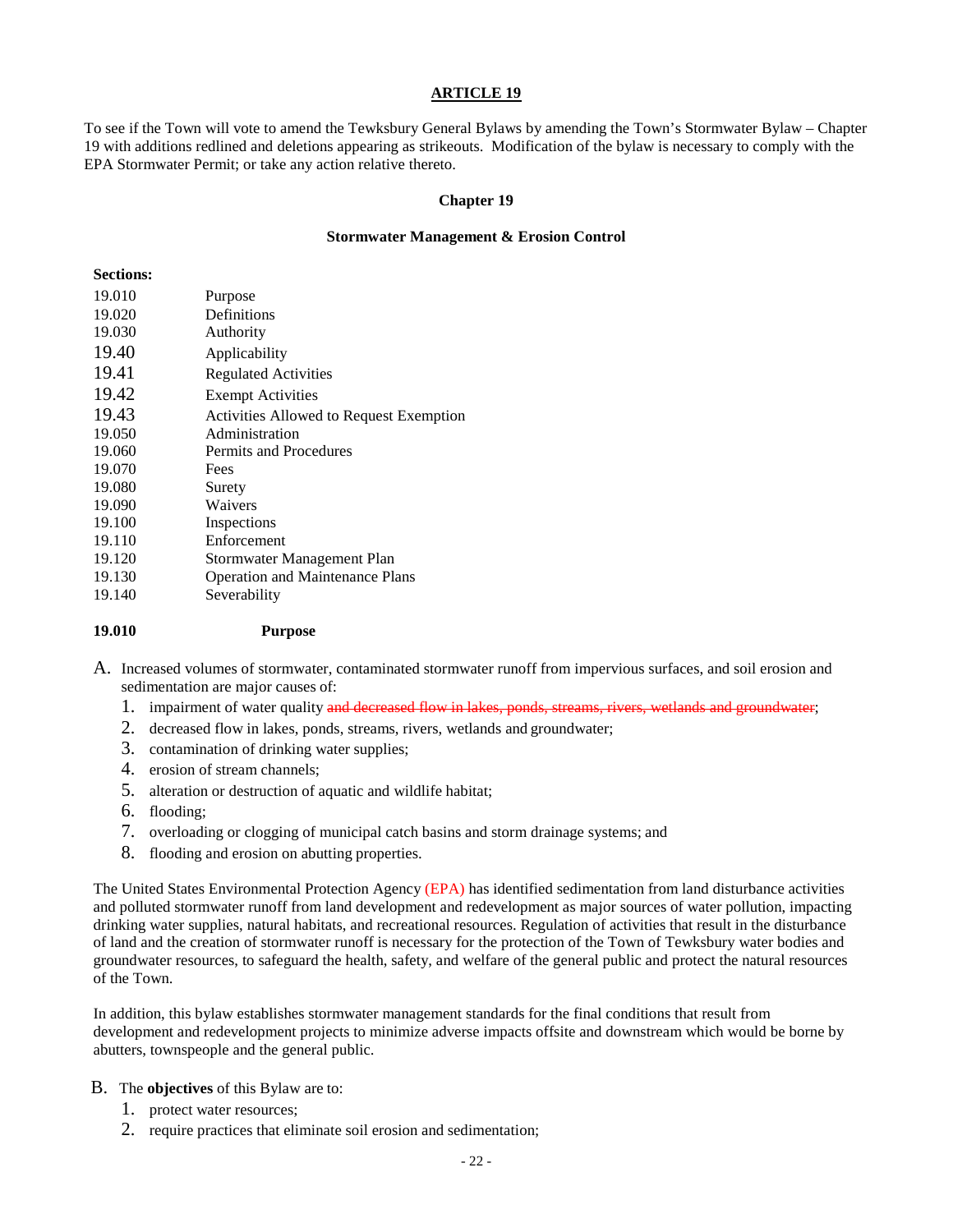- 3. control the volume and rate of stormwater runoff resulting from land disturbance activities in order to minimize potential impacts of flooding;
- 4. require practices to manage and treat stormwater runoff generated from new development and redevelopment;
- 5. protect groundwater and surface water from degradation or depletion;
- 6. promote infiltration and the recharge of groundwater;
- 7. prevent pollutants from entering the municipal storm drain system;
- 8. prevent flooding and erosion to abutting properties;
- 9. ensure that soil erosion and sedimentation control measures and stormwater runoff management practices are incorporated into the site planning and design process and are implemented and maintained;
- 10. ensure adequate long-term operation and maintenance of stormwater bestmanagement practices so that they work as designed;
- 11. require practices to control waste such as discarded building materials, concrete truck washout, chemicals, litter, and sanitary waste at construction sites that may cause adverse impacts to water quality;
- 12. comply with state and federal statutes and regulations relating to stormwater discharges; and
- 13. establish the Town of Tewksbury legal authority to ensure compliance with the provisions of this Bylaw through inspection, monitoring and enforcement.

# **19.020 Definitions**

ABUTTER: The owner(s) of land abutting the land disturbance site.

AGRICULTURE: The normal maintenance or improvement of land in agricultural or aquacultural use, as defined by the Massachusetts Wetlands Protection Act (M.G.L. c. 131 § 40) and its implementing regulations (310 CMR 10.00).

ALTERATION OF DRAINAGE CHARACTERISTICS: Any activity on an area of land that changes the water quality, or the force, quantity, direction, timing or location of runoff flowing from the area. Such changes include: change from distributed runoff to confined, discrete discharge; change in the volume of runoff from the area; change in the peak rate of runoff from the area; and change in the recharge to groundwater on the area.

APPLICANT: Shall be the owner of record of all of the land shown on any plan submitted for approval to the Planning Board in accordance with the Stormwater Management Bylaw and Regulations, any person or persons acting on behalf of the applicant for purposes of preparing and submitting plans and documents to the Planning Board , and may include engineers, surveyors, contractors or attorneys, and may also include any person or persons having an equitable interest in the land under an agreement or option to purchase the land. The owner shall certify in writing the identity of each applicant who is authorized to submit plans and/or documents and act on behalf of the owner. Without such certification an applicant shall not act on behalf of the owner. The applicant shall submit the title reference or references from the Middlesex County Registry of Deeds indicating the owner of record. All applications shall include original signatures of all owners.

AUTHORIZED ENFORCEMENT AGENCY: The Planning Board and its employees or agents who will be in charge of enforcing the requirements of this bylaw.

BEST MANAGEMENT PRACTICE (BMP): An activity, procedure, restraint, or structural improvement that helps to reduce the quantity or improve the quality of stormwater runoff.

THE BOARD – Town of Tewksbury Planning Board.

CONSTRUCTION AND WASTE MATERIALS: Excess or discarded building or construction site materials that may adversely impact water quality, including but not limited to discarded building materials, concrete truck washout, chemicals, litter and sanitary waste.

CLEARING: Any activity that removes the vegetative surface cover. Clearing activities generally include grubbing activity as defined below.

DEVELOPMENT: The modification of land to accommodate a new use or expansion of use, usually involving construction.

DISTURBANCE OF LAND: Any action, including clearing and grubbing, that causes a change in the position, location, or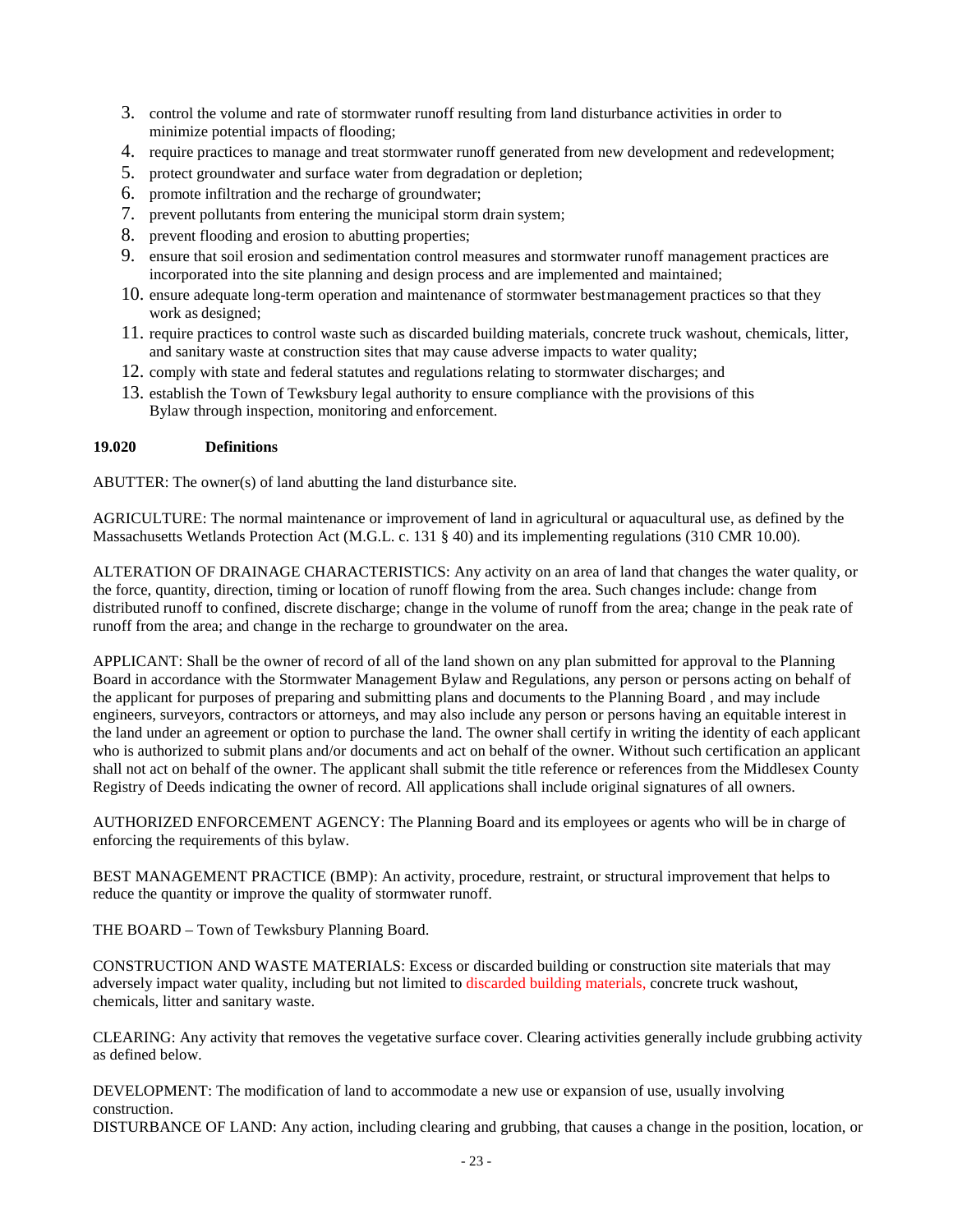arrangement of soil, sand, rock, gravel, or similar earth material.

EROSION: The wearing away of the land surface by natural or artificial forces such as wind, water, ice, gravity, or vehicle traffic and the subsequent detachment and transportation of soil particles.

EROSION AND SEDIMENTATION CONTROL PLAN: A document containing narrative, drawings and details developed by a qualified professional engineer (PE) or a public land surveyor (PLS), which includes best management practices, or equivalent measures designed to control surface runoff, erosion and sedimentation during pre-construction and construction related land disturbance activities.

GRADING: Changing the level or shape of the ground surface.

GRUBBING: The act of clearing land surface by digging up roots and stumps.

IMPAIRED WATER: A water is impaired if it does not meet one or more of its designated use(s). For purposes of the MS4 permit, "impaired" refers to categories 4 and 5 of the five-part categorization approach used for classifying the water quality standards attainment status for water segments under the Total Maximum Daily Load (TMDL) program. Impaired waters compilations are also sometimes referred to as "303(d) lists." Category 5 waters are impaired because at least one designated use is not being supported or is threatened and a TMDL is needed. Category 4 waters indicate that at least one designated use is not being supported but a TMDL is not needed (4a indicates that a TMDL has been approved or established by EPA; 4b indicates other required control measures are expected in result in the attainment of water quality standards in a reasonable period of time; and 4c indicates that the nonattainment of the water quality standard is the result of pollution (e.g. habitat) and is not caused by a pollutant.

IMPERVIOUS SURFACE: Any material or structure on or above the ground that prevents water infiltrating the underlying soil. Impervious surface includes without limitation roads, paved parking lots, sidewalks, and roof tops. Impervious surface also includes soils, gravel driveways, and similar surfaces with a runoff coefficient (Rational Method) greater than 85.

LAND-DISTURBING ACTIVITY or LAND DISTURBANCE: Any activity, including clearing and grubbing, that causes a change in the position or location of soil, sand, rock, gravel, or similar earth material.

LAND-DISTURBANCE PERMIT: A permit issued by the Planning Board.

LOT: An area or parcel of land or any part thereof, in common ownership, designated on a plan filed with the Town of Tewksbury by its owner or owners as a separate lot.

LOW-IMPACT DEVELOPMENT (LID): The use of innovative stormwater management systems that are modelled after natural hydrologic features. Rainfall is managed at the source using small, cost-effective landscape features located at the lot level.

MASSACHUSETTS STORMWATER MANAGEMENT POLICY: The Policy issued by the Department of Environmental Protection, as amended, that coordinates the requirements prescribed by state regulations promulgated under the authority of the Massachusetts Wetlands Protection Act MGL c. 131 s. 40 and the Massachusetts Clean Waters Act MGL c. 21, ss. 23-56. The Policy addresses stormwater impacts through implementation of performance standards to reduce or prevent pollutants from reaching water bodies and control the quantity of runoff from a site.

MAJOR LAND DISTURBANCE: The disturbance of 40,000 square feet or more of land as listed in Section 19.041(B). Major land disturbances require a Land Disturbance Permit, as well as a Public Hearing.

MASSACHUSETTS STORMWATER MANAGEMENT STANDARDS: The Stormwater Standards and accompanying Stormwater Handbook, as amended, issued by the Department of Environmental Protection pursuant to authority under the Wetlands Protection Act, M.G.L. c. 131, §40, and the Massachusetts Clean Waters Act, M.G.L. c. §26-53. The Stormwater Management Standards are incorporated in the Wetlands Protection Act Regulations, 310 CMR 10.05(6)(k) and the Water Quality Certification Regulations, 314 CMR 9.06(6)(a).

MINOR LAND DISTURBANCE: The disturbance of five hundred (500) cubic yards or more of material or clearing activity which disturbs an area of 20,000 square feet or more and less than 40,000 square feet within any twelve (12) month period. Minor land disturbances require a Land Disturbance Permit but are exempt from the Public Hearing requirement.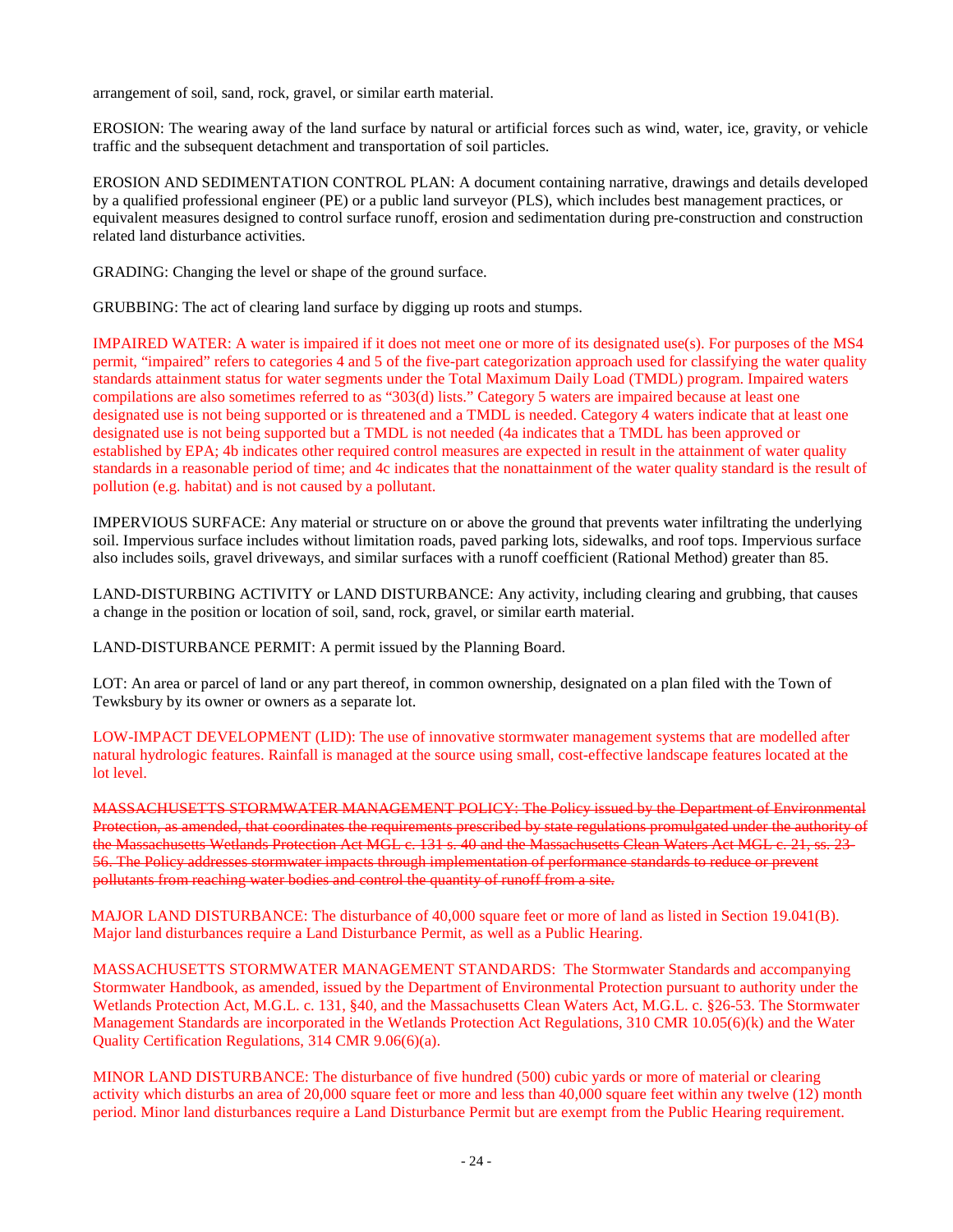### MUNICIPAL STORM DRAIN SYSTEM or MUNICIPAL SEPARATE STORM SEWER

SYSTEM (MS4): The system of conveyances designed or used for collecting or conveying stormwater, including any road with a drainage system, street, gutter, curb, inlet, piped storm drain, pumping facility, retention or detention basin, natural or man-made or altered drainage channel, swales, brooks, reservoir, and other drainage structure that together comprise the storm drainage system owned or operated by the Town of Tewksbury.

### NATIONAL POLLUTANT DISCHARGE ELIMINATION SYSTEM (NPDES) CONSTRUCTION GENERAL PERMIT:

A permit issued under the authority of the Clean Water Act (CWA) by the Environmental Protection Agency (EPA) which authorizes the discharge of stormwater (and certain authorized non-stormwater discharges) from construction sites that disturb one acre or more of land, and form smaller sites that are part of a larger common plan of development. This permit requires operators of such construction sites to implement stormwater controls to minimize the amount of sediment and other pollutants associated with construction sites from being discharged in stormwater runoff.

NEW DEVELOPMENT: Any construction activities or land alteration resulting in total earth disturbances greater than or equal to one half acre (or activities that disturb less than one acre of land but are part of a larger common plan of development disturbing greater than one acre) on an area that has not previously been developed to include impervious cover.

OPERATION AND MAINTENANCE PLAN: A plan developed by a Massachusetts licensed professional engineer (PE) describing the functional, financial and organizational mechanisms for the ongoing operation and maintenance of a stormwater management system to ensure that it continues to function as designed.

OUTFALL: The point at which stormwater flows out from a discernible, confined point source or discrete conveyance into waters of the Commonwealth.

OUTSTANDING RESOURCE WATERS (ORWs): Waters designated by Massachusetts Department of Environmental Protection as ORWs. These waters have exceptional sociologic, recreational, ecological and/or aesthetic values and are subject to more stringent requirements under both the Massachusetts Water Quality Standards (314 CMR 4.00) and the Massachusetts Stormwater Management Standards. ORWs include vernal pools certified by the Natural Heritage Program of the Massachusetts Department of Fisheries and Wildlife and Environmental Law Enforcement, all Class A designated public water supplies with their bordering vegetated wetlands, and other waters specifically designated.

OWNER: Shall be the owner of record of all the land shown on any plan submitted. The owner shall submit the title reference or references from the Middlesex County Registry of Deeds indicating the owner of record.

PERMITTEE: The person who holds a land disturbance permit and therefore bears the responsibilities and enjoys the privileges conferred thereby.

PERSON: An individual, partnership, association, firm, company, trust, corporation, agency, authority, department or political subdivision of the Commonwealth or the federal government, to the extent permitted by law, and any officer, employee, or agent of such person.

POINT SOURCE: Any discernible, confined, and discrete conveyance, including but not limited to, any pipe, ditch, channel, tunnel, conduit, well, discrete fissure, or container from which pollutants are or may be discharged.

PRE-CONSTRUCTION: All activity in preparation for construction.

# PRIVATE STORM DRAIN SYSTEM or PRIVATE SEPARATE STORM SEWER SYSTEM:

The system of conveyances designed or used for collecting or conveying stormwater, including any road with a drainage system, street, gutter, curb, inlet, piped storm drain, pumping facility, retention or detention basin, natural or man-made or altered drainage channel, reservoir, and other drainage structure that together comprise the storm drainage system that is not owned and maintained by the Town.

REDEVELOPMENT: Development, rehabilitation, expansion, demolition or phased projects that disturb the ground surface or increase the impervious area on previously developed sites. Any construction, land alteration, or improvement of impervious surfaces resulting in total earth disturbances greater than one half acre (or activities that disturb less than one acre of land but are part of a larger common plan of development disturbing greater than one acre) that does not meet the definition of new development (see above).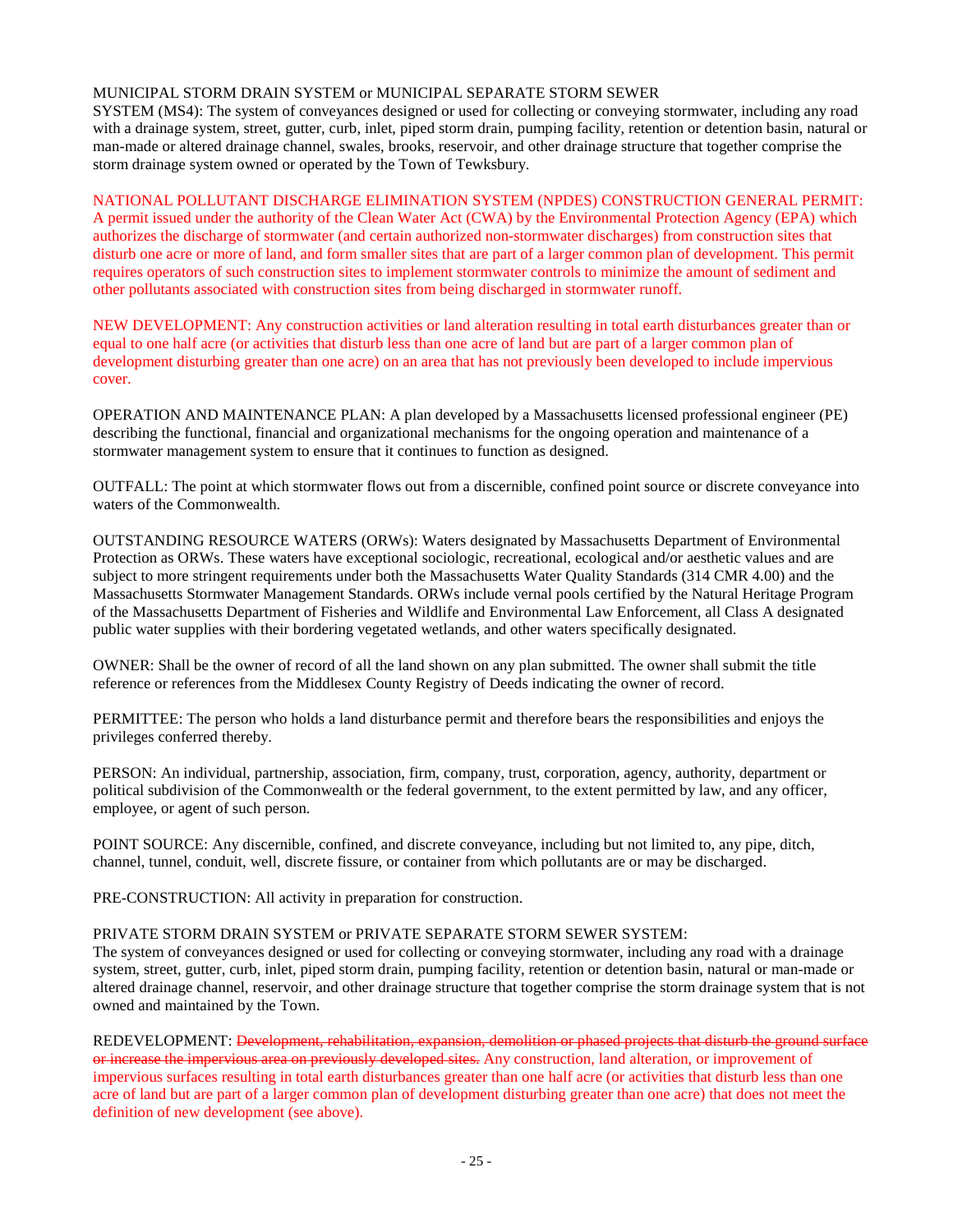REGULATED ACTIVITY: Activities disturbing or substantially altering an area of 40,000 square feet or more. Regulated activities require a Land Disturbance Permit under this bylaw.

RESPONSIBLE PARTIES: owner(s), persons with financial responsibility, and persons with operational responsibility.

RUNOFF: Rainfall, snowmelt, or irrigation water flowing over the ground surface.

SEDIMENT: Mineral or organic soil material that is transported by wind or water, from its origin to another location; the product of erosion processes.

SEDIMENTATION: The process or act of deposition of sediment.

SITE: Any lot or parcel of land or area of property where land-disturbing activities are, were, or will be performed.

SLOPE: The incline of a ground surface expressed as a ratio of horizontal distance to vertical distance.

SOIL: Earth materials including duff, humic materials, sand, rock and gravel

STABILIZATION: The use, singly or in combination, of mechanical, structural, or vegetative methods, to prevent or retard erosion.

STORMWATER: Stormwater runoff, snow melt runoff, and surface water runoff and drainage.

STORMWATER MANAGEMENT PLAN: A document containing narrative, drawings and details prepared by a qualified professional engineer (PE) or a professional public land surveyor (PLS), which includes structural and non-structural best management practices to manage and treat stormwater runoff generated from regulated development activity. A stormwater management plan also includes an Operation and Maintenance Plan describing the maintenance requirements for structural best management practices.

STRIP: Any activity which removes the vegetative ground surface cover, including tree removal, clearing, grubbing, and storage or removal of topsoil.

TOTAL MAXIMUM DAILY LOAD (TMDL): A TMDL is a calculation of the maximum amount of a pollutant that a waterbody can receive while still meeting water quality standards, and allocation of that amount to the pollutant's sources.

TSS: Total Suspended Solids (TSS): Material, including but not limited to trash, debris, soils, sediment and sand suspended in stormwater runoff.

WATERCOURSE: A natural or man-made channel through which water flows, including a river, brook, or stream.

WETLAND RESOURCE AREA: Areas specified in the Massachusetts Wetlands Protection Act M.G.L. c. 131, s.40 and in the Town of Tewksbury Wetland Protection By-law.

# **19.030 Authority**

This Bylaw is adopted under authority granted by the Home Rule Amendment of the Massachusetts Constitution, the Home Rule statutes, and pursuant to the regulations of the federal Clean Water Act found at 40 CFR 122.34.

# **19.040 Applicability**

No person may undertake a construction activity, including clearing, grading and excavation that results in a land disturbance that will disturb equal to or greater than one half acre of land or will disturb less than one acre of land but is part of a larger common plan of development or sale that will ultimately disturb equal to or greater than one acre of land draining to the Town of Tewksbury's municipal separate storm sewer system without a permit from the Planning Board. Construction activity does not include routine maintenance that is performed to maintain the original line and grade, hydraulic capacity or the original purpose of the site.

Except as permitted below or as otherwise provided in this Bylaw, no person shall perform any activity that results in disturbance or clearing of land without a land disturbance permit.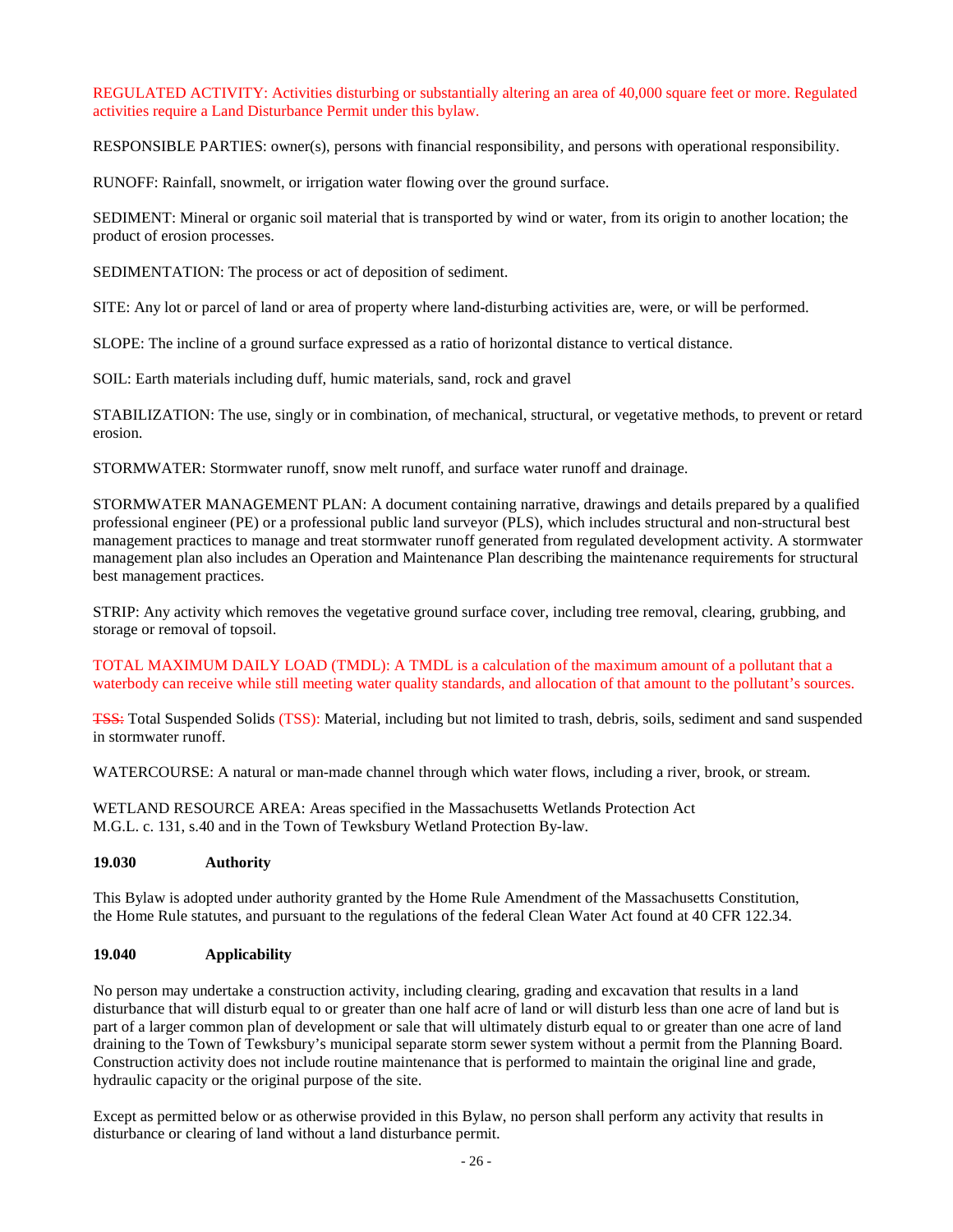# **19.041 Regulated Activities.**

- A. For minor land disturbance, defined as the disturbance of five hundred (500) cubic yards or more of material or clearing activity which disturbs an area of 20,000 square feet or more and less than 40,000 square feet within any twelve (12) month period, the activity shall be allowed only under a Land Disturbance Permit issued by the Planning Board. Said permit shall be considered an administrative action by the Planning Board and no public hearing shall be required. The Department of Community Development shall be the administrator of a minor land disturbance permit.
- B. Regulated activities by the Planning Board, which constitute major land disturbances, shall include, but not be limited to:
- **1.** Land disturbance of 40,000 square feet or more of land, associated with construction or reconstruction of structures,
- **2.** Development or redevelopment involving multiple separate activities in discontinuous locations or on different schedules if the activities are part of a larger common plan of development that all together disturbs 40,000 square feet or more of land,
- **3.** Paving or other change in surface material over an area of 40,000 square feet or more causing a significant reduction of permeability or increase in runoff,
- **4.** Construction of a new drainage system or alteration of an existing drainage system or conveyance serving a drainage area of more than 40,000 square feet,
- **5.** Any other activity altering the surface of an area exceeding 40,000 square feet that will, or may, result in increased stormwater runoff flowing from the property into a public way or the municipal storm drain system, OR
- **6.** Land disturbance where there is a 15% or greater slope and where the land disturbance is greater than or equal to 200 square feet within the sloped area.
- C. Minimum performance standards for regulated activities:

Applications for a Land Disturbance Permit for both Minor Land Disturbances and Regulated Activities (Major Land Disturbance) shall include an Erosion and Sediment Control Plan. This Plan shall be designed to ensure compliance with this Bylaw, and if applicable, the NPDES General Permit for Stormwater Discharges from Construction Activities. The Plan shall ensure that the Massachusetts Surface Water Quality Standards (314 CMR 4.00) are met in all seasons, and shall conform to the design standards outlined in the most recent version of the Massachusetts Erosion and Sediment Control Guidelines for Urban and Suburban Areas.<sup>[1](#page-26-0)</sup> The following minimum performance standards for erosion and sediment control shall be met on all regulated construction sites:

- **1.** Erosion control structures will be located no closer than 15 feet from an abutting property line and will be designed so as not to create point discharges onto abutting properties.
- **2.** Dust from all earthmoving activities shall be controlled.
- **3.** Earth materials shall not be deposited onto any roadways.
- **4.** The amount of disturbed area shall be minimized. Natural resources shall be protected.
- **5.** Vegetative stabilization measures shall be employed during the Regulated Activity and construction activity as required by the approving authority. All perimeter dikes and slopes, basin or trap embankments shall be stabilized with sod, seed, anchored mulch within seven

(7) days of disturbance. All other disturbed areas shall be stabilized with sod, seed and anchored mulch within fourteen (14) days after disturbing activities are ceased.

- **6.** Topsoil shall be stripped from disturbed areas and stockpiled in an approved area and stabilized with a temporary vegetative cover if left more than fifteen (15) calendar days. Perimeter sediment controls shall be installed around stockpiled topsoil.
- **7.** During cold weather months, when seeding and sodding may be impractical, anchored mulch shall be applied as approved.
- **8.** All storm drain inlets shall be protected, and all newly constructed outlets shall be armored in accordance with the above-mentioned guidelines.
- **9.** Perimeter controls shall be used at the site.
- **10.** All construction site entrances and exits shall be stabilized to prevent off-site tracking.
- **11.** Stormwater controls shall be inspected at consistent intervals, including during or immediately after a storm.

<span id="page-26-0"></span><sup>1</sup> <https://www.mass.gov/files/documents/2016/08/qz/esfull.pdf>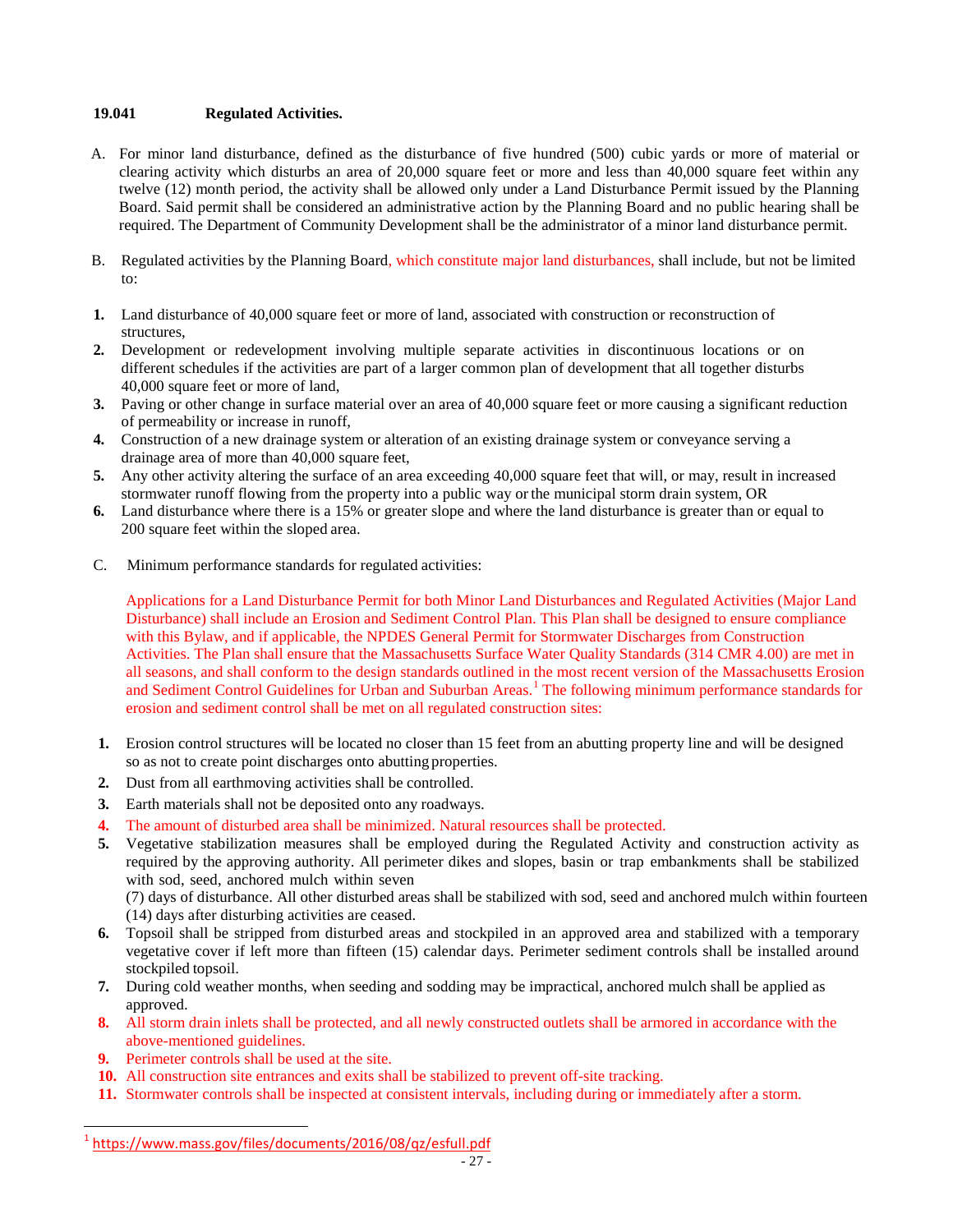**12.** Construction site operators shall control all construction and waste materials, as defined in Section 19.020 of this bylaw. These wastes may not be discharged to the MS4.

# **19.042 Exempt Activities.**

The following activities are exempt from the requirements of this Bylaw:

- 1. Normal maintenance and improvement of Town owned public ways and appurtenances.
- 2. Normal maintenance and improvement of land in agricultural use.
- 3. Repair of septic systems when required by the Board of Health for the protection of public health.
- 4. Normal maintenance of currently existing landscaping, gardens or lawn areas associated with a single-family dwelling.
- 5. The construction of fencing that will not alter existing terrain or drainage patterns.
- 6. Construction of utilities other than drainage (gas, water, electric, telephone, etc.) that will not alter terrain or drainage patterns.
- 7. Maintenance of existing town drainage system, including, but not limited to removal of trees, debris, sediment and trash from swales, brooks, culverts, and any other impediment to the flow of the town's drainage system.
- 8. Normal maintenance and improvement of land in agricultural use as defined by the Wetlands Protection Act regulation 310 CMR 10.04;
- 9. As authorized in the Phase II Small MS4 General Permit for Massachusetts, storm water discharges resulting from activities that disturb less than one acre and are not part of a larger common plan of development that disturbs more than once acre resulting from the activities identified in Section 19.043 that are wholly subject to jurisdiction under the Wetlands Protection Act and demonstrate compliance with the Massachusetts Stormw Water Management Policy Standards as reflected in an Order of Conditions issued by the Conservation Commission are exempt from compliance with this bylaw.

# **19.043 Activities Allowed to Request Exemption.**

Areas of land that have had a Stormwater Management review either through the Conservation Commission or Planning Board using the performance standards as defined in this bylaw and Regulations may request an exemption from the requirements of this bylaw. Requests must include a plan of the area of land reviewed and approved by either the Planning Board or Conservation Commission accompanied by a sign-off from the issuing authority. The Planning Board will review each request on an individual basis and issue a decision as to whether the exemption is granted or whether the applicant is required to file for a permit.

# **19.050 Administration**

- A. The Planning Board shall administer this bylaw. The Town of Tewksbury's Community Development Department shall serve as the Planning Board's primary staff support for this bylaw. The Department may use the Director, Conservation Administrator, Town Engineer, or others to implement this bylaw.
- B. The Planning Board and its agents shall review all applications for a land disturbance permit, conduct inspections, issue a final permit and conduct any necessary enforcement action.
- C. The Planning Board may adopt and periodically amend Stormwater Regulations relating to Land Disturbance Permits, exemption or waiver applications; permit terms or conditions, Design Criteria, additional definitions, enforcement, fees (including application, inspection, and/or consultant fees), or other procedures and administration of this Bylaw after conducting a public hearing to receive comments on any proposed revisions. Such hearing dates shall be advertised in a newspaper of general local circulation, at least seven (7) days before the hearing date. After public notice and hearing, the Planning Board may promulgate rules and regulations to effectuate the purposes of this Bylaw. Failure by the Planning Board to promulgate such rules and regulations shall not have the effect of suspending or invalidating this Bylaw.
- D. The Planning Board will refer to the policy, the criteria and information including specifications and standards of the latest edition of the Massachusetts Stormwater Management Policy Standards, the criteria required under Section 19.120 of this bylaw, or with Design Criteria that may be developed or in Tewksbury's Subdivision Regulations, whichever is more stringent, in the protection of the town's environmental and infrastructure resources, for execution of the provisions of this Bylaw.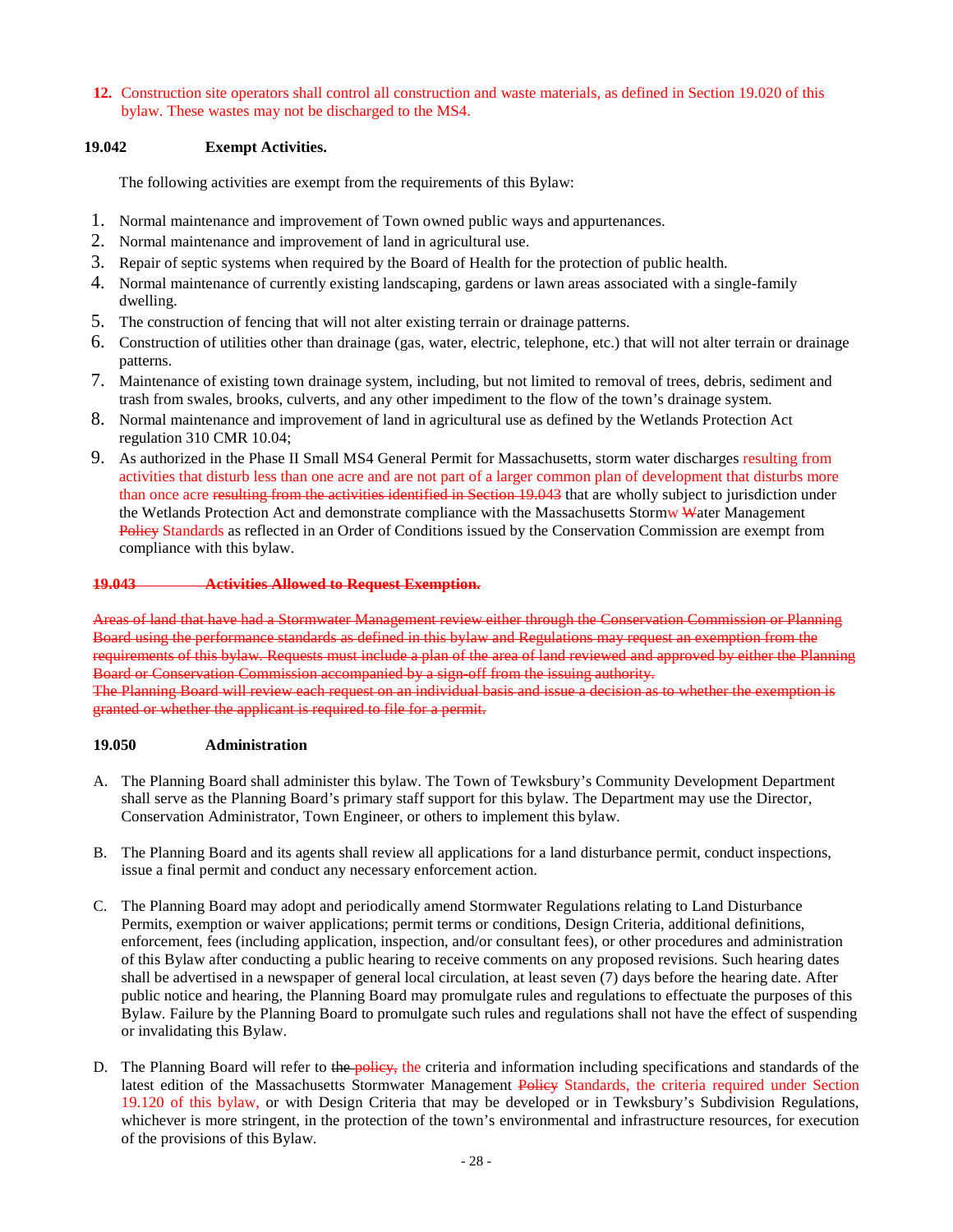- E. All meetings of the Planning Board are subject to the Open Meeting Law. A notice in the local newspaper of a hearing on the Land Disturbance Application and that the Planning Board is accepting comments on the Land Disturbance Application shall be published at the applicant's expense. The Land Disturbance Application shall be available for inspection by the public during normal business hours at the Town offices. Comments may be submitted to the Planning Board during business hours at the Town offices.
- F. Filing an application for a land disturbance permit grants the Planning Board or its agent, permission to enter the site to verify the information in the application and to inspect for compliance with permit conditions.
- G. The Planning Board may:
	- i.Approve the Application and issue a permit if it finds that the proposed plan will protect water resources and meets the objectives and requirements of this Bylaw;
	- ii.Approve the Application and issue a permit with conditions, modifications, requirements for operation and maintenance requirements of permanent structural BMPs, designation of responsible party, or restrictions that the Planning Board determines are required to ensure that the project will protect water resources and will meet the objectives and requirements of this Bylaw; or
	- iii. Disapprove the application and deny a permit if it finds that the proposed plan fails to meet the objectives and requirements of this Bylaw and its Regulations. If the Planning Board finds that the applicant has submitted insufficient information to describe the site, the work, or the effect of the work on water quality and runoff volume, the Planning Board may disapprove the application, denying a permit.
- H. The Planning Board shall take final action on an Application within 30 days of receipt of a complete application. If in the Planning Board 's opinion, additional time or information is required for review, the Planning Board by written agreement of the applicant may continue a consideration of the request to a date certain announced at the meeting.
- I. Failure to take action shall be deemed to be approval of said application. Upon certification by the Town Clerk that the allowed time has passed without the Planning Board's action, the Land Disturbance Permit shall be issued by the Planning Board.
- J. Appeals of Action by the Planning Board. A decision of the Planning Board shall be final. Further relief of a decision by the Planning Board made under this Bylaw shall be reviewable in the Superior Court or Land Court in accordance with the applicable law. The remedies listed in this Bylaw are not exclusive of any other remedies available under any applicable federal, state or local law. No work shall commence until the applicable appeal period has passed with no appeal or if an appeal has been filed, the appeal has been finally resolved by adjudication or otherwise.
- K. All activity permitted by the Land Disturbance Permit must be completed within one-year of permit issuance. Extensions of time can be granted by the Planning Board upon formal written request by the applicant. Should the one-year pass without an extension being granted the permit is then considered revoked.
- L. Project Completion. At completion of the project the permittee shall submit as-built record drawings of all structural stormwater controls and treatment best management practices required for the site. The as-built drawing shall show deviations from the approved plans, if any, and be certified by a Registered Professional Engineer. Asbuilt drawings must comply with the Town's Digital data submission requirements.

# **19.060 Permits & Procedures**

Permit Procedures and Requirements shall be are defined and included as part of the any rules and regulations Stormwater Management and Erosion Control Regulations promulgated as permitted under Section 19.050 of this Bylaw.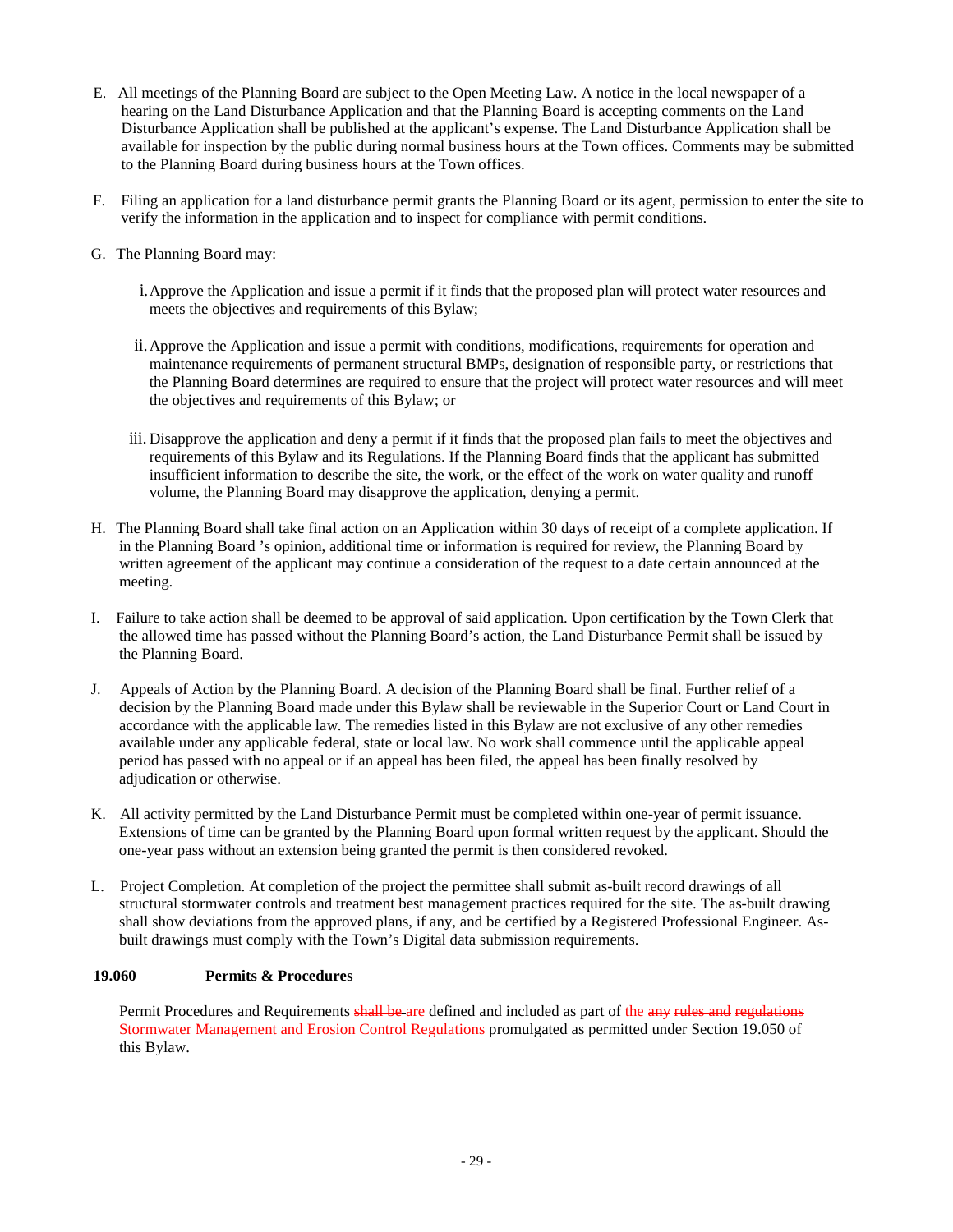#### **19.070 Fees**

The Planning Board shall establish fees subject to cover expenses connected with application review and monitoring permit compliance. The fees shall be sufficient to cover Town secretarial staff and professional staff. The Planning Board is also authorized to charge the applicant fees to pay a Registered Professional Engineer or other professional consultant to advise the Planning Board on any or all aspects of the project. The applicant for a Land Disturbance Permit may be required to establish and maintain an escrow account to cover the costs of said consultants.

#### **19.080 Surety**

The Planning Board may require the permittee to post before the start of land disturbance activity, a surety bond, or other acceptable security. The form of the bond shall be approved by the Planning Board, which may consult with town counsel when necessary, and be in an amount deemed sufficient by the Planning Board to ensure that the work will be completed in accordance with the permit. If the project is phased, the Planning Board may release part of the bond as each phase is completed in compliance with the permit, but the bond may not be fully released until the Planning Board has issued a certificate of completion.

#### **19.090 Waivers**

- A. The Planning Board may waive strict compliance with any requirement of this by-law, or the rules and regulations promulgated hereunder, where the activity:
- 1. is allowed by federal, state or local statutes and/or regulations, or
- 2. is in the public interest and is not inconsistent with the purpose and intent of thisbylaw and its regulations.
- B. Any applicant may submit a written request to be granted such a waiver at the time of submission. Such a request shall be accompanied by an explanation or documentation supporting the waiver request and demonstrating that the activity is allowed by federal, state or local statutes and/or regulations or is in the public interest and is not inconsistent with the purpose and intent of this bylaw and its regulations.
- C. All waiver requests shall be discussed, and a decision will be made at the time of final action by the Planning Board.
- D. If in the Planning Board's opinion, additional information is required for review of a waiver request, the Planning Board may continue a consideration of the waiver request to a date certain announced at the meeting. In the event the applicant fails to provide requested information, the waiver request shall be denied.

#### **19.100 Inspections**

- A. The Board or its agents shall inspect the project site at the following stages:
- 1. Initial Site Inspection: prior to approval of any plan.
- 2. Erosion Control Inspection: to ensure erosion control practices are in accordance with the filed plan.
- 3. Bury Inspection: prior to backfilling of any underground drainage or stormwater conveyance structures.
- 4. Final Inspection. After the stormwater management system has been constructed and before the surety has been released, the applicant must submit a record plan detailing the actual stormwater management system as installed. The Board shall inspect the system to confirm its "as-built" features. This inspector shall also evaluate the effectiveness of the system in an actual storm. If the inspector finds the system to be adequate, he shall so report to the Board which will issue a Certificate of Completion.
- B. If the system is found to be inadequate by virtue of physical evidence of operational failure, even though it was built as called for in the Stormwater Management Plan, it shall be corrected by the permittee before the performance guarantee is released. If the permittee fails to act the Town of Tewksbury may use the surety bond to complete the work. Examples of inadequacy include but shall not be limited to: errors in the infiltrative capability, errors in the maximum groundwater elevation, failure to properly define or construct flow paths, or erosive discharges from basins.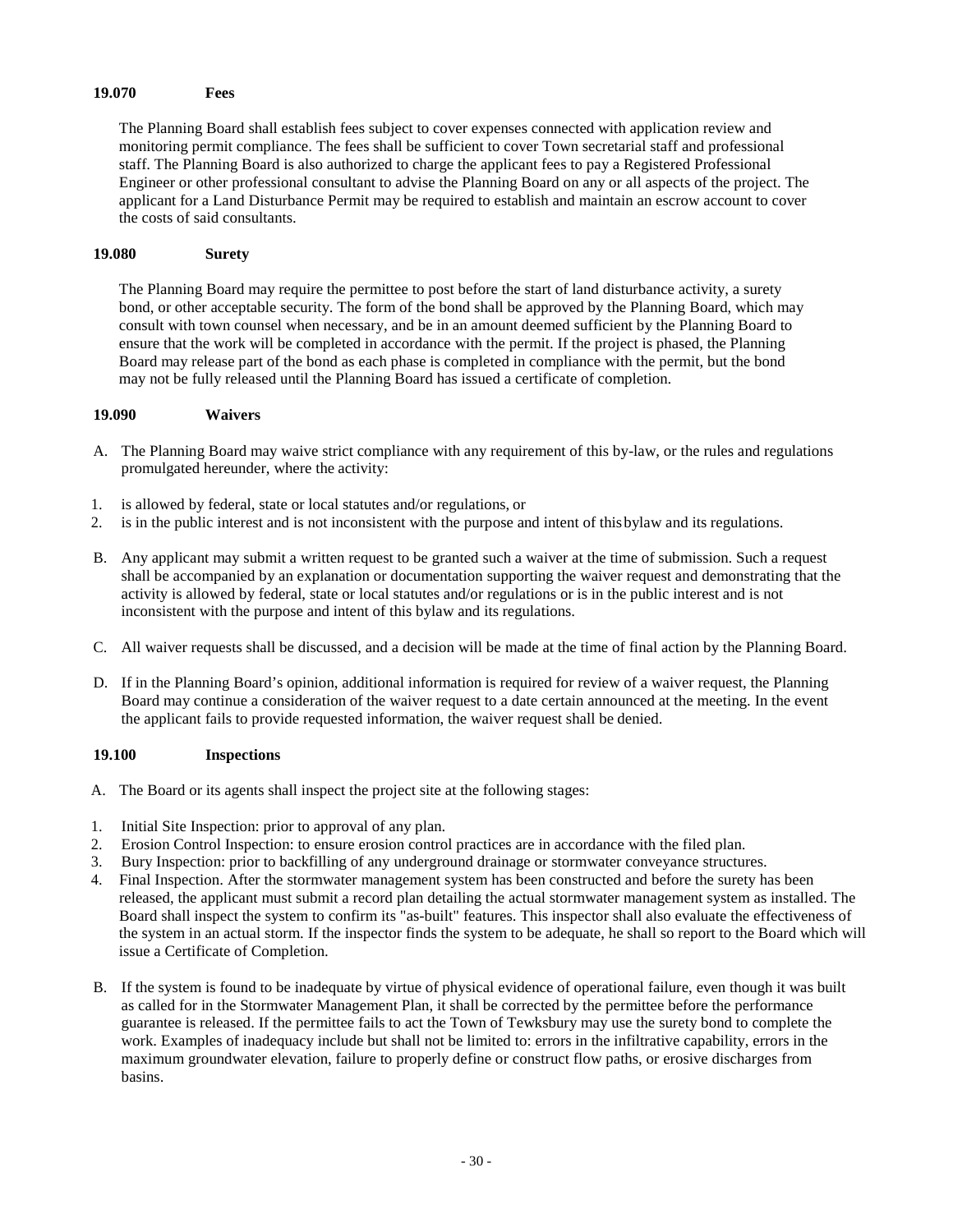#### **19.110 Enforcement**

The Planning Board or its authorized agent shall enforce this Bylaw, its regulations, orders, violation notices, and enforcement orders, and may pursue all civil and criminal remedies for such violations.

- A. Orders. The Planning Board or its authorized agent may issue a written order to enforce the provisions of this Bylaw or the regulations thereunder, which may include:
- 1. a requirement to cease and desist from the land-disturbing activity until there is compliance with the Bylaw or provisions of the land-disturbance permit;
- 2. maintenance, installation or performance of additional erosion and sediment control measures;
- 3. monitoring, analyses, and reporting;
- 4. remediation of erosion and sedimentation resulting directly or indirectly from the land- disturbing activity;<br>5. compliance with the Operation and Maintenance Plan.
- 5. compliance with the Operation and Maintenance Plan.

If the enforcing person determines that abatement or remediation of erosion and sedimentation is required, the order shall set forth a deadline by which such abatement or remediation must be completed. Said order shall further advise that, should the violator or property owner fail to abate or perform remediation within the specified deadline, the Town of Tewksbury may, at its option, undertake such work, and the property owner shall reimburse the town's expenses. Within thirty (30) days after completing all measures necessary to abate the violation or to perform remediation, the violator and the property owner shall be notified of the costs incurred by the Town of Tewksbury, including administrative costs. The violator or property owner may file a written protest objecting to the amount or basis of costs with the Board within thirty (30) days of receipt of the notification of the costs incurred.

- B. Fines. Any person who violates any provision of this Bylaw, regulation, order or permit issued there under, shall be punished by a fine of not more than \$ 300.00. Each day or part thereunder that such violation occurs or continues shall constitute a separate offense.
- C. Non-Criminal Disposition. As an alternative to criminal prosecution or civil action, the Planning Board may elect to utilize the non-criminal disposition procedure set forth in G.L. Ch. 40, §21D, which has been adopted by the Town, in which case the Planning Board or authorized agent shall be the enforcing person. The penalty for each violation shall be \$300.00. Each day or part thereof that such violation occurs or continues shall constitute a separate offense.

#### **19.120 Stormwater Management Plan**

- A. The Stormwater Management Plan shall contain sufficient information for the Board to evaluate the environmental impact, effectiveness, and acceptability of the measures proposed by the applicant for reducing adverse impacts from stormwater. The Plan shall be designed to meet the Massachusetts Stormwater Management Standards, the requirements set forth in Parts B through D of this section, and DEP Stormwater Management Handbook Volumes I and II. The Stormwater Management Plan shall fully describe the project in drawings, and narrative. The Planning Board may adopt regulations for specific submittal requirements.
- B. Standards. All pProjects requiring a Land Disturbance Permit shall meet the Massachusetts Stormwater Management Standards as well as the requirements outlined in this section. the Standards of the Massachusetts Stormwater Management Policy, which are as follows:
- 1. No new stormwater conveyances (e.g. outfalls) may discharge untreated stormwater directly to or cause erosion in wetlands or water of the Commonwealth.
- -Stormwater management systems must be designed so that post-development peak discharge rates do not exceed pre-development peak discharge rates. The rates may be equal to be better than pre-existing conditions.
- 3. Loss of annual recharge to groundwater should be minimized through the use of infiltration measures to the maximum extent practicable. The annual recharge from the post-development site should approximate the annual recharge rate from the pre-development or existing site conditions, based on soil types.
- 4. For new development, stormwater management systems must be designed to remove 80% of the average annual load (post development conditions) of Total Suspended Solids (TSS). It is presumed that this standard is met when:
- -Suitable nonstructural practices for source control and pollution prevention and implemented;
- Stormwater management best management practices (BMPs) are sized to capture the prescribed runoff volume; and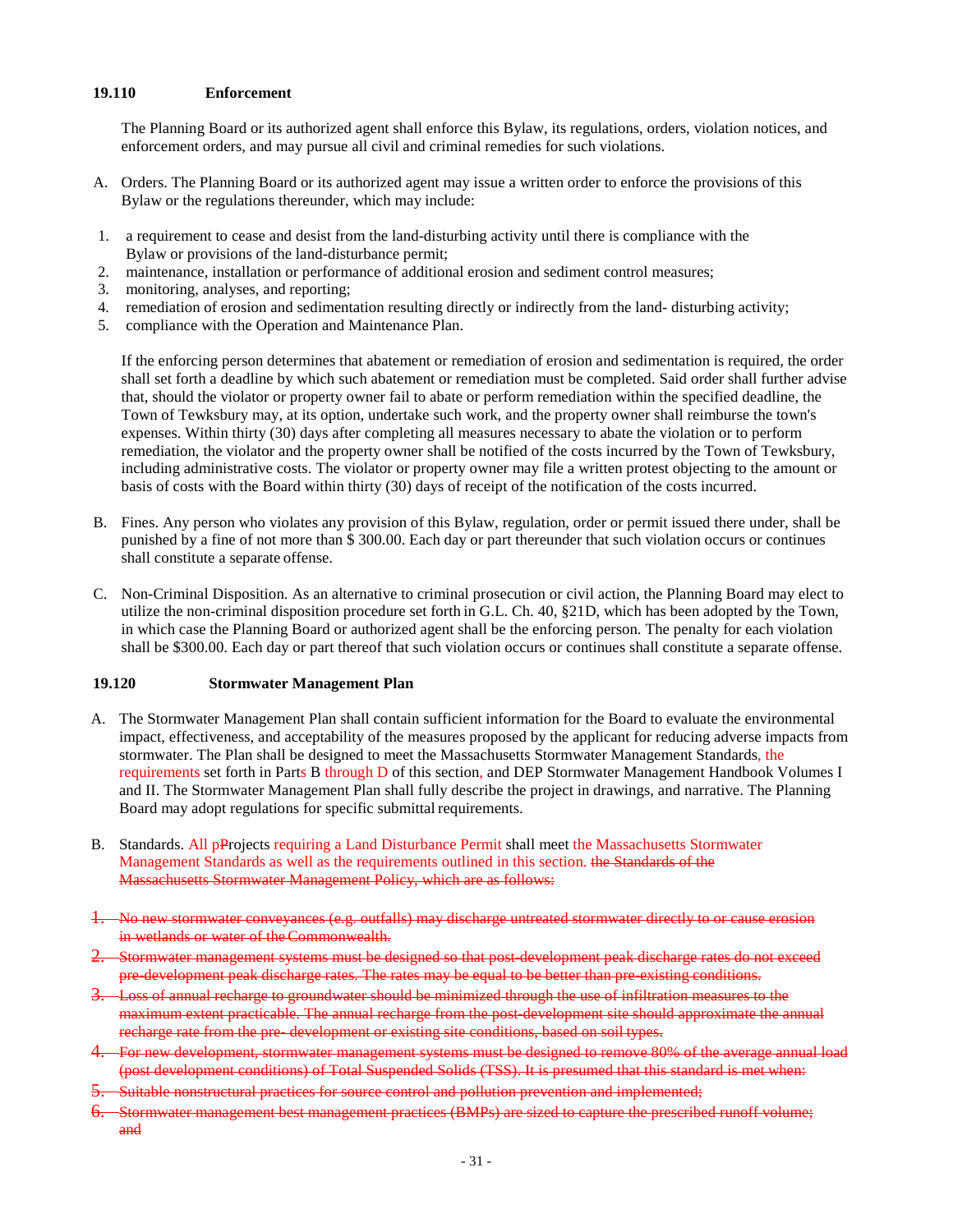- 7. Stormwater management BMPs are maintained as designed.
- 8. Stormwater discharges from areas with higher potential pollutant loads require the use of specific stormwater management BMPs (see Stormwater Management Volume I: Stormwater Policy Handbook). The use of infiltration practices without pretreatment is prohibited.
- 9. Stormwater discharges to critical areas must utilize certain stormwater management BMPs approved for critical areas (see Stormwater Management Volume I: Stormwater Policy Handbook). Critical areas are Outstanding Resource Waters (ORWs), shellfish beds, swimming beaches, cold water fisheries and recharge areas for public water supplies.
- 10. Redevelopment of previously developed sites must meet the Stormwater Management Standards to the maximum extent practicable. However, if it is not practicable to meet all the Standards, new (retrofitted or expanded) stormwater management systems must be designed to improve existing conditions.
- 11. Erosion and sediment controls must be implemented to prevent impacts during disturbance and construction activities.
- 12. All stormwater management systems must have an operation and maintenance plan to ensure that systems function as designed.
- 13. When one or more of the Standards cannot be met, an applicant may demonstrate that an equivalent level of environmental protection will be provided.
- 1. Low-Impact Development. Low-Impact Design (LID) practices shall be implemented in all projects to the maximum extent feasible. Applicants shall address each of the following LID principles in the project narrative:
- Preservation of natural areas;
- Tree Protection;
- Vegetation and landscaping;
- Riparian buffer protection;
- Limit land disturbance during construction;
- Limit new impervious surfaces;
- Promote the use of vegetative (green infrastructure) stormwater controls;
- Disconnect flow paths;
- Promote infiltration;
- Capture and reuse stormwater.

Applicants not incorporating low-impact development practices into their plans must indicate why LID is not feasible at the site.

- 2. The design of treatment and infiltration practices shall follow the guidance in Volume 2 of the Massachusetts Stormwater Handbook, as amended, or other federally or State approved BMP design guidance.
- 3. Stormwater management systems for major land disturbances on new development sites shall be designed to meet an average annual pollutant removal equivalent to 90% of the average annual load of Total Suspended Solids (TSS) related to the total post-construction impervious area on the site AND 60% of the average annual load of Total Phosphorus (TP) related to the total postconstruction impervious surface area on the site<sup>[2](#page-31-0)</sup>.
- a. Average annual pollutant removal requirements are achieved through one of the following methods;
	- installing BMPs that meet the pollutant removal percentages based on calculations developed consistent with EPA Region 1's BMP Accounting and Tracking Tool  $(2016)^3$  $(2016)^3$  or other BMP performance evaluation tool provided by EPA Region 1, where available. If EPA Region 1 tools do not address the planned or installed BMP performance, then any federally or State-approved BMP design guidance or performance standards (e.g., the MA Stormwater Management Handbook)<sup>[4](#page-31-2)</sup> may be used to calculate BMP performance; or
	- retaining the volume of runoff equivalent to, or greater than, one (1.0) inch multiplied by the total postconstruction impervious surface area on the new development site; or
	- meeting a combination of retention and treatment that achieves the above standards

<span id="page-31-1"></span><span id="page-31-0"></span><sup>2</sup> *Pollutant removal is calculated based on average annual loading and not on the basis of any individual storm event. <sup>3</sup> <https://www.epa.gov/tmdl/opti-tool-epa-region-1s-stormwater-management-optimization-tool>*

<span id="page-31-2"></span><sup>4</sup> *<https://www.mass.gov/guides/massachusetts-stormwater-handbook-and-stormwater-standards>*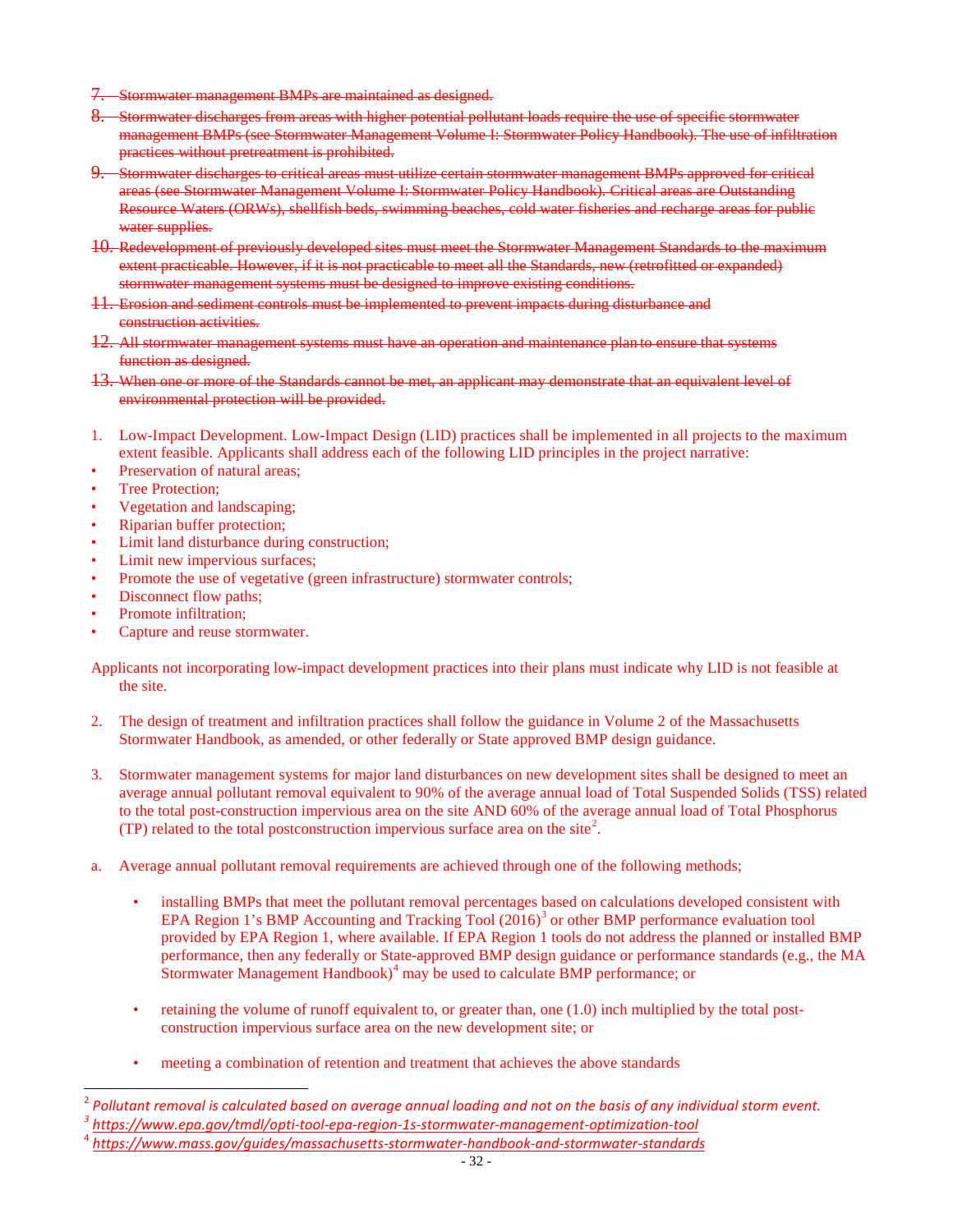- 4. Stormwater management systems for major land disturbances on redevelopment sites shall be designed to meet an average annual pollutant removal equivalent to 80% of the average annual post-construction load of Total Suspended Solids (TSS) related to the total post-construction impervious area on the site AND 50% of the average annual load of Total Phosphorus (TP) related to the total post-construction impervious surface area on the site<sup>[5](#page-32-0)</sup>.
- a. Average annual pollutant removal requirements are achieved through one of the following methods:
	- Installing BMPs that meet to pollutant removal percentages based on calculations developed consistent with EPA Region 1's BMP Accounting and Tracking Tool  $(2016)^6$  $(2016)^6$  $(2016)^6$  or other BMP performance evaluation tool provided by EPA Region 1, where available. If EPA Region 1 tools do not address the planned or installed BMP performance, then any federally or State-approved BMP design guidance or performance standards (e.g., the MA Stormwater Management Handbook)<sup>[7](#page-32-2)</sup> may be used to calculate BMP performance; or
	- retaining the volume of runoff equivalent to, or greater than, one (1.0) inch multiplied by the total postconstruction impervious surface area on the new development site; or meeting a combination of retention and treatment that achieves the above standards.
- 5. All Stormwater Management Best Management Practices employed on new development and redevelopment sites within a watershed of a water body with a phosphorus impairment shall be shown to be optimized for phosphorus removal by the standards set forth by the Massachusetts Stormwater Management Handbook or the approved TMDL, if it exists, whichever is more strict.
- 6. Redevelopment activities that are exclusively limited to maintenance and improvement of existing roadways, (including widening less than a single lane, adding shoulders, correcting substandard intersections, improving existing drainage systems, and repaving projects) shall improve existing conditions where feasible and are exempt from Section 19.120.B.4. Roadway widening or improvements that increase the amount of impervious area on the redevelopment site by greater than or equal to a single lane width shall meet the requirements of Section 19.120.B.4 fully.

# **19.130 Operation and Maintenance Plans**

- A. A post construction Operation and Maintenance plan (O&M Plan) is required prior to final release of the project. The maintenance plan shall be designed to ensure compliance with the administered Land Disturbance Permit, this Bylaw and that the Massachusetts Surface Water Quality Standards, 314, CMR 4.00 are met in all seasons and throughout the life of the system. The Board shall make the final decision of what maintenance option is appropriate in a given situation. The Board will consider natural features, proximity of site to water bodies and wetlands, extent of impervious surfaces, size of the site, the types of stormwater management structures, and potential need for ongoing maintenance activities when making this decision. Once approved, The Operation and Maintenance Plan shall remain on file with the Town Engineer and shall be an ongoing requirement. The Planning Board may adopt regulations for specific submittal requirements.
- B. Stormwater Management Easement(s).
- 1. Stormwater management easements shall be provided by the property owner(s) as necessary for:
- a. access for facility inspections and maintenance,
- b. preservation of stormwater runoff conveyance, infiltration, and detention areas and facilities, including flood routes for the 100-year storm event.
- c. direct maintenance access by heavy equipment to structures requiring regular cleanout.
- 2. The purpose of each easement shall be specified in the maintenance agreement signed by the property owner.

<span id="page-32-0"></span><sup>&</sup>lt;sup>5</sup> Pollutant removal is calculated based on average annual loading and not on the basis of any individual storm event.

<span id="page-32-1"></span>*<sup>6</sup> <https://www.epa.gov/tmdl/opti-tool-epa-region-1s-stormwater-management-optimization-tool>*

<span id="page-32-2"></span><sup>7</sup> *<https://www.mass.gov/guides/massachusetts-stormwater-handbook-and-stormwater-standards>*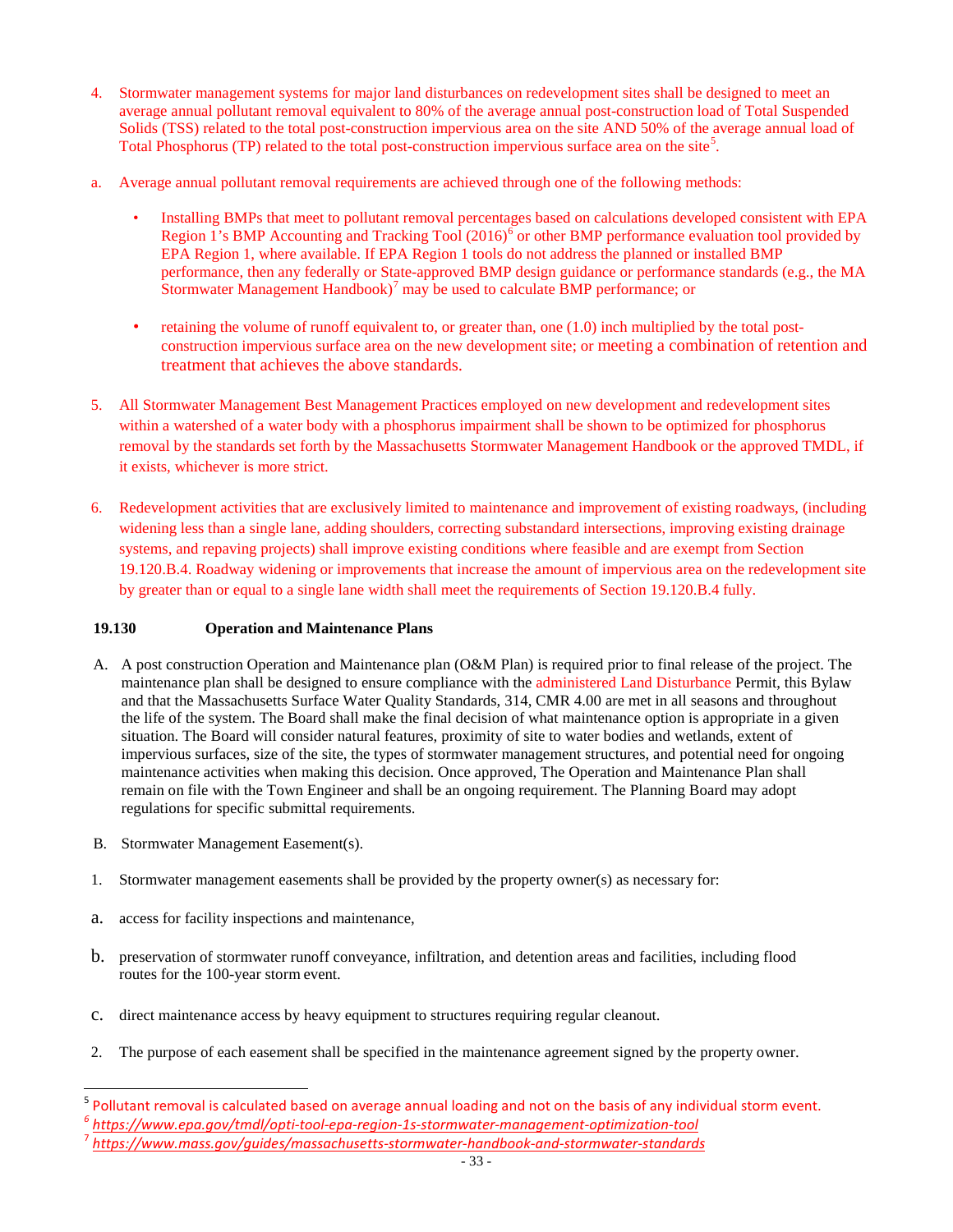- 3. Stormwater management easements are required for all areas used for off-site stormwater control unless a waiver is granted by The Board.
- 4. Easements shall be recorded with the Middlesex North County Registry of Deeds prior to issuance of a Certificate of Completion by the Board.
- C. Use and Storage of Road Salt
- 1. Salt usage shall be minimized whenever feasible. Salt alternatives shall be used where deemed necessary by the Town.
- 2. Operation and Maintenance Plans for commercial or industrial projects must include a provision to prevent the exposure of any salt stockpiles stored on the property to precipitation and/or stormwater runoff.
- D. Changes to Operation and Maintenance Plans
- 1. The owner(s) of the stormwater management system must notify the Board and Town Engineer of changes in ownership or assignment of financial responsibility.
- 2. The maintenance schedule in the Maintenance Agreement may be amended to achieve the purposes of this bylaw by mutual agreement of the Board, the Town Engineer and the Responsible Parties. Amendments must be in writing and signed by all Responsible Parties. Responsible Parties shall include owner(s), persons with financial responsibility, and persons with operational responsibility.
- E. Maintenance Responsibility

The responsibility party named in the Operation and Maintenance Plan shall maintain in good condition and promptly repair and restore all structural and non-structural stormwater BMPs and all necessary access routes and appurtenances (grade surfaces, walls, drains, dams and structures, vegetation, erosion and sedimentation controls, and other protective devices). Such repairs or restoration and maintenance shall be in accordance with the approved stormwater management design plan, the stormwater maintenance agreement and the stormwater maintenance plan.

F. Maintenance Inspection by Planning Board, its agent, or Town Engineer

The Planning Board or its Representatives shall conduct periodic inspections for all stormwater practices for which a Stormwater Certificate of Completion has been issued in accordance with section 19.050. All inspections shall document any maintenance and repair needs and any discrepancies from the stormwater maintenance agreement and stormwater maintenance plan.

G. Record of Maintenance Activities

The responsible party shall make records of the installation and of all maintenance and repairs and shall retain the records for at least five (5) years. These records shall be submitted to the Town Engineer on an annual basis.

#### **19.140 Severability**

If any provision, paragraph, sentence, or clause of this Bylaw shall be held invalid for any reason, all other provisions shall continue in full force and effect.

Town Manager

**Executive Summary**: This article makes modification of the bylaw that is necessary to comply with the EPA Stormwater Permit.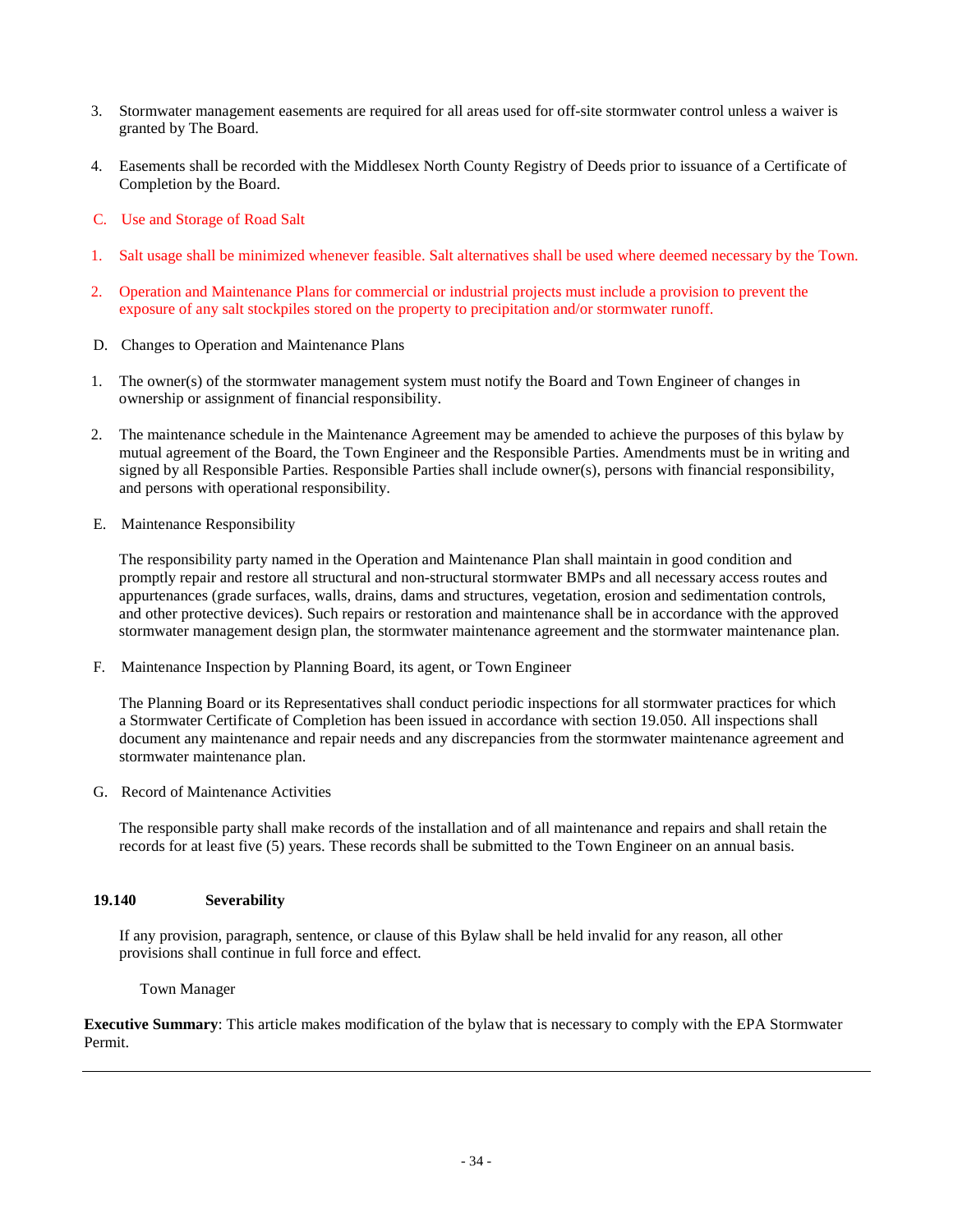To see if the Town will vote to transfer to the Tewksbury Conservation Commission, to be held under the care, custody and control of the Conservation Commission for conservation purposes, for the promotion and development of natural resources, and for the protection of the watershed resources of the Town of Tewksbury, under the provisions of M.G.L. c. 40 §8C, as it may hereafter be amended and of Amended Article 97 of the Massachusetts Constitution, a certain parcel of land described in the order of taking recorded at Middlesex North Registry of Deeds Book 1223, page 212, and as shown on Tax Map 71 as Lots 20, 21 and 38, as attached, all to be protected by this vote.

#### Patricia Walazek

**Executive Summary:** The purpose is to place the parcels under the control of the Conservation Commission to promote and protect en perpetuity watershed resources, open space, and wildlife habitat. This land was originally taken by eminent domain from private owners for the specific purpose of establishing a water supply. A substantial portion of the parcels are wetlands and buffer zones. An uplands portion was mandated by MA DEP to be maintained permanently as compensatory flood storage in connection with the alterations taken to remediate flooding in Shawsheen Street Heath Brook project under the Superseding Order of Conditions DEP 305-1030.



# **ARTICLE 21**

Filling of vacancies – If a vacancy shall occur in any elective Town office more than ninety days preceding a regular Town election such vacancy shall be filled by the candidate who, at the most recent Town election was a candidate for a full term to such office who failed to be elected, but did recieve more than twenty-five percent of the votes calculated as follows; by dividing the number of votes recieved by the candidate by the total number of votes who cast a ballot in the election and further provided such candidate remains eligible and willing to serve in the office. If more than one candidate shall meet the requirements said candidates shall be considered in descending order of votes recieved. The Town Clerk shall within ten days following notification of any such vacancy certify the said candidate to the office to serve until the next regular Town election. In the absence of any such candidate the vacancy shall be filled in the manner provided by General Laws. If less than ninety days shall elaspe before the next regular Town election the vacancy shall remain until such regular election.

George Ferdinand

#### (NO SUMMARY SUBMITTED)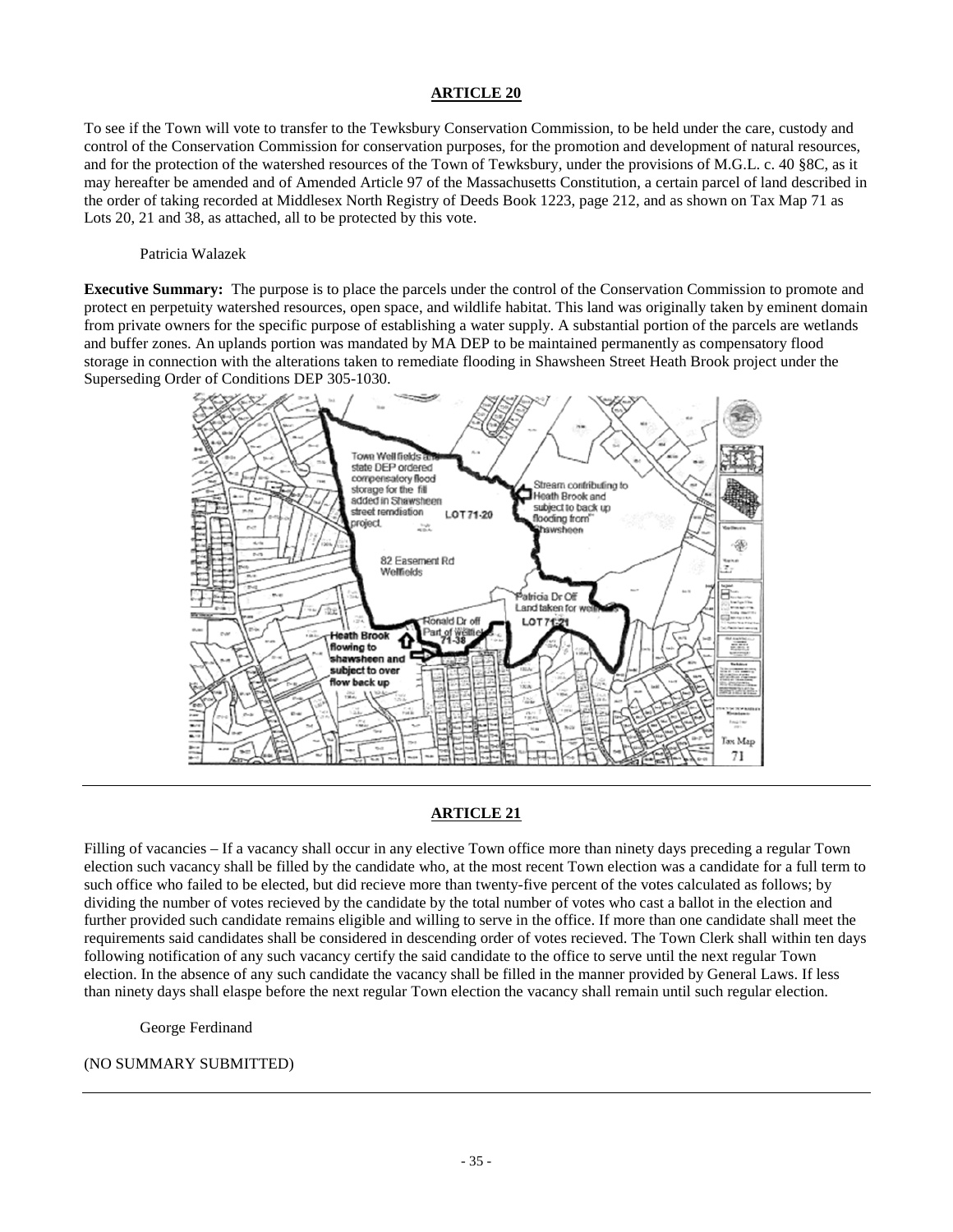Resolution: Be it resolve that the Town of Tewksbury (Town) vote to reaffirm that voting in all Federal, State and Municipal elections is the exclusive right and privilege of United States citizens, an futher, that the Town urges all non-citizens who desire to participate in our Federal, State and Municipal election, seek and obtain US citizenship, through the citizenship process. Be it futher resolved that the Town will vote to instruct its Representatives in the Massachusetts Legislature and the United States House and Senate to vote against any legislation or constitutional amendment that would alter the qualifications of voters in all Federal, State and Municiple elections and to defend voting as the exclusive right and priviledge of United States citizens in all Federal, State and Municiple elections.

George Ferdinand

#### (NO SUMMARY SUBMITTED)

# **ARTICLE 3**

ANY ARTICLES VOTED TO BE REMOVED FROM THE CONSENT CALENDAR SHALL BE RESTORED TO ITS ORIGINAL NUMBERED PLACE IN THE WARRANT.

ARTICLE 3-23 ARTICLE 3-24 ARTICLE 3-25 ARTICLE 3-26

#### **SECTION 3**

| Article 27 | <b>Zoning Bylaw</b> | Entire By-Law Replacement |
|------------|---------------------|---------------------------|
| Article 28 | Zoning Bylaw Map    | Update Town Zoning Map    |

#### **ARTICLE 27**

To see if the Town will vote to amend the Zoning Bylaw by replacing the current bylaw on file with the Town Clerk's Office dated January 2020 with the Zoning Bylaw and Appendix A as follows:

- 1. Re-organizing, re-positioning, re-captioning and re-numbering portions of the Zoning Bylaw to enhance accessibility and adaptability;
- 2. Updating and clarifying the purpose and authority of the Zoning Bylaw to clearly state the Town's legal and factual premises for zoning regulations;
- 3. Improving definitions to more clearly describe zoning districts, uses, and requirements;
- 4. Providing consistency with present State law;
- 5. Eliminating redundant or unnecessary provisions; making amendments such as correcting spelling and typographical errors, and eliminating or updating outdated statutory references;
- 6. Revising, re-organizing and clarifying Zoning Bylaw administrative provisions;
- 7. Reducing number of overlay districts;
- 8. Strengthening design guidelines in the Town Center District;
- 9. Adding new definitions;
- 10. Adding site plan review;
- 11. Adding request for reasonable accommodations;
- 12. Adding recreational marijuana establishments (excluding retail);
- 13. Mandating 15% affordable housing in multifamily developments;
- 14. Capping multifamily developments to 7 units per acre except in the Town Center and Mixed Use Business District; and
- 15. Updating the sign section of the bylaw.

and by taking the following actions: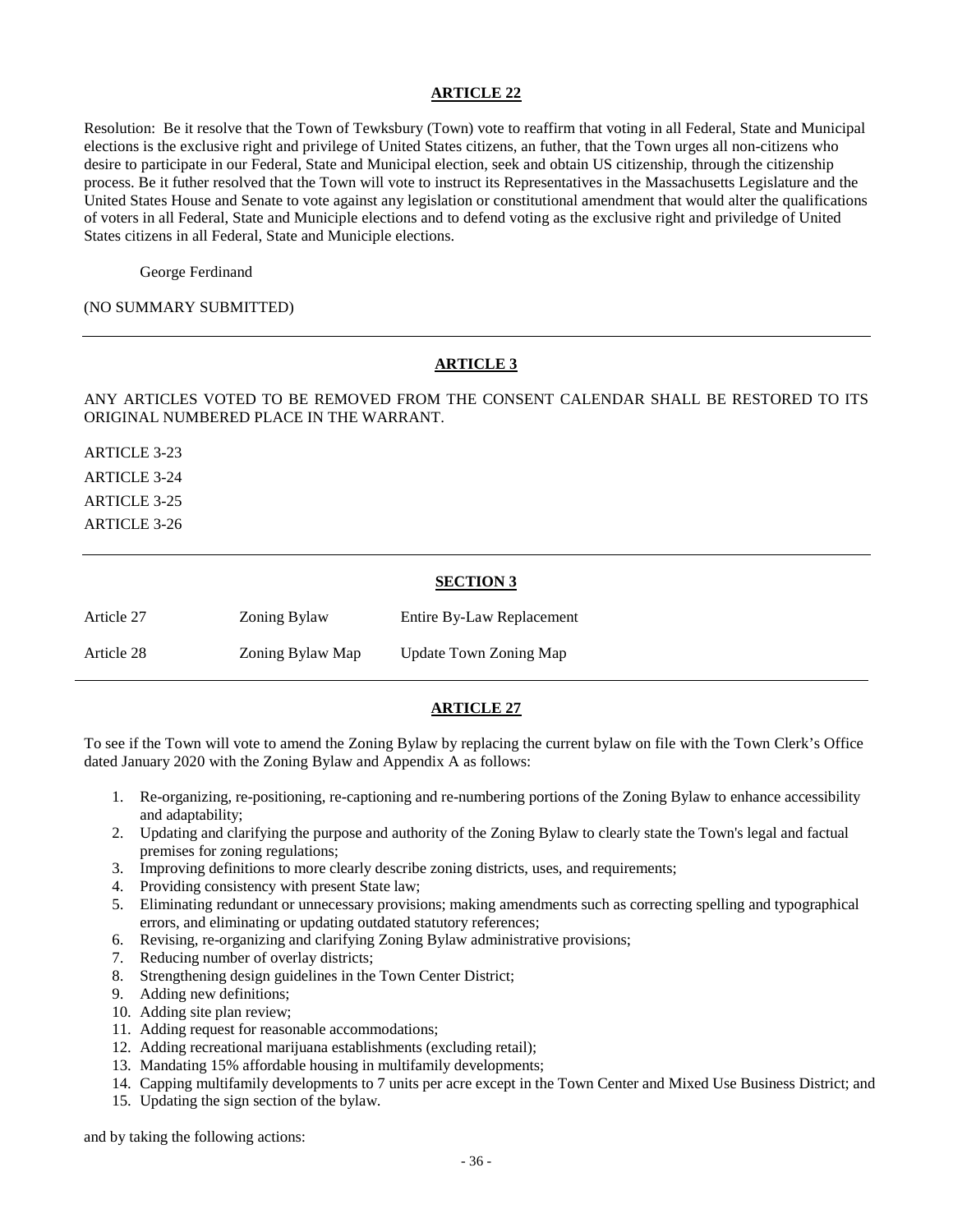1. Deleting in their entirety the following provisions and all their subparts of the existing Zoning Bylaw:

| Section 1000.  | Purpose and Authority;            |
|----------------|-----------------------------------|
| Section 2000.  | Districts:                        |
| Section 3000.  | Use Regulations;                  |
| Section 4000.  | Dimensional Regulations;          |
| Section 5000.  | General Regulations;              |
| Section 6000.  | Special Regulations;              |
| Section 7000.  | Special Residential Regulations;  |
| Section 8000.  | Overlay Districts;                |
| Section 9000.  | Administration and Procedures;    |
| Section 10000. | Definitions;                      |
| Appendix A.    | Table of Use Regulations;         |
| Appendix B.    | Table of Dimensional Requirements |
| Appendix C.    | Table of Parking Requirements.    |

2. Substituting the following provisions and their subparts in the zoning article submitted by the Zoning Bylaw Committee on file in the office of the Town Clerk and the Department of Planning and Community Development:

Section 1 Purpose and Authority; Section 2 Definitions; Section 3 Administration and Enforcement; Section 4 Establishment of Districts; Section 5 District Regulations; Section 6 Site Development Standards; Section 7 Special Use Regulations; Section 8 Other Development Regulations; Appendix A Table of Uses.

or take any action relative thereto.

Zoning Bylaw Committee

**Executive Summary:** This Article will recodify, and therefore amend the Zoning Bylaw to make the Bylaw easier for users to navigate, simplify and update its language, and provide a better structure for predictability and flexibility in both the interests of current use and future adaptability. This article is a complete rewrite of the Tewksbury Zoning Bylaw following a 3 year process by the Committee over the course of 30 plus public meetings and 7 public presentations with the assistance of land use planning, land use legal, and design consultants.